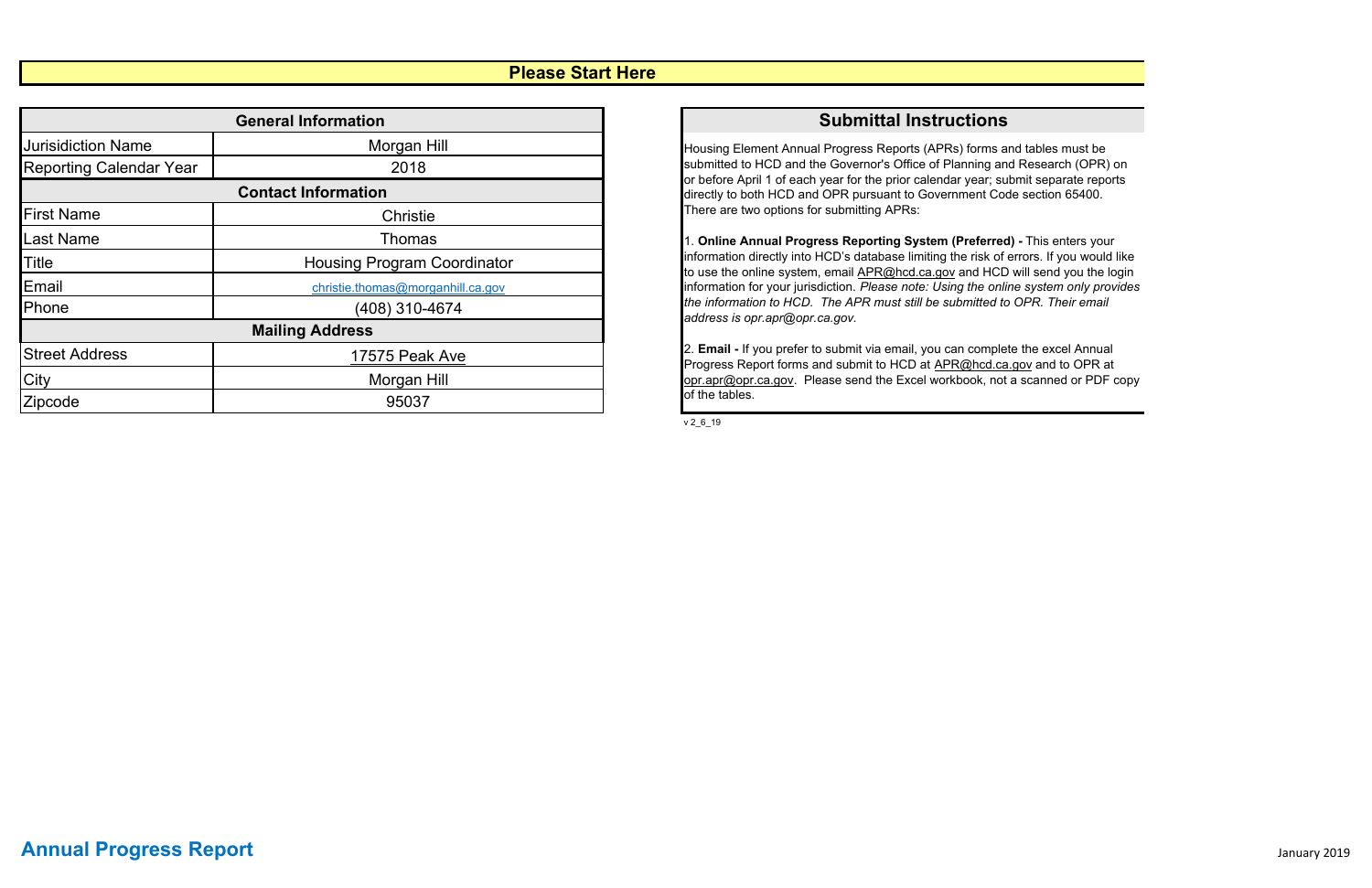|                                     |                    |                                                |                                             |                                                       |                                                         |                                             |                                                |                                               | Table A                                                            |                                             |                                                     |                                                         |                                                                    |                              |                                                  |                                                     |                                                                                                             |                                                                                                               |                                                                                                    |
|-------------------------------------|--------------------|------------------------------------------------|---------------------------------------------|-------------------------------------------------------|---------------------------------------------------------|---------------------------------------------|------------------------------------------------|-----------------------------------------------|--------------------------------------------------------------------|---------------------------------------------|-----------------------------------------------------|---------------------------------------------------------|--------------------------------------------------------------------|------------------------------|--------------------------------------------------|-----------------------------------------------------|-------------------------------------------------------------------------------------------------------------|---------------------------------------------------------------------------------------------------------------|----------------------------------------------------------------------------------------------------|
|                                     |                    |                                                |                                             |                                                       |                                                         |                                             |                                                |                                               | <b>Housing Development Applications Submitted</b>                  |                                             |                                                     |                                                         |                                                                    |                              |                                                  |                                                     |                                                                                                             |                                                                                                               |                                                                                                    |
|                                     |                    | <b>Project Identifier</b>                      |                                             |                                                       | <b>Unit Types</b>                                       |                                             | <b>Date</b><br>Application<br><b>Submitted</b> |                                               |                                                                    |                                             | Proposed Units - Affordability by Household Incomes |                                                         |                                                                    |                              |                                                  | Total<br>Approved<br>Units by<br>Project            | Total<br>Disapproved<br>Units by<br>Project                                                                 | Streamlining                                                                                                  | <b>Notes</b>                                                                                       |
|                                     |                    |                                                |                                             |                                                       | $\overline{2}$                                          |                                             |                                                |                                               |                                                                    |                                             | - 5                                                 |                                                         |                                                                    |                              |                                                  |                                                     |                                                                                                             | $\bullet$                                                                                                     | 10                                                                                                 |
| <b>Prior APN</b>                    | <b>Current APN</b> | <b>Street Address</b>                          | <b>Project Name<sup>+</sup></b>             | <b>Local Jurisdiction</b><br>Tracking ID <sup>+</sup> | <b>Unit Category</b><br>(SFA, SFD, 2 to<br>4,5+,ADU,MH) | <b>Tenure</b><br><b>R=Renter</b><br>O=Owner | Date<br><b>Application</b><br><b>Submitted</b> | Very Low-<br><b>Income Deed</b><br>Restricted | Very Low-<br><b>Income Non</b><br><b>Deed</b><br><b>Restricted</b> | Low-<br>Income<br><b>Deed</b><br>Restricted | Low-Income<br><b>Non Deed</b><br><b>Restricted</b>  | Moderate-<br>Income<br><b>Deed</b><br><b>Restricted</b> | Moderate-<br><b>Income</b><br><b>Non Deed</b><br><b>Restricted</b> | Above<br>Moderate-<br>Income | <b>Total PROPOSED</b><br><b>Units by Project</b> | Total<br><b>APPROVED</b><br><b>Units by project</b> | <b>Total</b><br><b>DISAPPROVED</b><br><b>Units by Project</b><br>(Auto-calculated<br>Can Be<br>Overwritten) | <b>Was APPLICATION</b><br><b>SUBMITTED</b><br><b>Pursuant to GC</b><br>65913.4(b)?<br>(SB 35<br>Streamlining) | Notes <sup>+</sup>                                                                                 |
| Summary Row: Start Data Entry Below |                    |                                                |                                             |                                                       |                                                         |                                             |                                                |                                               |                                                                    |                                             |                                                     |                                                         |                                                                    | 205                          | 250                                              | 250                                                 |                                                                                                             |                                                                                                               |                                                                                                    |
| 726-02-014                          |                    |                                                |                                             | SR2018-000                                            | <b>SFA</b>                                              |                                             | 1/16/2018                                      |                                               |                                                                    |                                             |                                                     |                                                         |                                                                    | 22                           | 24                                               | 24                                                  |                                                                                                             | No                                                                                                            |                                                                                                    |
|                                     |                    | Dunne - north of E. Dunne Kyono                |                                             |                                                       |                                                         |                                             |                                                |                                               |                                                                    |                                             |                                                     |                                                         |                                                                    |                              |                                                  |                                                     |                                                                                                             |                                                                                                               | 8 sf detached, 18 sf attached,<br>6 triplex. 1592-2765 sq.ft.units<br>on lots ranging 3300-6800 sq |
| 726-02-014                          |                    | Dunne - north of                               | E. Dunne Kyono                              | SR2018-0001                                           | SFD                                                     |                                             | 1/16/2018                                      |                                               |                                                                    |                                             |                                                     |                                                         |                                                                    | $\mathbf{R}$                 |                                                  |                                                     |                                                                                                             | <b>No</b>                                                                                                     |                                                                                                    |
| 726-02-007<br>773-32-013            |                    | Andulasia - North s                            | E. Dunne-Young<br>(ANDALUSIA)               | SR2018-0020<br>SR2018-0025                            | <b>SFA</b>                                              |                                             | 9/18/2018                                      |                                               |                                                                    |                                             |                                                     |                                                         |                                                                    | 42                           | 46                                               |                                                     |                                                                                                             | <b>No</b><br>No                                                                                               | Condo units 1428-1850 sq. ft.                                                                      |
|                                     |                    | 1100 LLagas Ave (S                             | Llagas Strolata<br>Properties (SILVAS)      |                                                       |                                                         |                                             | 12/14/2018                                     |                                               |                                                                    |                                             |                                                     |                                                         |                                                                    |                              |                                                  |                                                     |                                                                                                             |                                                                                                               |                                                                                                    |
| 81736032                            | 81736034           | 16800 Monterey<br>Road Morgan Hil<br>CA. 95037 | The Crossings on<br>Monterey by UHC         | SR2017-0016                                           | $-5+$                                                   |                                             | 11/21/2017                                     | 39                                            |                                                                    |                                             |                                                     |                                                         |                                                                    |                              | 39                                               | 3Q                                                  |                                                                                                             | <b>No</b>                                                                                                     | 100% VLI Affordable Project                                                                        |
| 72834009                            |                    | 2280 Cochrane Rd I                             | Cochrane San Sebastian<br>Morgan Hill Group | SR2017-0018                                           | SFD                                                     |                                             | 12/14/2017                                     |                                               |                                                                    |                                             |                                                     |                                                         |                                                                    | 129                          | 129                                              | 129                                                 |                                                                                                             | <b>No</b>                                                                                                     |                                                                                                    |
|                                     |                    |                                                |                                             |                                                       |                                                         |                                             |                                                |                                               |                                                                    |                                             |                                                     |                                                         |                                                                    |                              |                                                  |                                                     |                                                                                                             |                                                                                                               |                                                                                                    |
| 76409004                            | 76409004           | 280 Tilton Ave Mord                            | Tilton - Lee Schmidt                        | SR2018-0009                                           | <b>SFD</b>                                              |                                             | 5/11/2018                                      |                                               |                                                                    |                                             |                                                     |                                                         |                                                                    |                              |                                                  |                                                     |                                                                                                             |                                                                                                               | single family residence with<br>attached garage and ADU                                            |
|                                     |                    |                                                |                                             |                                                       |                                                         |                                             |                                                |                                               |                                                                    |                                             |                                                     |                                                         |                                                                    |                              |                                                  |                                                     |                                                                                                             |                                                                                                               |                                                                                                    |

Note: + Optional field

Cells in grey contain auto-calculation formulas

#### **ANNUAL ELEMENT PROGRESS REPORT**

#### **Housing Element Implementation**

(CCR Title 25 §6202)

**Jurisdiction** Morgan Hill **Reporting Year** 2018 (Jan. 1 - Dec. 31)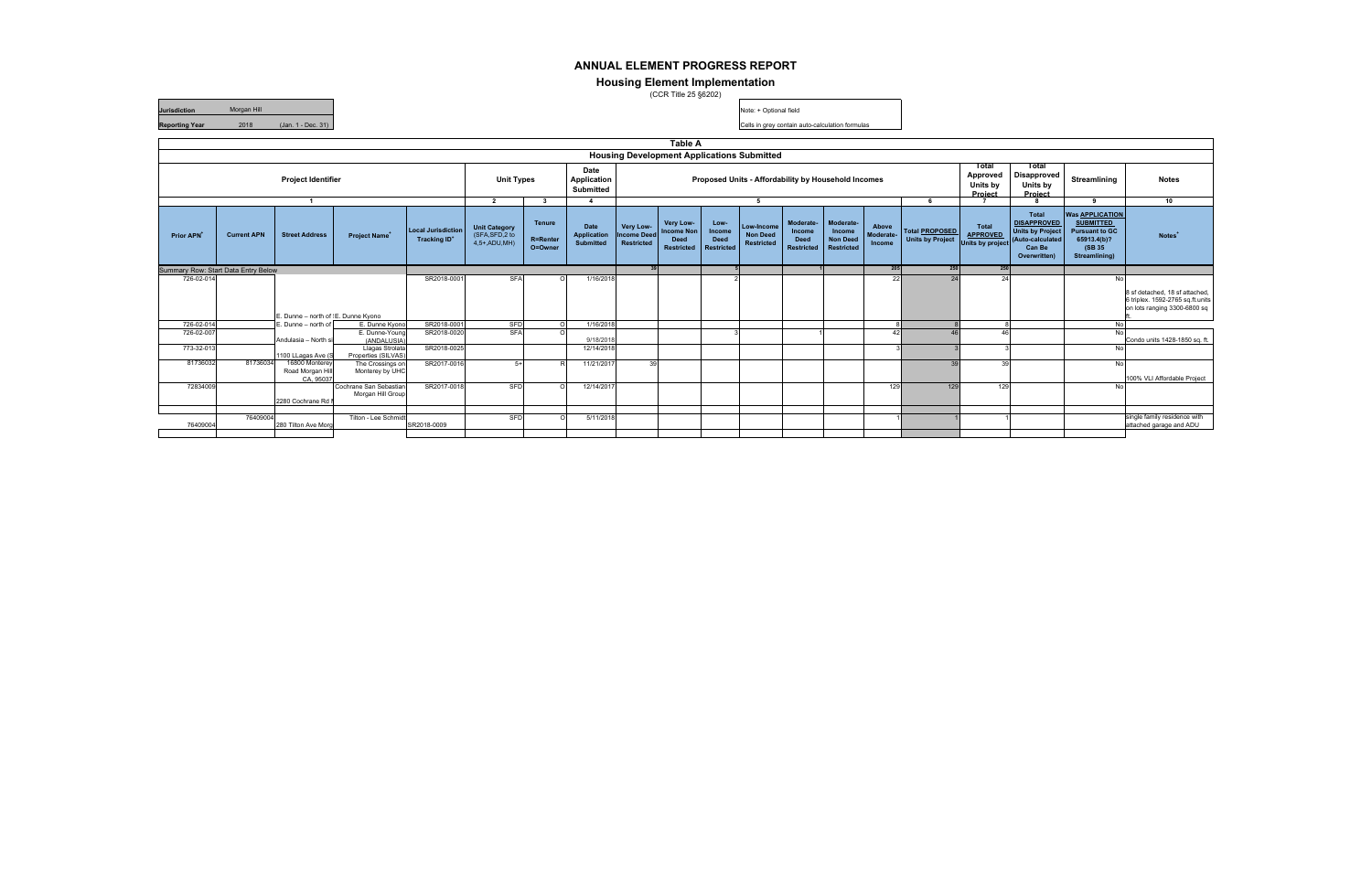|                                                                      |                                                                                                                                                                                   |                                                                                                                                                                                                                                                                                                                                                                                                                            |             |                                                                       | ANNUAL ELEMENT PROGRESS REPORT<br>$\label{thm:1} \begin{array}{ll} \textit{Housing Element}~\textit{Implementation} \\ \textit{\textbf{(CCR THE)}} \end{array}$       |                                                                          |                            |                                   |                                                                                        |                                                             |                             |                                           |                                                                                                                                                                                                                                                                                                                                                     |                                      |  |                                                                                  |                                                                                                                                                                                                                                                                                                                                                                                                                                                      |                  |                                            |               |                                                                                                                                                              |  |
|----------------------------------------------------------------------|-----------------------------------------------------------------------------------------------------------------------------------------------------------------------------------|----------------------------------------------------------------------------------------------------------------------------------------------------------------------------------------------------------------------------------------------------------------------------------------------------------------------------------------------------------------------------------------------------------------------------|-------------|-----------------------------------------------------------------------|-----------------------------------------------------------------------------------------------------------------------------------------------------------------------|--------------------------------------------------------------------------|----------------------------|-----------------------------------|----------------------------------------------------------------------------------------|-------------------------------------------------------------|-----------------------------|-------------------------------------------|-----------------------------------------------------------------------------------------------------------------------------------------------------------------------------------------------------------------------------------------------------------------------------------------------------------------------------------------------------|--------------------------------------|--|----------------------------------------------------------------------------------|------------------------------------------------------------------------------------------------------------------------------------------------------------------------------------------------------------------------------------------------------------------------------------------------------------------------------------------------------------------------------------------------------------------------------------------------------|------------------|--------------------------------------------|---------------|--------------------------------------------------------------------------------------------------------------------------------------------------------------|--|
|                                                                      |                                                                                                                                                                                   |                                                                                                                                                                                                                                                                                                                                                                                                                            |             |                                                                       |                                                                                                                                                                       | Note: + Optional Seld<br>Cells in grey contain auto-calculation formates |                            |                                   |                                                                                        |                                                             |                             |                                           |                                                                                                                                                                                                                                                                                                                                                     |                                      |  |                                                                                  |                                                                                                                                                                                                                                                                                                                                                                                                                                                      |                  |                                            |               |                                                                                                                                                              |  |
|                                                                      |                                                                                                                                                                                   |                                                                                                                                                                                                                                                                                                                                                                                                                            |             |                                                                       | Table A2                                                                                                                                                              |                                                                          |                            |                                   |                                                                                        |                                                             |                             |                                           |                                                                                                                                                                                                                                                                                                                                                     |                                      |  |                                                                                  |                                                                                                                                                                                                                                                                                                                                                                                                                                                      |                  |                                            |               |                                                                                                                                                              |  |
|                                                                      |                                                                                                                                                                                   |                                                                                                                                                                                                                                                                                                                                                                                                                            |             | Unit Types<br>2 3 3                                                   |                                                                                                                                                                       |                                                                          |                            |                                   |                                                                                        |                                                             |                             |                                           |                                                                                                                                                                                                                                                                                                                                                     |                                      |  |                                                                                  |                                                                                                                                                                                                                                                                                                                                                                                                                                                      |                  |                                            |               |                                                                                                                                                              |  |
|                                                                      |                                                                                                                                                                                   | Local Jurisdiction<br>Tracking ID <sup>+</sup>                                                                                                                                                                                                                                                                                                                                                                             |             | Unit Category<br>(SFA,SFD,210) Rivilladae (19)<br>4.5-ADU/M-0 Drivews | <b>Wy Low-Wey Low-</b><br>Great Boome Non-<br>Markind Restricted<br>Restricted Restricted<br>Low-Income<br>Deed<br>Restricted<br>Low-Income<br>Non Dead<br>Restricted | $\begin{array}{c} \text{Area} \\ \text{Mean} \\ \text{beam} \end{array}$ | Enthinset<br>Data Associat | r of Units issued<br>Entitlements | Very Line<br>Incame Nun<br>Pentrichel<br><b>Very Law-</b><br>Income Deed<br>Restricted | aw-Income<br>- Deed - Non-Deed<br>- Restricted - Restricted | -<br>Moderate<br>Restricted | Moderate<br>Income Non<br>Deed Restricted | $\begin{array}{c} {\rm Area} \\ {\rm Heisen} \\ {\rm mean} \end{array}$<br>Building Permits<br>Date Issued                                                                                                                                                                                                                                          | Fol Units Issued<br>Building Permits |  | $\begin{array}{c} \text{Also}\, a\\ \text{Weierms} \\ \text{Incons} \end{array}$ | $\begin{tabular}{ c c } \hline \multicolumn{1}{ c }{\textbf{Corr}(\textbf{E},\textbf{M})\textbf{u}} & \textbf{u}^{\textbf{t}}\\ \hline \multicolumn{1}{ c }{\textbf{Occupancy or other}}\\ \hline \multicolumn{1}{ c }{\textbf{f}(\textbf{u})\textbf{u}} & \textbf{c}^{\textbf{t}} & \textbf{f}(\textbf{u})\textbf{u}} & \textbf{f}^{\textbf{t}} \\ \hline \multicolumn{1}{ c }{\textbf{f}(\textbf{u})\textbf{u}} & \textbf{f}^{\textbf{t}} & \text$ | ndi uniu?<br>Yac | ed Restriction<br>- Type<br>a instructions |               | or Momber of Demokracie Demokracie<br>Chemokracie Demokracie Democrate<br>Demokracie Grand Demokracie<br>Chemor Chemokracie Demokracie<br>Resmant Demokracie |  |
| ia Entry Belo.                                                       |                                                                                                                                                                                   |                                                                                                                                                                                                                                                                                                                                                                                                                            |             |                                                                       |                                                                                                                                                                       |                                                                          |                            |                                   |                                                                                        |                                                             |                             |                                           | $-0.52018$                                                                                                                                                                                                                                                                                                                                          |                                      |  |                                                                                  |                                                                                                                                                                                                                                                                                                                                                                                                                                                      |                  |                                            |               |                                                                                                                                                              |  |
| 72060051<br>72860050                                                 |                                                                                                                                                                                   |                                                                                                                                                                                                                                                                                                                                                                                                                            |             |                                                                       |                                                                                                                                                                       |                                                                          |                            |                                   |                                                                                        |                                                             |                             |                                           | 2722018<br>6732018                                                                                                                                                                                                                                                                                                                                  |                                      |  |                                                                                  |                                                                                                                                                                                                                                                                                                                                                                                                                                                      |                  |                                            |               |                                                                                                                                                              |  |
| 72860049                                                             |                                                                                                                                                                                   |                                                                                                                                                                                                                                                                                                                                                                                                                            |             |                                                                       |                                                                                                                                                                       |                                                                          |                            |                                   |                                                                                        |                                                             |                             |                                           | 6/13/2018                                                                                                                                                                                                                                                                                                                                           |                                      |  |                                                                                  |                                                                                                                                                                                                                                                                                                                                                                                                                                                      |                  |                                            |               |                                                                                                                                                              |  |
| 7200000<br>72880042                                                  |                                                                                                                                                                                   |                                                                                                                                                                                                                                                                                                                                                                                                                            |             |                                                                       |                                                                                                                                                                       |                                                                          |                            |                                   |                                                                                        |                                                             |                             |                                           | 6132018<br>7/120218                                                                                                                                                                                                                                                                                                                                 |                                      |  |                                                                                  |                                                                                                                                                                                                                                                                                                                                                                                                                                                      |                  |                                            |               |                                                                                                                                                              |  |
| 72860542<br>72860042<br>72860042<br>72860046<br>72860045<br>72860045 |                                                                                                                                                                                   |                                                                                                                                                                                                                                                                                                                                                                                                                            |             |                                                                       |                                                                                                                                                                       |                                                                          |                            |                                   |                                                                                        |                                                             |                             |                                           |                                                                                                                                                                                                                                                                                                                                                     |                                      |  |                                                                                  |                                                                                                                                                                                                                                                                                                                                                                                                                                                      |                  |                                            |               |                                                                                                                                                              |  |
|                                                                      |                                                                                                                                                                                   |                                                                                                                                                                                                                                                                                                                                                                                                                            |             |                                                                       |                                                                                                                                                                       |                                                                          |                            |                                   |                                                                                        |                                                             |                             |                                           |                                                                                                                                                                                                                                                                                                                                                     |                                      |  |                                                                                  |                                                                                                                                                                                                                                                                                                                                                                                                                                                      |                  |                                            |               |                                                                                                                                                              |  |
|                                                                      |                                                                                                                                                                                   |                                                                                                                                                                                                                                                                                                                                                                                                                            |             |                                                                       |                                                                                                                                                                       |                                                                          |                            |                                   |                                                                                        |                                                             |                             |                                           |                                                                                                                                                                                                                                                                                                                                                     |                                      |  |                                                                                  |                                                                                                                                                                                                                                                                                                                                                                                                                                                      |                  |                                            |               |                                                                                                                                                              |  |
|                                                                      |                                                                                                                                                                                   |                                                                                                                                                                                                                                                                                                                                                                                                                            |             |                                                                       |                                                                                                                                                                       |                                                                          |                            |                                   |                                                                                        |                                                             |                             |                                           |                                                                                                                                                                                                                                                                                                                                                     |                                      |  |                                                                                  |                                                                                                                                                                                                                                                                                                                                                                                                                                                      |                  |                                            |               |                                                                                                                                                              |  |
| 72060044<br>72060044                                                 |                                                                                                                                                                                   | $\begin{tabular}{l c c c c c} \hline \textbf{WBD} \textbf{LODE} & \textbf{S} & \textbf{S} & \textbf{S} & \textbf{S} & \textbf{S} & \textbf{S} & \textbf{S} & \textbf{S} & \textbf{S} & \textbf{S} & \textbf{S} & \textbf{S} & \textbf{S} & \textbf{S} & \textbf{S} & \textbf{S} & \textbf{S} & \textbf{S} & \textbf{S} & \textbf{S} & \textbf{S} & \textbf{S} & \textbf{S} & \textbf{S} & \textbf{S} & \textbf{S} & \text$ |             |                                                                       |                                                                                                                                                                       |                                                                          |                            |                                   |                                                                                        |                                                             |                             |                                           | 6/15/2018<br>6/15/2018                                                                                                                                                                                                                                                                                                                              |                                      |  |                                                                                  | 10292018                                                                                                                                                                                                                                                                                                                                                                                                                                             |                  |                                            | Rantal        |                                                                                                                                                              |  |
| 72860013<br>72860008<br>72860010                                     |                                                                                                                                                                                   |                                                                                                                                                                                                                                                                                                                                                                                                                            |             |                                                                       |                                                                                                                                                                       |                                                                          |                            |                                   |                                                                                        |                                                             |                             |                                           | 1222018<br>250018<br>250018                                                                                                                                                                                                                                                                                                                         |                                      |  |                                                                                  | 1029.0018<br>1029.0018                                                                                                                                                                                                                                                                                                                                                                                                                               |                  |                                            |               |                                                                                                                                                              |  |
|                                                                      |                                                                                                                                                                                   |                                                                                                                                                                                                                                                                                                                                                                                                                            |             |                                                                       |                                                                                                                                                                       |                                                                          |                            |                                   |                                                                                        |                                                             |                             |                                           |                                                                                                                                                                                                                                                                                                                                                     |                                      |  |                                                                                  | 10292018<br>12/62218                                                                                                                                                                                                                                                                                                                                                                                                                                 |                  |                                            | Rantal Survey |                                                                                                                                                              |  |
| 72860010<br>72860011<br>72860012                                     |                                                                                                                                                                                   |                                                                                                                                                                                                                                                                                                                                                                                                                            |             |                                                                       |                                                                                                                                                                       |                                                                          |                            |                                   |                                                                                        |                                                             |                             |                                           | 25001<br>25001<br>201018                                                                                                                                                                                                                                                                                                                            |                                      |  |                                                                                  | 13182018                                                                                                                                                                                                                                                                                                                                                                                                                                             |                  |                                            |               |                                                                                                                                                              |  |
|                                                                      |                                                                                                                                                                                   |                                                                                                                                                                                                                                                                                                                                                                                                                            |             |                                                                       |                                                                                                                                                                       |                                                                          |                            |                                   |                                                                                        |                                                             |                             |                                           | 1010018                                                                                                                                                                                                                                                                                                                                             |                                      |  |                                                                                  |                                                                                                                                                                                                                                                                                                                                                                                                                                                      |                  |                                            |               |                                                                                                                                                              |  |
| 72800<br>7280002                                                     | $\begin{array}{r} \text{CATE} \\ \text{WTESSA} \\ \text{WTESSA} \\ \text{VED SOSA} \\ \text{VED GDFB} \\ \text{TDESSA} \\ \text{TDESSA} \\ \text{TDESSA} \\ \end{array}$          | Bereits Ranch<br>2017-0697<br>Borello Ranch 2018-0076 SFD                                                                                                                                                                                                                                                                                                                                                                  | are.        |                                                                       |                                                                                                                                                                       |                                                                          |                            |                                   |                                                                                        |                                                             |                             |                                           | 1020018<br>1010018                                                                                                                                                                                                                                                                                                                                  |                                      |  |                                                                                  |                                                                                                                                                                                                                                                                                                                                                                                                                                                      |                  |                                            |               |                                                                                                                                                              |  |
| 7266                                                                 |                                                                                                                                                                                   | a Ranch<br>coss                                                                                                                                                                                                                                                                                                                                                                                                            |             |                                                                       |                                                                                                                                                                       |                                                                          |                            |                                   |                                                                                        |                                                             |                             |                                           | 250018<br>212018                                                                                                                                                                                                                                                                                                                                    |                                      |  |                                                                                  |                                                                                                                                                                                                                                                                                                                                                                                                                                                      |                  |                                            |               |                                                                                                                                                              |  |
|                                                                      | ERNA<br>Biografia<br><b>SPELA</b>                                                                                                                                                 | <b>Bombo Ranch</b>                                                                                                                                                                                                                                                                                                                                                                                                         |             |                                                                       |                                                                                                                                                                       |                                                                          |                            |                                   |                                                                                        |                                                             |                             |                                           | 1222018<br>1222018<br>3/122018                                                                                                                                                                                                                                                                                                                      |                                      |  |                                                                                  |                                                                                                                                                                                                                                                                                                                                                                                                                                                      |                  |                                            |               |                                                                                                                                                              |  |
| 72803<br>72800019                                                    |                                                                                                                                                                                   | 2017-0699<br>Bombo Ranch<br>2019-0094                                                                                                                                                                                                                                                                                                                                                                                      |             |                                                                       |                                                                                                                                                                       |                                                                          |                            |                                   |                                                                                        |                                                             |                             |                                           |                                                                                                                                                                                                                                                                                                                                                     |                                      |  |                                                                                  |                                                                                                                                                                                                                                                                                                                                                                                                                                                      |                  |                                            |               |                                                                                                                                                              |  |
| 728600<br>728600                                                     |                                                                                                                                                                                   | data data<br>2018-0220<br><b>Bondo Ranch</b><br>2010-0148                                                                                                                                                                                                                                                                                                                                                                  |             |                                                                       |                                                                                                                                                                       |                                                                          |                            |                                   |                                                                                        |                                                             |                             |                                           | 4332018<br>443318                                                                                                                                                                                                                                                                                                                                   |                                      |  |                                                                                  |                                                                                                                                                                                                                                                                                                                                                                                                                                                      |                  |                                            |               |                                                                                                                                                              |  |
|                                                                      |                                                                                                                                                                                   | Borello Ranch<br>Borello Ranch<br>Borello Ranch<br>Borello Ranch                                                                                                                                                                                                                                                                                                                                                           |             |                                                                       |                                                                                                                                                                       |                                                                          |                            |                                   |                                                                                        |                                                             |                             |                                           | -040078<br>-030078<br>-040078<br>-040078                                                                                                                                                                                                                                                                                                            |                                      |  |                                                                                  |                                                                                                                                                                                                                                                                                                                                                                                                                                                      |                  |                                            |               |                                                                                                                                                              |  |
|                                                                      |                                                                                                                                                                                   |                                                                                                                                                                                                                                                                                                                                                                                                                            |             |                                                                       |                                                                                                                                                                       |                                                                          |                            |                                   |                                                                                        |                                                             |                             |                                           | $\begin{picture}(20,20) \put(0,0){\line(1,0){10}} \put(15,0){\line(1,0){10}} \put(15,0){\line(1,0){10}} \put(15,0){\line(1,0){10}} \put(15,0){\line(1,0){10}} \put(15,0){\line(1,0){10}} \put(15,0){\line(1,0){10}} \put(15,0){\line(1,0){10}} \put(15,0){\line(1,0){10}} \put(15,0){\line(1,0){10}} \put(15,0){\line(1,0){10}} \put(15,0){\line(1$ |                                      |  |                                                                                  |                                                                                                                                                                                                                                                                                                                                                                                                                                                      |                  |                                            |               |                                                                                                                                                              |  |
|                                                                      |                                                                                                                                                                                   | 72860054 2265 VA ORSETA 80465 Rands 2018 4280<br>72860038 2279 VA ORSETA 804450 Rands 2018 4151                                                                                                                                                                                                                                                                                                                            |             |                                                                       |                                                                                                                                                                       |                                                                          |                            |                                   |                                                                                        |                                                             |                             |                                           | 3/12/2018                                                                                                                                                                                                                                                                                                                                           |                                      |  |                                                                                  |                                                                                                                                                                                                                                                                                                                                                                                                                                                      |                  |                                            |               |                                                                                                                                                              |  |
|                                                                      | <b>TM CREST</b>                                                                                                                                                                   | <b>MORATOR</b>                                                                                                                                                                                                                                                                                                                                                                                                             |             |                                                                       |                                                                                                                                                                       |                                                                          |                            |                                   |                                                                                        |                                                             |                             |                                           | 3732018                                                                                                                                                                                                                                                                                                                                             |                                      |  |                                                                                  |                                                                                                                                                                                                                                                                                                                                                                                                                                                      |                  |                                            |               |                                                                                                                                                              |  |
|                                                                      | a<br>Ganaara                                                                                                                                                                      |                                                                                                                                                                                                                                                                                                                                                                                                                            |             |                                                                       |                                                                                                                                                                       |                                                                          |                            |                                   |                                                                                        |                                                             |                             |                                           | 3/13/2018<br>201/2018                                                                                                                                                                                                                                                                                                                               |                                      |  |                                                                                  |                                                                                                                                                                                                                                                                                                                                                                                                                                                      |                  |                                            |               |                                                                                                                                                              |  |
|                                                                      | <b>ATTACKY</b>                                                                                                                                                                    | <b>Bonda Ranch</b><br>consum<br>mas tri<br>io Ranch                                                                                                                                                                                                                                                                                                                                                                        |             |                                                                       |                                                                                                                                                                       |                                                                          |                            |                                   |                                                                                        |                                                             |                             |                                           | 100018                                                                                                                                                                                                                                                                                                                                              |                                      |  |                                                                                  | 10262                                                                                                                                                                                                                                                                                                                                                                                                                                                |                  |                                            |               |                                                                                                                                                              |  |
| 728600                                                               |                                                                                                                                                                                   | Borello Ranch 2017-0679<br>s Randy                                                                                                                                                                                                                                                                                                                                                                                         |             |                                                                       |                                                                                                                                                                       |                                                                          |                            |                                   |                                                                                        |                                                             |                             |                                           |                                                                                                                                                                                                                                                                                                                                                     |                                      |  |                                                                                  | 102620                                                                                                                                                                                                                                                                                                                                                                                                                                               |                  |                                            |               |                                                                                                                                                              |  |
|                                                                      | <b>ANNIA</b>                                                                                                                                                                      | <b>Bombo Ranch</b><br>son cans                                                                                                                                                                                                                                                                                                                                                                                             |             |                                                                       |                                                                                                                                                                       |                                                                          |                            |                                   |                                                                                        |                                                             |                             |                                           | siggna<br>2010018                                                                                                                                                                                                                                                                                                                                   |                                      |  |                                                                                  |                                                                                                                                                                                                                                                                                                                                                                                                                                                      |                  |                                            |               |                                                                                                                                                              |  |
|                                                                      | a<br>Waxaana                                                                                                                                                                      | Awa<br>o Ranch<br>0.0656                                                                                                                                                                                                                                                                                                                                                                                                   |             |                                                                       |                                                                                                                                                                       |                                                                          |                            |                                   |                                                                                        |                                                             |                             |                                           | 10/0018<br>3010018                                                                                                                                                                                                                                                                                                                                  |                                      |  |                                                                                  |                                                                                                                                                                                                                                                                                                                                                                                                                                                      |                  |                                            |               |                                                                                                                                                              |  |
|                                                                      | itia.<br>Waliofariki                                                                                                                                                              | to Ranch<br>01009101                                                                                                                                                                                                                                                                                                                                                                                                       |             |                                                                       |                                                                                                                                                                       |                                                                          |                            |                                   |                                                                                        |                                                             |                             |                                           | 3010018<br>3010018                                                                                                                                                                                                                                                                                                                                  |                                      |  |                                                                                  |                                                                                                                                                                                                                                                                                                                                                                                                                                                      |                  |                                            |               |                                                                                                                                                              |  |
| 728600                                                               | HE ELENA<br>2280 VALSANTA<br>2380 VALSANTA                                                                                                                                        | Barello Ranch 2018-0275<br>anassa.<br>Barello Ranch                                                                                                                                                                                                                                                                                                                                                                        |             |                                                                       |                                                                                                                                                                       |                                                                          |                            |                                   |                                                                                        |                                                             |                             |                                           | 440018<br>1030018                                                                                                                                                                                                                                                                                                                                   |                                      |  |                                                                                  |                                                                                                                                                                                                                                                                                                                                                                                                                                                      |                  |                                            |               |                                                                                                                                                              |  |
|                                                                      |                                                                                                                                                                                   | cess <sup>7</sup><br>a Ranch                                                                                                                                                                                                                                                                                                                                                                                               |             |                                                                       |                                                                                                                                                                       |                                                                          |                            |                                   |                                                                                        |                                                             |                             |                                           | 12090317                                                                                                                                                                                                                                                                                                                                            |                                      |  |                                                                                  |                                                                                                                                                                                                                                                                                                                                                                                                                                                      |                  |                                            |               |                                                                                                                                                              |  |
|                                                                      | a<br>Waanta                                                                                                                                                                       | 2017-0629                                                                                                                                                                                                                                                                                                                                                                                                                  |             |                                                                       |                                                                                                                                                                       |                                                                          |                            |                                   |                                                                                        |                                                             |                             |                                           | 12000317<br>12090817                                                                                                                                                                                                                                                                                                                                |                                      |  |                                                                                  |                                                                                                                                                                                                                                                                                                                                                                                                                                                      |                  |                                            |               |                                                                                                                                                              |  |
|                                                                      |                                                                                                                                                                                   | assis Randi<br>2017-0638<br>1000 ARGUELLO CT. ALICANTE ESTATES 2004 0085                                                                                                                                                                                                                                                                                                                                                   |             |                                                                       |                                                                                                                                                                       |                                                                          |                            |                                   |                                                                                        |                                                             |                             |                                           |                                                                                                                                                                                                                                                                                                                                                     |                                      |  |                                                                                  | 102620<br>\$1120                                                                                                                                                                                                                                                                                                                                                                                                                                     |                  |                                            |               |                                                                                                                                                              |  |
|                                                                      |                                                                                                                                                                                   |                                                                                                                                                                                                                                                                                                                                                                                                                            |             |                                                                       |                                                                                                                                                                       |                                                                          |                            |                                   |                                                                                        |                                                             |                             |                                           |                                                                                                                                                                                                                                                                                                                                                     |                                      |  |                                                                                  |                                                                                                                                                                                                                                                                                                                                                                                                                                                      |                  |                                            |               |                                                                                                                                                              |  |
|                                                                      |                                                                                                                                                                                   | 2017-0047<br>2016-00366-<br>20373, 30376-00371<br>20373, 30376, 2016<br>20373-00380                                                                                                                                                                                                                                                                                                                                        |             |                                                                       |                                                                                                                                                                       |                                                                          |                            |                                   |                                                                                        |                                                             |                             |                                           | 12162018                                                                                                                                                                                                                                                                                                                                            |                                      |  |                                                                                  |                                                                                                                                                                                                                                                                                                                                                                                                                                                      |                  |                                            |               |                                                                                                                                                              |  |
|                                                                      |                                                                                                                                                                                   | <b>EXPLAGE</b>                                                                                                                                                                                                                                                                                                                                                                                                             |             |                                                                       |                                                                                                                                                                       |                                                                          |                            |                                   |                                                                                        |                                                             |                             |                                           | 12192018                                                                                                                                                                                                                                                                                                                                            |                                      |  |                                                                                  |                                                                                                                                                                                                                                                                                                                                                                                                                                                      |                  |                                            |               |                                                                                                                                                              |  |
|                                                                      |                                                                                                                                                                                   | 2013 - AN AN AN INNIS<br>1950 DEPOT ST LINI<br>1950 DEPOT ST<br>1950 DEPOT ST<br>1951 - 221-222, 224, BARLEY PLACE - 2016-0338-03272<br>1956 - 221 - 221, 224, BARLEY PLACE - 2016-03372                                                                                                                                                                                                                                   |             |                                                                       |                                                                                                                                                                       |                                                                          |                            |                                   |                                                                                        |                                                             |                             |                                           | 12162218                                                                                                                                                                                                                                                                                                                                            |                                      |  |                                                                                  | 26201<br>214201                                                                                                                                                                                                                                                                                                                                                                                                                                      |                  |                                            |               |                                                                                                                                                              |  |
| 726140                                                               | 72614069 (AuTh 303)<br>No MONTERS                                                                                                                                                 | <b>100</b><br>19360 DEPOT ST UNIT BARLEY PLACE 2016-02278<br>1944<br>ENRIGHT ANNUAL SERVICE                                                                                                                                                                                                                                                                                                                                |             |                                                                       |                                                                                                                                                                       |                                                                          |                            |                                   |                                                                                        |                                                             |                             |                                           | 12162018<br>12162218                                                                                                                                                                                                                                                                                                                                |                                      |  |                                                                                  | 313201<br>3220                                                                                                                                                                                                                                                                                                                                                                                                                                       |                  |                                            |               |                                                                                                                                                              |  |
|                                                                      | NETS 200-205<br>ETAD MONTERS Y I<br>NETS 101-106, 201<br>                                                                                                                         |                                                                                                                                                                                                                                                                                                                                                                                                                            |             |                                                                       |                                                                                                                                                                       |                                                                          |                            |                                   |                                                                                        |                                                             |                             |                                           | 1129/2016<br>10362016                                                                                                                                                                                                                                                                                                                               |                                      |  |                                                                                  |                                                                                                                                                                                                                                                                                                                                                                                                                                                      |                  | ce<br>$^{10}$<br>usec                      |               |                                                                                                                                                              |  |
| 81700                                                                |                                                                                                                                                                                   | <b>DUAR RUS</b><br>response                                                                                                                                                                                                                                                                                                                                                                                                |             |                                                                       |                                                                                                                                                                       |                                                                          |                            |                                   |                                                                                        |                                                             |                             |                                           |                                                                                                                                                                                                                                                                                                                                                     |                                      |  |                                                                                  | 10245                                                                                                                                                                                                                                                                                                                                                                                                                                                |                  |                                            |               |                                                                                                                                                              |  |
|                                                                      |                                                                                                                                                                                   |                                                                                                                                                                                                                                                                                                                                                                                                                            |             |                                                                       |                                                                                                                                                                       |                                                                          |                            |                                   |                                                                                        |                                                             |                             |                                           |                                                                                                                                                                                                                                                                                                                                                     |                                      |  |                                                                                  |                                                                                                                                                                                                                                                                                                                                                                                                                                                      |                  |                                            |               |                                                                                                                                                              |  |
|                                                                      |                                                                                                                                                                                   |                                                                                                                                                                                                                                                                                                                                                                                                                            |             |                                                                       |                                                                                                                                                                       |                                                                          |                            |                                   |                                                                                        |                                                             |                             |                                           |                                                                                                                                                                                                                                                                                                                                                     |                                      |  |                                                                                  | 51520<br>5222818                                                                                                                                                                                                                                                                                                                                                                                                                                     |                  |                                            |               |                                                                                                                                                              |  |
| 7765760<br>7765761                                                   |                                                                                                                                                                                   |                                                                                                                                                                                                                                                                                                                                                                                                                            |             |                                                                       |                                                                                                                                                                       |                                                                          |                            |                                   |                                                                                        |                                                             |                             |                                           | 3282017                                                                                                                                                                                                                                                                                                                                             |                                      |  |                                                                                  | 7232018                                                                                                                                                                                                                                                                                                                                                                                                                                              | $\,$ $\,$ $\,$   | $_{\rm OBe}$                               | $\,$ 45       |                                                                                                                                                              |  |
|                                                                      |                                                                                                                                                                                   |                                                                                                                                                                                                                                                                                                                                                                                                                            |             |                                                                       |                                                                                                                                                                       |                                                                          |                            |                                   |                                                                                        |                                                             |                             |                                           |                                                                                                                                                                                                                                                                                                                                                     |                                      |  |                                                                                  | 742111                                                                                                                                                                                                                                                                                                                                                                                                                                               |                  |                                            |               |                                                                                                                                                              |  |
|                                                                      |                                                                                                                                                                                   |                                                                                                                                                                                                                                                                                                                                                                                                                            |             |                                                                       |                                                                                                                                                                       |                                                                          |                            |                                   |                                                                                        |                                                             |                             |                                           | 3282017                                                                                                                                                                                                                                                                                                                                             |                                      |  |                                                                                  |                                                                                                                                                                                                                                                                                                                                                                                                                                                      |                  |                                            |               |                                                                                                                                                              |  |
| 764121<br>72654<br>72654<br>72654                                    | 26<br>Externo un desemporador<br>Externo un desemporador<br>Externo un desemporador<br>Externo un desemporador                                                                    | LMONTE<br>ROLSTATION 2015-00418<br>POTSTATION 2016-0037<br>POTSTATION 2016-0038<br>POTSTATION 2016-0039<br>POTSTATION 2016-0039                                                                                                                                                                                                                                                                                            |             |                                                                       |                                                                                                                                                                       |                                                                          |                            |                                   |                                                                                        |                                                             |                             |                                           |                                                                                                                                                                                                                                                                                                                                                     |                                      |  |                                                                                  |                                                                                                                                                                                                                                                                                                                                                                                                                                                      |                  |                                            |               |                                                                                                                                                              |  |
|                                                                      |                                                                                                                                                                                   |                                                                                                                                                                                                                                                                                                                                                                                                                            |             |                                                                       |                                                                                                                                                                       |                                                                          |                            |                                   |                                                                                        |                                                             |                             |                                           |                                                                                                                                                                                                                                                                                                                                                     |                                      |  |                                                                                  |                                                                                                                                                                                                                                                                                                                                                                                                                                                      |                  |                                            |               |                                                                                                                                                              |  |
| reness<br>N7602                                                      |                                                                                                                                                                                   | 7365611 17317 06POT ST 06POT STATION 2016-0033<br>73656111 17317 06POT ST 06POT STATION 2016-0036<br>business peaks are and                                                                                                                                                                                                                                                                                                |             |                                                                       |                                                                                                                                                                       |                                                                          |                            |                                   |                                                                                        |                                                             |                             |                                           | 1222016                                                                                                                                                                                                                                                                                                                                             |                                      |  |                                                                                  | 1018-201<br>1019-201                                                                                                                                                                                                                                                                                                                                                                                                                                 |                  |                                            |               |                                                                                                                                                              |  |
| $N22026$                                                             | NG LKUN                                                                                                                                                                           |                                                                                                                                                                                                                                                                                                                                                                                                                            |             |                                                                       |                                                                                                                                                                       |                                                                          |                            |                                   |                                                                                        |                                                             |                             |                                           |                                                                                                                                                                                                                                                                                                                                                     |                                      |  |                                                                                  |                                                                                                                                                                                                                                                                                                                                                                                                                                                      |                  |                                            |               |                                                                                                                                                              |  |
|                                                                      |                                                                                                                                                                                   |                                                                                                                                                                                                                                                                                                                                                                                                                            |             |                                                                       |                                                                                                                                                                       |                                                                          |                            |                                   |                                                                                        |                                                             |                             |                                           |                                                                                                                                                                                                                                                                                                                                                     |                                      |  |                                                                                  |                                                                                                                                                                                                                                                                                                                                                                                                                                                      |                  |                                            |               |                                                                                                                                                              |  |
|                                                                      |                                                                                                                                                                                   |                                                                                                                                                                                                                                                                                                                                                                                                                            |             |                                                                       |                                                                                                                                                                       |                                                                          |                            |                                   |                                                                                        |                                                             |                             |                                           |                                                                                                                                                                                                                                                                                                                                                     |                                      |  |                                                                                  |                                                                                                                                                                                                                                                                                                                                                                                                                                                      |                  |                                            |               |                                                                                                                                                              |  |
| rene<br>NNs                                                          | <b>SANTORING</b>                                                                                                                                                                  | CHO CREEK<br>crsen-                                                                                                                                                                                                                                                                                                                                                                                                        |             |                                                                       |                                                                                                                                                                       |                                                                          |                            |                                   |                                                                                        |                                                             |                             |                                           |                                                                                                                                                                                                                                                                                                                                                     |                                      |  |                                                                                  | sso                                                                                                                                                                                                                                                                                                                                                                                                                                                  |                  |                                            |               |                                                                                                                                                              |  |
| NNet                                                                 |                                                                                                                                                                                   | <b>BESS-CENS</b><br>TEFSEDS THEY SANTORING UNLOCKED CREEK                                                                                                                                                                                                                                                                                                                                                                  |             |                                                                       |                                                                                                                                                                       |                                                                          |                            |                                   |                                                                                        |                                                             |                             |                                           |                                                                                                                                                                                                                                                                                                                                                     |                                      |  |                                                                                  | 19520                                                                                                                                                                                                                                                                                                                                                                                                                                                |                  |                                            |               |                                                                                                                                                              |  |
|                                                                      |                                                                                                                                                                                   |                                                                                                                                                                                                                                                                                                                                                                                                                            |             |                                                                       |                                                                                                                                                                       |                                                                          |                            |                                   |                                                                                        |                                                             |                             |                                           |                                                                                                                                                                                                                                                                                                                                                     |                                      |  |                                                                                  | 195201                                                                                                                                                                                                                                                                                                                                                                                                                                               |                  |                                            |               |                                                                                                                                                              |  |
| NNet                                                                 |                                                                                                                                                                                   | TETSECH 19830 SANTORIN LW CHARDED DREEK 2013-01843                                                                                                                                                                                                                                                                                                                                                                         |             |                                                                       |                                                                                                                                                                       |                                                                          |                            |                                   |                                                                                        |                                                             |                             |                                           |                                                                                                                                                                                                                                                                                                                                                     |                                      |  |                                                                                  | 152018                                                                                                                                                                                                                                                                                                                                                                                                                                               |                  |                                            |               |                                                                                                                                                              |  |
| NNex                                                                 |                                                                                                                                                                                   | TETSISSE 19840 SANTORINI LN DAMICHO CREEK 2013-01844                                                                                                                                                                                                                                                                                                                                                                       | <b>Jack</b> |                                                                       |                                                                                                                                                                       |                                                                          |                            |                                   |                                                                                        |                                                             |                             |                                           |                                                                                                                                                                                                                                                                                                                                                     |                                      |  |                                                                                  | 152010                                                                                                                                                                                                                                                                                                                                                                                                                                               |                  |                                            |               |                                                                                                                                                              |  |
|                                                                      | 60 SANTORIN LN                                                                                                                                                                    | TETHIOS TIMO SANTORIN LIV DAMOND CREEK 2013-01845<br>CND CREEK<br>asso.                                                                                                                                                                                                                                                                                                                                                    |             |                                                                       |                                                                                                                                                                       |                                                                          |                            |                                   |                                                                                        |                                                             |                             |                                           |                                                                                                                                                                                                                                                                                                                                                     |                                      |  |                                                                                  | sson                                                                                                                                                                                                                                                                                                                                                                                                                                                 |                  |                                            |               |                                                                                                                                                              |  |
|                                                                      | MIS NICSÍ LN LINI<br>3, 102-107, 200,<br>2-207, 300-307                                                                                                                           | 1541923, 2015<br> 825-01831, 2015<br> 833-01840                                                                                                                                                                                                                                                                                                                                                                            |             |                                                                       |                                                                                                                                                                       |                                                                          |                            |                                   |                                                                                        |                                                             |                             |                                           |                                                                                                                                                                                                                                                                                                                                                     |                                      |  |                                                                                  |                                                                                                                                                                                                                                                                                                                                                                                                                                                      |                  |                                            |               |                                                                                                                                                              |  |
|                                                                      | $\begin{array}{l} 11.096 - 14.04 \\ \hline 40.54837048181, 186, 176, 176, 187, 188, 187 \\ 175, 1826133, 188, 207 \\ 200, 207471, 189433, 187 \\ 134233, 208433, 211 \end{array}$ |                                                                                                                                                                                                                                                                                                                                                                                                                            |             |                                                                       |                                                                                                                                                                       |                                                                          |                            |                                   |                                                                                        |                                                             |                             |                                           |                                                                                                                                                                                                                                                                                                                                                     |                                      |  |                                                                                  |                                                                                                                                                                                                                                                                                                                                                                                                                                                      |                  |                                            |               |                                                                                                                                                              |  |
|                                                                      |                                                                                                                                                                                   |                                                                                                                                                                                                                                                                                                                                                                                                                            |             |                                                                       |                                                                                                                                                                       |                                                                          |                            |                                   |                                                                                        |                                                             |                             |                                           |                                                                                                                                                                                                                                                                                                                                                     |                                      |  |                                                                                  |                                                                                                                                                                                                                                                                                                                                                                                                                                                      |                  |                                            |               |                                                                                                                                                              |  |
|                                                                      | 80 PROEDR                                                                                                                                                                         | <b>WAX-WOM</b><br>4000                                                                                                                                                                                                                                                                                                                                                                                                     |             |                                                                       |                                                                                                                                                                       |                                                                          |                            |                                   |                                                                                        |                                                             |                             |                                           |                                                                                                                                                                                                                                                                                                                                                     |                                      |  |                                                                                  | 42620                                                                                                                                                                                                                                                                                                                                                                                                                                                |                  |                                            |               |                                                                                                                                                              |  |
| 77308064                                                             |                                                                                                                                                                                   | A 833 PROCEDR - ISBN REPORTED - RO 2010 DER                                                                                                                                                                                                                                                                                                                                                                                |             |                                                                       |                                                                                                                                                                       |                                                                          |                            |                                   |                                                                                        |                                                             |                             |                                           |                                                                                                                                                                                                                                                                                                                                                     |                                      |  |                                                                                  | 418201                                                                                                                                                                                                                                                                                                                                                                                                                                               |                  |                                            |               |                                                                                                                                                              |  |
|                                                                      | Secsion.                                                                                                                                                                          | ANZA - WOL                                                                                                                                                                                                                                                                                                                                                                                                                 |             |                                                                       |                                                                                                                                                                       |                                                                          |                            |                                   |                                                                                        |                                                             |                             |                                           |                                                                                                                                                                                                                                                                                                                                                     |                                      |  |                                                                                  |                                                                                                                                                                                                                                                                                                                                                                                                                                                      |                  |                                            |               |                                                                                                                                                              |  |
|                                                                      |                                                                                                                                                                                   |                                                                                                                                                                                                                                                                                                                                                                                                                            |             |                                                                       |                                                                                                                                                                       |                                                                          |                            |                                   |                                                                                        |                                                             |                             |                                           |                                                                                                                                                                                                                                                                                                                                                     |                                      |  |                                                                                  |                                                                                                                                                                                                                                                                                                                                                                                                                                                      |                  |                                            |               |                                                                                                                                                              |  |
|                                                                      |                                                                                                                                                                                   | <b>COLEGY</b>                                                                                                                                                                                                                                                                                                                                                                                                              |             |                                                                       |                                                                                                                                                                       |                                                                          |                            |                                   |                                                                                        |                                                             |                             |                                           | 6192018                                                                                                                                                                                                                                                                                                                                             |                                      |  |                                                                                  |                                                                                                                                                                                                                                                                                                                                                                                                                                                      |                  |                                            |               |                                                                                                                                                              |  |
|                                                                      |                                                                                                                                                                                   |                                                                                                                                                                                                                                                                                                                                                                                                                            |             |                                                                       |                                                                                                                                                                       |                                                                          |                            |                                   |                                                                                        |                                                             |                             |                                           | snagos                                                                                                                                                                                                                                                                                                                                              |                                      |  |                                                                                  |                                                                                                                                                                                                                                                                                                                                                                                                                                                      |                  |                                            |               |                                                                                                                                                              |  |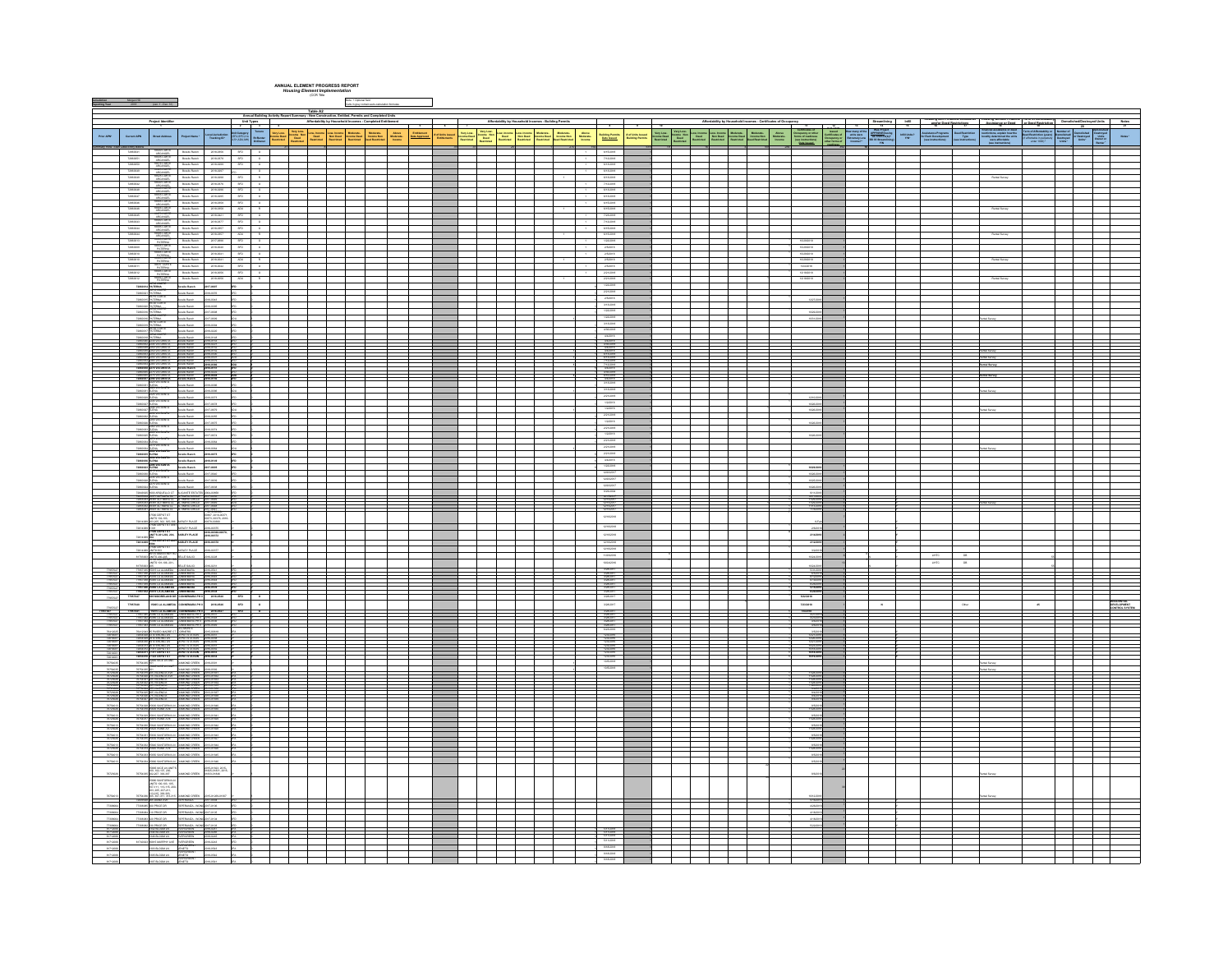|                                   |                              | <b>Project Identifier</b>                                                                                                                                                                                                                                                                                                                        |                                                                 |  |  | Table A2<br>Armari Building Activity Regard Summary . That Add Lindson, Particular Armain and Completed Units.<br>After Country 1974. An anti-State System and Completed Entries.<br>2003-2012 - An and Complete System and Complete Entries |                                                                             |                             | Affordability by Household Incomes - Building Permits |                        |                         |                                                 |                                                                               | $\overline{\phantom{a}}$                 |                                            |  | Affordability by Household Incomes - Certificates of O                                                                                                                                                                                                                                                                                                                                                                                                                |                                                                                                                                                                                    |  |                                                                   |                        |                                                                                                                                                                          |                                                                                                                                                                                                                                                                                               |  |
|-----------------------------------|------------------------------|--------------------------------------------------------------------------------------------------------------------------------------------------------------------------------------------------------------------------------------------------------------------------------------------------------------------------------------------------|-----------------------------------------------------------------|--|--|----------------------------------------------------------------------------------------------------------------------------------------------------------------------------------------------------------------------------------------------|-----------------------------------------------------------------------------|-----------------------------|-------------------------------------------------------|------------------------|-------------------------|-------------------------------------------------|-------------------------------------------------------------------------------|------------------------------------------|--------------------------------------------|--|-----------------------------------------------------------------------------------------------------------------------------------------------------------------------------------------------------------------------------------------------------------------------------------------------------------------------------------------------------------------------------------------------------------------------------------------------------------------------|------------------------------------------------------------------------------------------------------------------------------------------------------------------------------------|--|-------------------------------------------------------------------|------------------------|--------------------------------------------------------------------------------------------------------------------------------------------------------------------------|-----------------------------------------------------------------------------------------------------------------------------------------------------------------------------------------------------------------------------------------------------------------------------------------------|--|
|                                   |                              |                                                                                                                                                                                                                                                                                                                                                  | <b>Local Jurisdiction<br/>Tracking ID</b>                       |  |  |                                                                                                                                                                                                                                              | -<br>Moderata - Above<br>Deed Restricted - Moderate -<br>Moore - Moderate - | Estimated Polymana Contains |                                                       | Low-Income<br>Non Dead | Muderate<br>Income Dead | Moderate<br>Income Non<br>- - - - - - - - - - - | $\begin{array}{c} {\bf Also} \\ {\bf NoGauss} \\ {\bf NoGauss} \end{array} .$ | Building Permits<br>Data Issued          | <b>Folloin issued<br/>Building Pormits</b> |  | $\begin{tabular}{l c c c c c c c} \hline \multicolumn{3}{c}{Wey Low & New House & Low income &}{\small I.000 & New Some &\\ We come Dood & New Dood & New Dood & New Double & & \small I.000 & \small I.000 & \small I.000 & \small I.000 & \small I.000 & \small I.000 & \small I.000 & \small I.000 & \small I.000 & \small I.000 & \small I.000 & \small I.000 & \small I.000 & \small I.000 & \small I.000 & \small I.000 & \small I.000 & \small I.000 & \small$ | $\begin{tabular}{l c c } \hline & Coefficients of \\ \hline Abox & Couspacy of other \\ \hline Wedened & 50008 of conditions \\ \hline 50009 & 5400000000 \\ \hline \end{tabular}$ |  | -<br>Assistance Programs<br>for Each Development<br>-<br>Talus Bh | ed Restriction<br>Type |                                                                                                                                                                          | $\begin{tabular}{l c c c} \textbf{Number of} & \textbf{Desmulated} & \textbf{Desmulated} \\ \textbf{Demotained} & \textbf{Desmological} & \textbf{Obsmoyed} \\ \textbf{Desmoyed} & \textbf{asmoyed} & \textbf{Cumia} \\ \textbf{Dosmoyed} & \textbf{Cumia} & \textbf{Cumia} \\ \end{tabular}$ |  |
|                                   |                              |                                                                                                                                                                                                                                                                                                                                                  |                                                                 |  |  |                                                                                                                                                                                                                                              |                                                                             |                             |                                                       |                        |                         |                                                 |                                                                               | enezone                                  |                                            |  |                                                                                                                                                                                                                                                                                                                                                                                                                                                                       |                                                                                                                                                                                    |  |                                                                   | $_{\text{conv}}$       |                                                                                                                                                                          |                                                                                                                                                                                                                                                                                               |  |
|                                   |                              | <b>LOONLN</b><br>SIS BLOOMEN                                                                                                                                                                                                                                                                                                                     | pora case                                                       |  |  |                                                                                                                                                                                                                                              |                                                                             |                             |                                                       |                        |                         |                                                 |                                                                               | 6192018                                  |                                            |  |                                                                                                                                                                                                                                                                                                                                                                                                                                                                       |                                                                                                                                                                                    |  |                                                                   |                        |                                                                                                                                                                          |                                                                                                                                                                                                                                                                                               |  |
| 8171200                           |                              | KINDONEN                                                                                                                                                                                                                                                                                                                                         |                                                                 |  |  |                                                                                                                                                                                                                                              |                                                                             |                             |                                                       |                        |                         |                                                 |                                                                               | 8082018                                  |                                            |  |                                                                                                                                                                                                                                                                                                                                                                                                                                                                       |                                                                                                                                                                                    |  |                                                                   | one                    |                                                                                                                                                                          |                                                                                                                                                                                                                                                                                               |  |
| 41712006<br>81712006              |                              | 1217 BLOOM LN<br>GATECOMEN VENETO                                                                                                                                                                                                                                                                                                                | 2010/05/06<br>pora case                                         |  |  |                                                                                                                                                                                                                                              |                                                                             |                             |                                                       |                        |                         |                                                 |                                                                               | \$102018<br>9/19/2018                    |                                            |  |                                                                                                                                                                                                                                                                                                                                                                                                                                                                       |                                                                                                                                                                                    |  |                                                                   |                        |                                                                                                                                                                          |                                                                                                                                                                                                                                                                                               |  |
| 41712006                          |                              | 1225 BLOCHLIN HENETO<br><b>SET BLOOM LN</b>                                                                                                                                                                                                                                                                                                      | persona                                                         |  |  |                                                                                                                                                                                                                                              |                                                                             |                             |                                                       |                        |                         |                                                 |                                                                               | 5152018<br>5152018                       |                                            |  |                                                                                                                                                                                                                                                                                                                                                                                                                                                                       |                                                                                                                                                                                    |  |                                                                   |                        |                                                                                                                                                                          |                                                                                                                                                                                                                                                                                               |  |
| 1171209<br>81712006               | 17400                        | <b>VENETO</b><br>VANGRIEKE<br>16715 MURPHY AVE                                                                                                                                                                                                                                                                                                   | con era                                                         |  |  |                                                                                                                                                                                                                                              |                                                                             |                             |                                                       |                        |                         |                                                 |                                                                               | 5/25/2018<br>5/25/2018                   |                                            |  |                                                                                                                                                                                                                                                                                                                                                                                                                                                                       |                                                                                                                                                                                    |  |                                                                   |                        |                                                                                                                                                                          |                                                                                                                                                                                                                                                                                               |  |
|                                   |                              |                                                                                                                                                                                                                                                                                                                                                  |                                                                 |  |  |                                                                                                                                                                                                                                              |                                                                             |                             |                                                       |                        |                         |                                                 |                                                                               | 6282018<br>6282018<br>6282018            |                                            |  |                                                                                                                                                                                                                                                                                                                                                                                                                                                                       |                                                                                                                                                                                    |  |                                                                   |                        |                                                                                                                                                                          |                                                                                                                                                                                                                                                                                               |  |
|                                   |                              |                                                                                                                                                                                                                                                                                                                                                  |                                                                 |  |  |                                                                                                                                                                                                                                              |                                                                             |                             |                                                       |                        |                         |                                                 |                                                                               |                                          |                                            |  |                                                                                                                                                                                                                                                                                                                                                                                                                                                                       |                                                                                                                                                                                    |  |                                                                   |                        |                                                                                                                                                                          |                                                                                                                                                                                                                                                                                               |  |
|                                   |                              |                                                                                                                                                                                                                                                                                                                                                  |                                                                 |  |  |                                                                                                                                                                                                                                              |                                                                             |                             |                                                       |                        |                         |                                                 |                                                                               |                                          |                                            |  |                                                                                                                                                                                                                                                                                                                                                                                                                                                                       |                                                                                                                                                                                    |  |                                                                   |                        |                                                                                                                                                                          |                                                                                                                                                                                                                                                                                               |  |
|                                   |                              |                                                                                                                                                                                                                                                                                                                                                  |                                                                 |  |  |                                                                                                                                                                                                                                              |                                                                             |                             |                                                       |                        |                         |                                                 |                                                                               | 6282018<br>6282018                       |                                            |  |                                                                                                                                                                                                                                                                                                                                                                                                                                                                       |                                                                                                                                                                                    |  |                                                                   |                        |                                                                                                                                                                          |                                                                                                                                                                                                                                                                                               |  |
|                                   |                              |                                                                                                                                                                                                                                                                                                                                                  |                                                                 |  |  |                                                                                                                                                                                                                                              |                                                                             |                             |                                                       |                        |                         |                                                 |                                                                               | 5252018<br>5252018                       |                                            |  |                                                                                                                                                                                                                                                                                                                                                                                                                                                                       |                                                                                                                                                                                    |  |                                                                   |                        |                                                                                                                                                                          |                                                                                                                                                                                                                                                                                               |  |
|                                   |                              |                                                                                                                                                                                                                                                                                                                                                  |                                                                 |  |  |                                                                                                                                                                                                                                              |                                                                             |                             |                                                       |                        |                         |                                                 |                                                                               |                                          |                                            |  |                                                                                                                                                                                                                                                                                                                                                                                                                                                                       |                                                                                                                                                                                    |  |                                                                   |                        |                                                                                                                                                                          |                                                                                                                                                                                                                                                                                               |  |
| mas                               | msu                          | <b>KJ 20ATHVOT</b>                                                                                                                                                                                                                                                                                                                               | $-0.0000$<br><b>REGISTER</b>                                    |  |  |                                                                                                                                                                                                                                              |                                                                             |                             |                                                       |                        |                         |                                                 |                                                                               | 193208                                   |                                            |  |                                                                                                                                                                                                                                                                                                                                                                                                                                                                       |                                                                                                                                                                                    |  |                                                                   | $_{\rm OBE}$           | MODERATE LINITS - NON DEED<br>RESTRICTE - RENTAL SURVEY<br>COMPUCTED                                                                                                     |                                                                                                                                                                                                                                                                                               |  |
|                                   |                              | 77919225 1115 VIKTAGE LN - EVERSPEEN APTS - 2019 0588<br>77919223 1125 VIKTAGE LN - EVERSPEEN APTS - 2019 0589                                                                                                                                                                                                                                   |                                                                 |  |  |                                                                                                                                                                                                                                              |                                                                             |                             |                                                       |                        |                         |                                                 |                                                                               | 1912018<br>1112018                       |                                            |  |                                                                                                                                                                                                                                                                                                                                                                                                                                                                       |                                                                                                                                                                                    |  |                                                                   |                        | <b>KINTAL SURVEY</b><br><b>KIN'A SUNEY</b>                                                                                                                               |                                                                                                                                                                                                                                                                                               |  |
| 81712020<br>41712020              |                              | TOS VINTAGE LN WARRANK APTS 2018-0600<br>THE VIRTAGE UN CONSIDERED APTS 2018-0601                                                                                                                                                                                                                                                                |                                                                 |  |  |                                                                                                                                                                                                                                              |                                                                             |                             |                                                       |                        |                         |                                                 |                                                                               | 1912018<br>1912018                       |                                            |  |                                                                                                                                                                                                                                                                                                                                                                                                                                                                       |                                                                                                                                                                                    |  |                                                                   |                        | <b>KENTAL SURVEY</b>                                                                                                                                                     |                                                                                                                                                                                                                                                                                               |  |
| 41712020                          |                              | HJ 20ATHV 021                                                                                                                                                                                                                                                                                                                                    | CORN APTS 2014-0003                                             |  |  |                                                                                                                                                                                                                                              |                                                                             |                             |                                                       |                        |                         |                                                 |                                                                               | 1910018<br>1110018                       |                                            |  |                                                                                                                                                                                                                                                                                                                                                                                                                                                                       |                                                                                                                                                                                    |  |                                                                   | Other                  | RENTAL SURVEY<br>MODERATE LINTS - NON DES<br>RESTRICTE - RENTAL SURVE<br>CONDUCTED                                                                                       |                                                                                                                                                                                                                                                                                               |  |
| 41712020<br>11120                 |                              | THE VIRTIAGE LIN CHERCOGERY APTS 2018-0614<br>VINTAGE LH                                                                                                                                                                                                                                                                                         | <b>REEN APTS</b><br>as.                                         |  |  |                                                                                                                                                                                                                                              |                                                                             |                             |                                                       |                        |                         |                                                 |                                                                               | 1912018                                  |                                            |  |                                                                                                                                                                                                                                                                                                                                                                                                                                                                       |                                                                                                                                                                                    |  |                                                                   | Other                  | MANTAL SURVEY<br>MODERATE LINTS - NON DE<br>MESTRICTE - RENTAL SURV<br>CONDUCTED                                                                                         |                                                                                                                                                                                                                                                                                               |  |
| $-$ 81712020                      |                              | 224 STRA MERCHAN NJ BATHVANY                                                                                                                                                                                                                                                                                                                     |                                                                 |  |  |                                                                                                                                                                                                                                              |                                                                             |                             |                                                       |                        |                         |                                                 |                                                                               | 1912018<br>1112018                       |                                            |  |                                                                                                                                                                                                                                                                                                                                                                                                                                                                       |                                                                                                                                                                                    |  |                                                                   | Other                  | SONTA SURVEY<br>MODERNI LINTS - MONDES<br>MODERNI LINTS - MONDES<br>COMPACTER<br>MODERNI LINTS - MONTA SURVEY<br>MODERNI LINTS - MONTA SURVEY<br>COMPACTE - MONTA SURVEY |                                                                                                                                                                                                                                                                                               |  |
|                                   |                              | 100000                                                                                                                                                                                                                                                                                                                                           |                                                                 |  |  |                                                                                                                                                                                                                                              |                                                                             |                             |                                                       |                        |                         |                                                 |                                                                               | 1932018                                  |                                            |  |                                                                                                                                                                                                                                                                                                                                                                                                                                                                       |                                                                                                                                                                                    |  |                                                                   | $_{\rm OBE}$           |                                                                                                                                                                          |                                                                                                                                                                                                                                                                                               |  |
| 8171202<br>81712020               |                              | <b>KJ 20ATNV 081</b><br>DRAWING UN AGROSSWAPTS 20180012                                                                                                                                                                                                                                                                                          | <b>ROBERT STRANSDREAM</b>                                       |  |  |                                                                                                                                                                                                                                              |                                                                             |                             |                                                       |                        |                         |                                                 |                                                                               | 1112018                                  |                                            |  |                                                                                                                                                                                                                                                                                                                                                                                                                                                                       |                                                                                                                                                                                    |  |                                                                   |                        | RÉNTAL SURVEY<br>MASARATI LINTA - MONDIA<br>RÉSIRICTE - RÉNTAL SURVE<br>CONDUCTED                                                                                        |                                                                                                                                                                                                                                                                                               |  |
| 81712020<br>41712020              |                              | <b>HJ 30ATMV 011</b><br>TREVISTAGE LN CHERCOGEN APTS 2018-0811                                                                                                                                                                                                                                                                                   | 1000 BOX AFTS 2010 0007                                         |  |  |                                                                                                                                                                                                                                              |                                                                             |                             |                                                       |                        |                         |                                                 |                                                                               | 1932018                                  |                                            |  |                                                                                                                                                                                                                                                                                                                                                                                                                                                                       |                                                                                                                                                                                    |  |                                                                   | $_{\rm OBe}$           | <b>GNULSUREY</b>                                                                                                                                                         |                                                                                                                                                                                                                                                                                               |  |
| 41712020                          |                              | 1205 VINTAGE LN EVERGREEN APTS 2018 0610                                                                                                                                                                                                                                                                                                         |                                                                 |  |  |                                                                                                                                                                                                                                              |                                                                             |                             |                                                       |                        |                         |                                                 |                                                                               | 1912018<br>1912018<br>1110018            |                                            |  |                                                                                                                                                                                                                                                                                                                                                                                                                                                                       |                                                                                                                                                                                    |  |                                                                   |                        | <b>KENTAL SURVEY</b>                                                                                                                                                     |                                                                                                                                                                                                                                                                                               |  |
| 81712020<br>4171202               |                              | STEVNTAGE US  EVERGREEN AFTS. 2018-0608<br>SYNTAGE US NO                                                                                                                                                                                                                                                                                         | <b>ROBER APTS</b><br>craige area                                |  |  |                                                                                                                                                                                                                                              |                                                                             |                             |                                                       |                        |                         |                                                 |                                                                               | 1910018                                  |                                            |  |                                                                                                                                                                                                                                                                                                                                                                                                                                                                       |                                                                                                                                                                                    |  |                                                                   |                        | Värjas sukas<br>Whe suiter                                                                                                                                               |                                                                                                                                                                                                                                                                                               |  |
| $-171200$<br>- 177200             |                              | EVERY ASSOCIATE PORTION                                                                                                                                                                                                                                                                                                                          |                                                                 |  |  |                                                                                                                                                                                                                                              |                                                                             |                             |                                                       |                        |                         |                                                 |                                                                               | 2012018<br>2012018<br>20091              |                                            |  |                                                                                                                                                                                                                                                                                                                                                                                                                                                                       |                                                                                                                                                                                    |  |                                                                   |                        | <b>KINDA SURVEY</b><br><b>ATALSURVEY</b>                                                                                                                                 |                                                                                                                                                                                                                                                                                               |  |
| 72050013                          |                              | THE MATERIAL STRANGED AFTS 2018-0087<br>ENGLISH AND CONSUMIDED 2017-0088<br>STRANGED MOON - PROVINCIES 2018-0126<br>2018 - MATTLED - ANTANA MODERNA 2018-0126<br>T200000 1208 ELUEBROLN LANTANA WORERA 2018-0036                                                                                                                                 |                                                                 |  |  |                                                                                                                                                                                                                                              |                                                                             |                             |                                                       |                        |                         |                                                 |                                                                               | sgroots<br>2/15/2018                     |                                            |  |                                                                                                                                                                                                                                                                                                                                                                                                                                                                       |                                                                                                                                                                                    |  |                                                                   |                        |                                                                                                                                                                          |                                                                                                                                                                                                                                                                                               |  |
| 72888                             |                              | <b>HUGHOLN</b><br><b>TANA WISES</b>                                                                                                                                                                                                                                                                                                              |                                                                 |  |  |                                                                                                                                                                                                                                              |                                                                             |                             |                                                       |                        |                         |                                                 |                                                                               | 2152018                                  |                                            |  |                                                                                                                                                                                                                                                                                                                                                                                                                                                                       |                                                                                                                                                                                    |  |                                                                   | ose                    |                                                                                                                                                                          |                                                                                                                                                                                                                                                                                               |  |
| <b>TERRITORY</b><br>- 728590      |                              | TORRIGAN TOTA BLUEGISCHLIN - LANTANA WORTERAL DOW-0005<br>TORRIGAN BASILE VIEW<br>TORRIGAN BASILE VIEW - LANTANA WORTERAL DOW-0006                                                                                                                                                                                                               | 84100                                                           |  |  |                                                                                                                                                                                                                                              |                                                                             |                             |                                                       |                        |                         |                                                 |                                                                               | 2/15/2018<br>4932018                     |                                            |  |                                                                                                                                                                                                                                                                                                                                                                                                                                                                       |                                                                                                                                                                                    |  |                                                                   |                        |                                                                                                                                                                          |                                                                                                                                                                                                                                                                                               |  |
| <b>P2000013</b><br>rasses         | 72859038<br>7289609          | DR<br>19209 EAGLE VIEW<br><b>TEACLE VIEW</b>                                                                                                                                                                                                                                                                                                     | LANTANA WISTERIA 2018-0189<br>LANTANA WISTERIA 2018-0200        |  |  |                                                                                                                                                                                                                                              |                                                                             |                             |                                                       |                        |                         |                                                 |                                                                               |                                          |                                            |  |                                                                                                                                                                                                                                                                                                                                                                                                                                                                       |                                                                                                                                                                                    |  |                                                                   |                        |                                                                                                                                                                          |                                                                                                                                                                                                                                                                                               |  |
| 72050013                          | 72850056<br>$_{\text{mass}}$ | <b>AGLE VIEW</b><br><b>EAGLE VIEW</b>                                                                                                                                                                                                                                                                                                            | LANTANA WISTERIA 2018-0167                                      |  |  |                                                                                                                                                                                                                                              |                                                                             |                             |                                                       |                        |                         |                                                 |                                                                               | $- 4002018$                              |                                            |  |                                                                                                                                                                                                                                                                                                                                                                                                                                                                       |                                                                                                                                                                                    |  |                                                                   |                        |                                                                                                                                                                          |                                                                                                                                                                                                                                                                                               |  |
| 72050044                          | 7205004 D                    | <b>LANTANA WORTERIA 2019</b>                                                                                                                                                                                                                                                                                                                     | MATAMA WISTERIA 2018-0188<br>LANTANA WISTERIA 2018-0287         |  |  |                                                                                                                                                                                                                                              |                                                                             |                             |                                                       |                        |                         |                                                 |                                                                               | 5252018<br>5252018                       |                                            |  |                                                                                                                                                                                                                                                                                                                                                                                                                                                                       |                                                                                                                                                                                    |  |                                                                   |                        |                                                                                                                                                                          |                                                                                                                                                                                                                                                                                               |  |
| reason:                           | 7205004                      |                                                                                                                                                                                                                                                                                                                                                  | NESS AND ASSESSMENT FOR THE                                     |  |  |                                                                                                                                                                                                                                              |                                                                             |                             |                                                       |                        |                         |                                                 |                                                                               | 5052018                                  |                                            |  |                                                                                                                                                                                                                                                                                                                                                                                                                                                                       |                                                                                                                                                                                    |  |                                                                   | Other                  |                                                                                                                                                                          |                                                                                                                                                                                                                                                                                               |  |
|                                   | 7269027<br>7200007.D         | THORNING STAR CARTING INCOME.                                                                                                                                                                                                                                                                                                                    | LANTANA WISTERIA 2017-0462                                      |  |  |                                                                                                                                                                                                                                              |                                                                             |                             |                                                       |                        |                         |                                                 |                                                                               | 1102018<br>1102018                       |                                            |  |                                                                                                                                                                                                                                                                                                                                                                                                                                                                       | 81320<br>8162018                                                                                                                                                                   |  |                                                                   |                        |                                                                                                                                                                          |                                                                                                                                                                                                                                                                                               |  |
|                                   |                              | CREWAL AIR                                                                                                                                                                                                                                                                                                                                       | TANA WOTERA                                                     |  |  |                                                                                                                                                                                                                                              |                                                                             |                             |                                                       |                        |                         |                                                 |                                                                               | 1/10/2018<br>1102018                     |                                            |  |                                                                                                                                                                                                                                                                                                                                                                                                                                                                       |                                                                                                                                                                                    |  |                                                                   | $_{\rm OBe}$           |                                                                                                                                                                          |                                                                                                                                                                                                                                                                                               |  |
|                                   | 7203000                      | 7269049 SEPIS RISING SUN DRUANTANA WISTERA 2018-0028                                                                                                                                                                                                                                                                                             | NO TOP ARTERIA ANTIAN                                           |  |  |                                                                                                                                                                                                                                              |                                                                             |                             |                                                       |                        |                         |                                                 |                                                                               | 2/15/2018                                |                                            |  |                                                                                                                                                                                                                                                                                                                                                                                                                                                                       | \$152                                                                                                                                                                              |  |                                                                   |                        |                                                                                                                                                                          |                                                                                                                                                                                                                                                                                               |  |
| 7205023                           |                              | 72859048 18732 RISING SUN DRA ANTANA WORKERA 2019-0021<br>72859060 18741 RISING SUN DRA ANTANA WORKERA 2019-0029                                                                                                                                                                                                                                 |                                                                 |  |  |                                                                                                                                                                                                                                              |                                                                             |                             |                                                       |                        |                         |                                                 |                                                                               | 215/2018<br>215/2018                     |                                            |  |                                                                                                                                                                                                                                                                                                                                                                                                                                                                       | <b>SON</b><br>moss                                                                                                                                                                 |  |                                                                   |                        |                                                                                                                                                                          |                                                                                                                                                                                                                                                                                               |  |
| - 728580<br>72859013              |                              |                                                                                                                                                                                                                                                                                                                                                  |                                                                 |  |  |                                                                                                                                                                                                                                              |                                                                             |                             |                                                       |                        |                         |                                                 |                                                                               | 2152018<br>2152018                       |                                            |  |                                                                                                                                                                                                                                                                                                                                                                                                                                                                       | $-242$<br>1024201                                                                                                                                                                  |  |                                                                   |                        |                                                                                                                                                                          |                                                                                                                                                                                                                                                                                               |  |
| <b>zasacu</b>                     |                              | 72050045 16762 RIGING SUN DRICANTANA WISTERA 2016-0023                                                                                                                                                                                                                                                                                           |                                                                 |  |  |                                                                                                                                                                                                                                              |                                                                             |                             |                                                       |                        |                         |                                                 |                                                                               | 2/15/2018<br>2152018                     |                                            |  |                                                                                                                                                                                                                                                                                                                                                                                                                                                                       | 1022.0                                                                                                                                                                             |  |                                                                   | one                    |                                                                                                                                                                          |                                                                                                                                                                                                                                                                                               |  |
| - 220500                          | $\sim$                       | .<br>1 RSNG SUND<br><b>ANA WHOTE</b><br>T200004 1872 RS000 SUN 091                                                                                                                                                                                                                                                                               | TANA WORKSA 2018-0032                                           |  |  |                                                                                                                                                                                                                                              |                                                                             |                             |                                                       |                        |                         |                                                 |                                                                               |                                          |                                            |  |                                                                                                                                                                                                                                                                                                                                                                                                                                                                       | 1019.20                                                                                                                                                                            |  |                                                                   |                        |                                                                                                                                                                          |                                                                                                                                                                                                                                                                                               |  |
| <b>Passages</b><br><b>TERRITA</b> |                              | 7269056 19781 RGING SUN DRLANTANA WISTERIA 2018-0181 240<br>7269001 18762 RISING SUN DRUANTANA WISITERA 2018-0160                                                                                                                                                                                                                                |                                                                 |  |  |                                                                                                                                                                                                                                              |                                                                             |                             |                                                       |                        |                         |                                                 |                                                                               | 2152018<br>4202018<br>4202018<br>4202018 |                                            |  |                                                                                                                                                                                                                                                                                                                                                                                                                                                                       | 11202010<br>1527/201                                                                                                                                                               |  |                                                                   |                        |                                                                                                                                                                          |                                                                                                                                                                                                                                                                                               |  |
| 72050013<br>zasans                |                              | 72050056 18791 RISING SUN DRLANTANA WISTERIA 2018-0162 25/D<br>7269042 18762 RSING SUN DRLANTANA WOTERA 2018-0146                                                                                                                                                                                                                                |                                                                 |  |  |                                                                                                                                                                                                                                              |                                                                             |                             |                                                       |                        |                         |                                                 |                                                                               | 4000018                                  |                                            |  |                                                                                                                                                                                                                                                                                                                                                                                                                                                                       |                                                                                                                                                                                    |  |                                                                   |                        |                                                                                                                                                                          |                                                                                                                                                                                                                                                                                               |  |
| <b>Z2MMOTO</b>                    |                              | 72898057 18801 RISING SUN DRLANTANA WISITERIA 2018-0163 2670<br>7209041 18802 RSING SUN DRAWTANA WORKSA 2018-0145                                                                                                                                                                                                                                |                                                                 |  |  |                                                                                                                                                                                                                                              |                                                                             |                             |                                                       |                        |                         |                                                 |                                                                               | 4003018<br>4003018                       |                                            |  |                                                                                                                                                                                                                                                                                                                                                                                                                                                                       |                                                                                                                                                                                    |  |                                                                   |                        |                                                                                                                                                                          |                                                                                                                                                                                                                                                                                               |  |
| 720500                            |                              | 7200641 980 9906 900 060 061 061 071 082 073 074<br>7200666 980 99060 900 061 061 071 072 073 074 074<br>7206607166 1081 601 081 081 081 081 091 091                                                                                                                                                                                             |                                                                 |  |  |                                                                                                                                                                                                                                              |                                                                             |                             |                                                       |                        |                         |                                                 |                                                                               | 400/2018<br>605/2018                     |                                            |  |                                                                                                                                                                                                                                                                                                                                                                                                                                                                       |                                                                                                                                                                                    |  |                                                                   |                        |                                                                                                                                                                          |                                                                                                                                                                                                                                                                                               |  |
| 7205000                           |                              | THE RESIDENCE CONTROL CONTROL BELOW WATER MOON<br>TRISORT WAS MICH AND A CONTRACTOR OF THE STATE OF TRISORT CONTRACTOR (2011-0208)<br>TRISORT COMPANY WAS CONTRACTOR WAS TRISORDED FOR A STATE OF THE ANGLE AND MANAGEMENT AS THE CORP.                                                                                                          |                                                                 |  |  |                                                                                                                                                                                                                                              |                                                                             |                             |                                                       |                        |                         |                                                 |                                                                               | 6252018<br>6252018                       |                                            |  |                                                                                                                                                                                                                                                                                                                                                                                                                                                                       |                                                                                                                                                                                    |  |                                                                   |                        |                                                                                                                                                                          |                                                                                                                                                                                                                                                                                               |  |
| <b>Passens</b>                    |                              |                                                                                                                                                                                                                                                                                                                                                  |                                                                 |  |  |                                                                                                                                                                                                                                              |                                                                             |                             |                                                       |                        |                         |                                                 |                                                                               | 1502018                                  |                                            |  |                                                                                                                                                                                                                                                                                                                                                                                                                                                                       |                                                                                                                                                                                    |  |                                                                   |                        |                                                                                                                                                                          |                                                                                                                                                                                                                                                                                               |  |
| 7205053<br>72050013               |                              |                                                                                                                                                                                                                                                                                                                                                  |                                                                 |  |  |                                                                                                                                                                                                                                              |                                                                             |                             |                                                       |                        |                         |                                                 |                                                                               | 1001108                                  |                                            |  |                                                                                                                                                                                                                                                                                                                                                                                                                                                                       | 82720<br>82320                                                                                                                                                                     |  |                                                                   |                        |                                                                                                                                                                          |                                                                                                                                                                                                                                                                                               |  |
| <b>Passages</b><br>zasans         |                              |                                                                                                                                                                                                                                                                                                                                                  |                                                                 |  |  |                                                                                                                                                                                                                                              |                                                                             |                             |                                                       |                        |                         |                                                 |                                                                               | $270018$<br>$270018$<br>272018           |                                            |  |                                                                                                                                                                                                                                                                                                                                                                                                                                                                       | \$22.201<br>81320                                                                                                                                                                  |  |                                                                   |                        |                                                                                                                                                                          |                                                                                                                                                                                                                                                                                               |  |
| <b>Passages</b>                   |                              |                                                                                                                                                                                                                                                                                                                                                  | CANTANA WISTERIA 2018-0122 22                                   |  |  |                                                                                                                                                                                                                                              |                                                                             |                             |                                                       |                        |                         |                                                 |                                                                               | 3/270018<br>3/270018                     |                                            |  |                                                                                                                                                                                                                                                                                                                                                                                                                                                                       | 11152010                                                                                                                                                                           |  |                                                                   |                        |                                                                                                                                                                          |                                                                                                                                                                                                                                                                                               |  |
| <b>zasacu</b><br>72050012         | 72890000                     | WHITE MOON:<br>WHITE MOON: CANTANA WISTERS, 2018-0123<br>WHITE MOON: CANTANA WISTERS, 2018-0124<br>WHITE MOON: CANTANA WISTERS, 2018-0124<br>720002100                                                                                                                                                                                           |                                                                 |  |  |                                                                                                                                                                                                                                              |                                                                             |                             |                                                       |                        |                         |                                                 |                                                                               | 3272018<br>3/27/2018                     |                                            |  |                                                                                                                                                                                                                                                                                                                                                                                                                                                                       | 151820<br>111620                                                                                                                                                                   |  |                                                                   |                        |                                                                                                                                                                          |                                                                                                                                                                                                                                                                                               |  |
| 728590                            | <b>Tasser</b>                | TORSES DESCRIPTION                                                                                                                                                                                                                                                                                                                               | LANTANA WORTERA JEMENYA                                         |  |  |                                                                                                                                                                                                                                              |                                                                             |                             |                                                       |                        |                         |                                                 |                                                                               | 3272018<br>3272018                       |                                            |  |                                                                                                                                                                                                                                                                                                                                                                                                                                                                       |                                                                                                                                                                                    |  |                                                                   |                        |                                                                                                                                                                          |                                                                                                                                                                                                                                                                                               |  |
| 72050013<br>zasacra               | <b>T2850022</b><br>rasses    |                                                                                                                                                                                                                                                                                                                                                  |                                                                 |  |  |                                                                                                                                                                                                                                              |                                                                             |                             |                                                       |                        |                         |                                                 |                                                                               |                                          |                                            |  |                                                                                                                                                                                                                                                                                                                                                                                                                                                                       | 15285                                                                                                                                                                              |  |                                                                   |                        |                                                                                                                                                                          |                                                                                                                                                                                                                                                                                               |  |
| 72859013<br>zaseta                |                              | $\begin{tabular}{c c c c} \hline \texttt{P2000019} \texttt{0.0000} & \texttt{0.0000} & \texttt{0.0000} & \texttt{0.0000} & \texttt{0.0000} & \texttt{0.0000} \\ \texttt{P20000019} \texttt{0.0000} & \texttt{0.0000} & \texttt{0.00000} & \texttt{0.00000} & \texttt{0.00000} & \texttt{0.00000} \\ \texttt{P2000019} \texttt{0.000} & \texttt{$ |                                                                 |  |  |                                                                                                                                                                                                                                              |                                                                             |                             |                                                       |                        |                         |                                                 |                                                                               | 3272018<br>3272018<br>3272018            |                                            |  |                                                                                                                                                                                                                                                                                                                                                                                                                                                                       |                                                                                                                                                                                    |  |                                                                   |                        |                                                                                                                                                                          |                                                                                                                                                                                                                                                                                               |  |
| 72050013<br>72859013              | <b>T2850004</b><br>7265017   | With MOS                                                                                                                                                                                                                                                                                                                                         | <b>LANTANA WISTERIA 2018-0181</b><br>LANTANA WISTERIA 2018-0182 |  |  |                                                                                                                                                                                                                                              |                                                                             |                             |                                                       |                        |                         |                                                 |                                                                               | 4003018<br>4/30/2018                     |                                            |  |                                                                                                                                                                                                                                                                                                                                                                                                                                                                       |                                                                                                                                                                                    |  |                                                                   |                        |                                                                                                                                                                          |                                                                                                                                                                                                                                                                                               |  |
|                                   | - rasses                     | K<br>Bes Wietlä MOON<br>TORONTO DE TORONTO                                                                                                                                                                                                                                                                                                       | .<br>Antinon worklike prosects<br>$-0.016$                      |  |  |                                                                                                                                                                                                                                              |                                                                             |                             |                                                       |                        |                         |                                                 |                                                                               | 4003018<br>4002018                       |                                            |  |                                                                                                                                                                                                                                                                                                                                                                                                                                                                       |                                                                                                                                                                                    |  |                                                                   |                        |                                                                                                                                                                          |                                                                                                                                                                                                                                                                                               |  |
| Presence                          | Passes<br><b>T2000C15</b>    | MITANA WISTERS<br>Se WHITE MOON                                                                                                                                                                                                                                                                                                                  | s cros<br>LANTANA WISTERIA 2018-0187                            |  |  |                                                                                                                                                                                                                                              |                                                                             |                             |                                                       |                        |                         |                                                 |                                                                               | 4932018<br>4002018                       |                                            |  |                                                                                                                                                                                                                                                                                                                                                                                                                                                                       |                                                                                                                                                                                    |  |                                                                   |                        |                                                                                                                                                                          |                                                                                                                                                                                                                                                                                               |  |
| <b>Passers</b>                    | rassear                      | <b>BES WHITE MOOCH</b><br>72656271300 RED BRD LN 4A/TANA WSTERA 2017-0078                                                                                                                                                                                                                                                                        | LANTANA WISTERIA 2018-0185                                      |  |  |                                                                                                                                                                                                                                              |                                                                             |                             |                                                       |                        |                         |                                                 |                                                                               | 4003018                                  |                                            |  |                                                                                                                                                                                                                                                                                                                                                                                                                                                                       | \$1020                                                                                                                                                                             |  |                                                                   |                        |                                                                                                                                                                          |                                                                                                                                                                                                                                                                                               |  |
|                                   | rassos                       | <b>LANTANA WISTERIA</b><br>01 RED BIRD LN                                                                                                                                                                                                                                                                                                        | 000011                                                          |  |  |                                                                                                                                                                                                                                              |                                                                             |                             |                                                       |                        |                         |                                                 |                                                                               |                                          |                                            |  |                                                                                                                                                                                                                                                                                                                                                                                                                                                                       | $-942$                                                                                                                                                                             |  |                                                                   | ose                    |                                                                                                                                                                          |                                                                                                                                                                                                                                                                                               |  |
|                                   |                              | 33 BLACK HAWK<br>33 BLACK HAWK (JANTANA WISTERS JOY) 0239<br>34 BLACK HAWK (JANTANA WISTERS JOY) 0340<br>35 BLACKEDT CRON (JANTANA WISTERS JOY) 0346                                                                                                                                                                                             |                                                                 |  |  |                                                                                                                                                                                                                                              |                                                                             |                             |                                                       |                        |                         |                                                 |                                                                               |                                          |                                            |  |                                                                                                                                                                                                                                                                                                                                                                                                                                                                       | special<br>\$2120                                                                                                                                                                  |  |                                                                   |                        |                                                                                                                                                                          |                                                                                                                                                                                                                                                                                               |  |
|                                   | 7285003<br>7255004           |                                                                                                                                                                                                                                                                                                                                                  |                                                                 |  |  |                                                                                                                                                                                                                                              |                                                                             |                             |                                                       |                        |                         |                                                 |                                                                               |                                          |                                            |  |                                                                                                                                                                                                                                                                                                                                                                                                                                                                       | 326201<br>$-3920$                                                                                                                                                                  |  |                                                                   |                        |                                                                                                                                                                          |                                                                                                                                                                                                                                                                                               |  |
|                                   |                              | 7265629 1310 FSD BRD LN LANTANA WSTERN, 2017-0078 2FD                                                                                                                                                                                                                                                                                            | MOTARA WATERA 2017 0000                                         |  |  |                                                                                                                                                                                                                                              |                                                                             |                             |                                                       |                        |                         |                                                 |                                                                               |                                          |                                            |  |                                                                                                                                                                                                                                                                                                                                                                                                                                                                       | 4242018                                                                                                                                                                            |  |                                                                   |                        |                                                                                                                                                                          |                                                                                                                                                                                                                                                                                               |  |
|                                   | Tasso<br><b>Transport</b>    | <b>Infictin CRO</b>                                                                                                                                                                                                                                                                                                                              | TANA WOLTERIA<br>neart<br>ANTANA WIGTERIA MOTORA                |  |  |                                                                                                                                                                                                                                              |                                                                             |                             |                                                       |                        |                         |                                                 |                                                                               |                                          |                                            |  |                                                                                                                                                                                                                                                                                                                                                                                                                                                                       | \$17.20<br><b>STEW</b>                                                                                                                                                             |  |                                                                   |                        |                                                                                                                                                                          |                                                                                                                                                                                                                                                                                               |  |
|                                   | 7255005                      |                                                                                                                                                                                                                                                                                                                                                  | LANTANA WISTERS 2017 0047                                       |  |  |                                                                                                                                                                                                                                              |                                                                             |                             |                                                       |                        |                         |                                                 |                                                                               |                                          |                                            |  |                                                                                                                                                                                                                                                                                                                                                                                                                                                                       | - 1920                                                                                                                                                                             |  |                                                                   |                        |                                                                                                                                                                          |                                                                                                                                                                                                                                                                                               |  |
|                                   |                              | 72658051 1318 BLUEBROLLN LANTANA WISTERN 2018-0025<br>72658054 1323 BLACK HAWK LN. ANTANA WISTERN, 2017-0242                                                                                                                                                                                                                                     |                                                                 |  |  |                                                                                                                                                                                                                                              |                                                                             |                             |                                                       |                        |                         |                                                 |                                                                               |                                          |                                            |  |                                                                                                                                                                                                                                                                                                                                                                                                                                                                       | 10262018<br>\$1820                                                                                                                                                                 |  |                                                                   |                        |                                                                                                                                                                          |                                                                                                                                                                                                                                                                                               |  |
|                                   | 7285001<br>7205000           | 1324 RAINBOW CROW<br>Miniache CROW                                                                                                                                                                                                                                                                                                               | .<br>LANTANA WISTERIA 2017-0043<br>LANTANA WISTERIA 2017-0048   |  |  |                                                                                                                                                                                                                                              |                                                                             |                             |                                                       |                        |                         |                                                 |                                                                               |                                          |                                            |  |                                                                                                                                                                                                                                                                                                                                                                                                                                                                       | <b>esse</b><br>31220                                                                                                                                                               |  |                                                                   | Other                  |                                                                                                                                                                          |                                                                                                                                                                                                                                                                                               |  |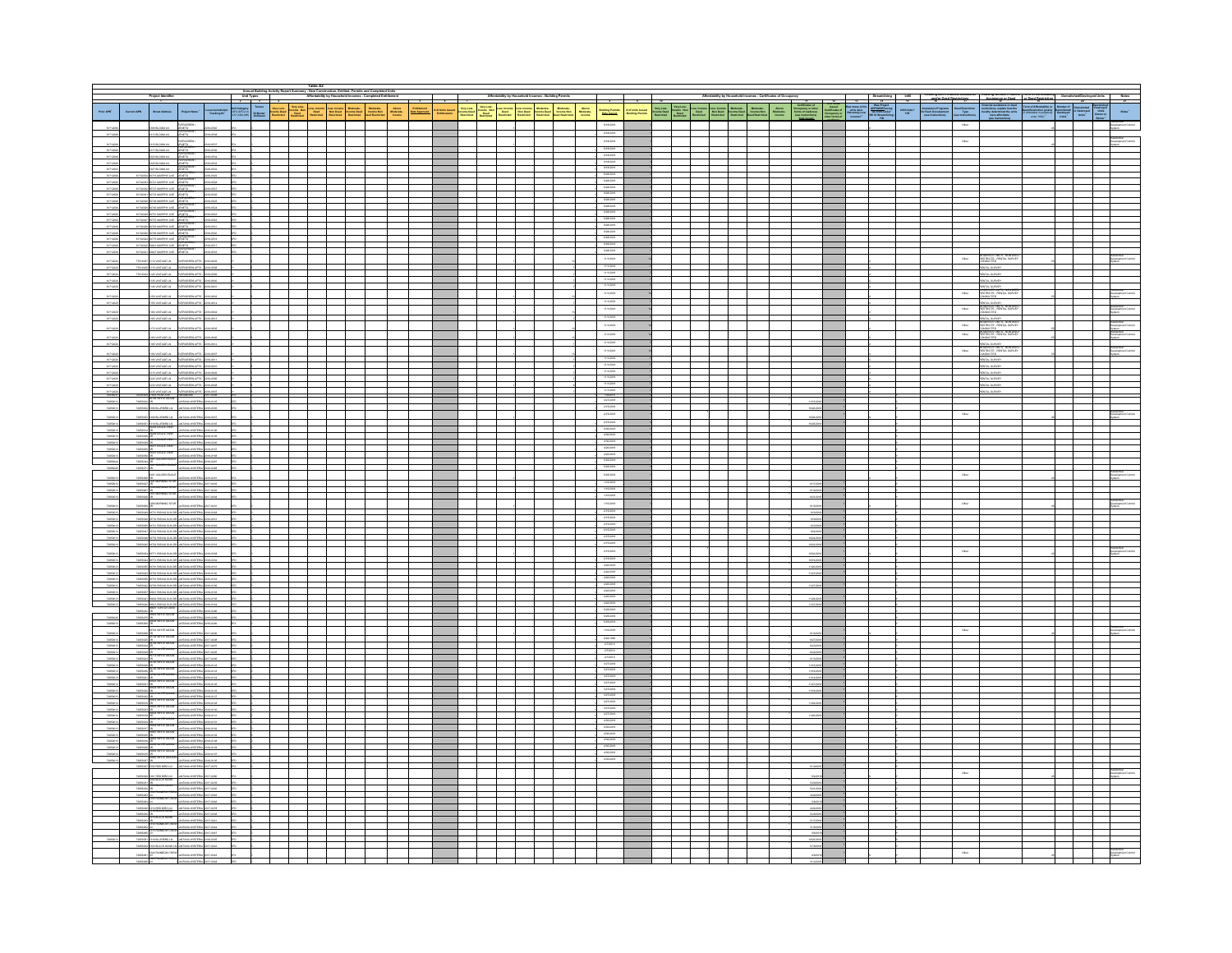|                           |                      | <b>Project Identifier</b>                                                                                                                                                                                                                                                                                                                   |                                                           |  | Table A2 |                          |   | Affordability by Household Incomes - Building Permits |                                       |                        |                                                                                                                                                                                                                                                                                                                                                                                                                              |                                                                          |  |  |                  |                   |  |                                                                 |  |  |
|---------------------------|----------------------|---------------------------------------------------------------------------------------------------------------------------------------------------------------------------------------------------------------------------------------------------------------------------------------------------------------------------------------------|-----------------------------------------------------------|--|----------|--------------------------|---|-------------------------------------------------------|---------------------------------------|------------------------|------------------------------------------------------------------------------------------------------------------------------------------------------------------------------------------------------------------------------------------------------------------------------------------------------------------------------------------------------------------------------------------------------------------------------|--------------------------------------------------------------------------|--|--|------------------|-------------------|--|-----------------------------------------------------------------|--|--|
|                           |                      |                                                                                                                                                                                                                                                                                                                                             |                                                           |  |          | $\overline{\phantom{a}}$ | ᆂ |                                                       |                                       |                        |                                                                                                                                                                                                                                                                                                                                                                                                                              |                                                                          |  |  | <b>FERFELLER</b> |                   |  | d Desarrange<br>a<br>dd - Daed Respission<br>- Gee Instructions |  |  |
|                           |                      |                                                                                                                                                                                                                                                                                                                                             |                                                           |  |          |                          |   |                                                       | Moderato<br>Income Dead<br>Restricted | Moderate<br>Income Non | $\begin{array}{c} \textbf{A} \textbf{A} \textbf{A} \textbf{A} \textbf{B} \\ \textbf{B} \textbf{A} \textbf{A} \textbf{B} \textbf{A} \textbf{B} \textbf{A} \textbf{B} \textbf{A} \textbf{B} \textbf{A} \textbf{B} \textbf{A} \textbf{B} \textbf{A} \textbf{B} \textbf{A} \textbf{A} \textbf{A} \textbf{A} \textbf{A} \textbf{A} \textbf{A} \textbf{A} \textbf{A} \textbf{A} \textbf{A} \textbf{A} \textbf{A} \textbf{A} \text$ |                                                                          |  |  |                  |                   |  |                                                                 |  |  |
|                           |                      | <b>MATANA WATERIA 2017-0244</b><br><b>BLACK HAWK</b>                                                                                                                                                                                                                                                                                        |                                                           |  |          |                          |   |                                                       |                                       |                        |                                                                                                                                                                                                                                                                                                                                                                                                                              |                                                                          |  |  |                  |                   |  |                                                                 |  |  |
|                           | 72856067             | ARROW CROW MATERIAL 2017 0009                                                                                                                                                                                                                                                                                                               |                                                           |  |          |                          |   |                                                       |                                       |                        |                                                                                                                                                                                                                                                                                                                                                                                                                              |                                                                          |  |  |                  |                   |  |                                                                 |  |  |
|                           |                      | 72856060 1564 CROWFOOT LN LANTANA WISTERA 2016-0213                                                                                                                                                                                                                                                                                         |                                                           |  |          |                          |   |                                                       |                                       |                        |                                                                                                                                                                                                                                                                                                                                                                                                                              |                                                                          |  |  |                  |                   |  |                                                                 |  |  |
|                           | 7205000<br>728500    | A CROWFOOT LN LANTANA WISTERS 2016-0228                                                                                                                                                                                                                                                                                                     | SANTANA WISTERIA 2017-0042                                |  |          |                          |   |                                                       |                                       |                        |                                                                                                                                                                                                                                                                                                                                                                                                                              |                                                                          |  |  |                  | enger             |  |                                                                 |  |  |
|                           |                      | 7289609 1355 CROWFOOT UN CANTANA WISTERN 2016-0220                                                                                                                                                                                                                                                                                          |                                                           |  |          |                          |   |                                                       |                                       |                        |                                                                                                                                                                                                                                                                                                                                                                                                                              |                                                                          |  |  |                  | 5242              |  |                                                                 |  |  |
|                           |                      |                                                                                                                                                                                                                                                                                                                                             |                                                           |  |          |                          |   |                                                       |                                       |                        |                                                                                                                                                                                                                                                                                                                                                                                                                              |                                                                          |  |  |                  |                   |  |                                                                 |  |  |
|                           | <b>There</b>         |                                                                                                                                                                                                                                                                                                                                             |                                                           |  |          |                          |   |                                                       |                                       |                        |                                                                                                                                                                                                                                                                                                                                                                                                                              |                                                                          |  |  |                  |                   |  |                                                                 |  |  |
|                           | 72050042             | 2003 3 JTMH                                                                                                                                                                                                                                                                                                                                 | LANTANA WISTERIA 2017-0086 2FD                            |  |          |                          |   |                                                       |                                       |                        |                                                                                                                                                                                                                                                                                                                                                                                                                              |                                                                          |  |  |                  | 32720             |  |                                                                 |  |  |
|                           | 7285651 D            | TED THE ARRITERY AMATHAL                                                                                                                                                                                                                                                                                                                    |                                                           |  |          |                          |   |                                                       |                                       |                        |                                                                                                                                                                                                                                                                                                                                                                                                                              |                                                                          |  |  |                  | 32720             |  |                                                                 |  |  |
|                           | <b>Tassett</b>       |                                                                                                                                                                                                                                                                                                                                             |                                                           |  |          |                          |   |                                                       |                                       |                        |                                                                                                                                                                                                                                                                                                                                                                                                                              |                                                                          |  |  |                  |                   |  |                                                                 |  |  |
|                           |                      |                                                                                                                                                                                                                                                                                                                                             |                                                           |  |          |                          |   |                                                       |                                       |                        |                                                                                                                                                                                                                                                                                                                                                                                                                              |                                                                          |  |  |                  |                   |  |                                                                 |  |  |
|                           | rassori              | ANTANA WISTERIA<br>ues os                                                                                                                                                                                                                                                                                                                   | rapp find                                                 |  |          |                          |   |                                                       |                                       |                        |                                                                                                                                                                                                                                                                                                                                                                                                                              |                                                                          |  |  |                  | 4265              |  |                                                                 |  |  |
|                           | THEFT                | 7265609 DR<br>The Lutre Lutre (Michael School)<br>1980 - The Lutre Michael McCall (Michael School)<br>1980 - The Lutre Michael McCall (Michael School)<br>1980 - Well McCall (Michael McCall School)<br>1980 - Well McCall (Michael McCall School)<br>                                                                                      |                                                           |  |          |                          |   |                                                       |                                       |                        |                                                                                                                                                                                                                                                                                                                                                                                                                              |                                                                          |  |  |                  | sosons            |  |                                                                 |  |  |
|                           | 720900               |                                                                                                                                                                                                                                                                                                                                             |                                                           |  |          |                          |   |                                                       |                                       |                        |                                                                                                                                                                                                                                                                                                                                                                                                                              |                                                                          |  |  |                  | son<br>\$2120     |  |                                                                 |  |  |
|                           | 7285005              |                                                                                                                                                                                                                                                                                                                                             |                                                           |  |          |                          |   |                                                       |                                       |                        |                                                                                                                                                                                                                                                                                                                                                                                                                              |                                                                          |  |  |                  | 421201            |  |                                                                 |  |  |
|                           | 72030042             | <b>JE WHITE MOON</b><br>TED TOP ARTERN WATHA<br><b>HTS MOVE</b>                                                                                                                                                                                                                                                                             |                                                           |  |          |                          |   |                                                       |                                       |                        |                                                                                                                                                                                                                                                                                                                                                                                                                              |                                                                          |  |  |                  |                   |  |                                                                 |  |  |
| 72858013<br>zasana        |                      | $\begin{tabular}{l c c c} \hline \textbf{P20000015} & \textbf{0.00001} & \textbf{0.00001} & \textbf{0.00001} & \textbf{0.00001} & \textbf{0.00001} & \textbf{0.00001} & \textbf{0.00001} & \textbf{0.00001} & \textbf{0.00001} & \textbf{0.00001} & \textbf{0.00001} & \textbf{0.00001} & \textbf{0.00001} & \textbf{0.00001} & \textbf{0.$ |                                                           |  |          |                          |   |                                                       |                                       |                        |                                                                                                                                                                                                                                                                                                                                                                                                                              |                                                                          |  |  |                  | 42520<br>essare   |  |                                                                 |  |  |
| 7205001                   |                      |                                                                                                                                                                                                                                                                                                                                             |                                                           |  |          |                          |   |                                                       |                                       |                        |                                                                                                                                                                                                                                                                                                                                                                                                                              |                                                                          |  |  |                  |                   |  |                                                                 |  |  |
| Passages                  |                      |                                                                                                                                                                                                                                                                                                                                             |                                                           |  |          |                          |   |                                                       |                                       |                        |                                                                                                                                                                                                                                                                                                                                                                                                                              | 6/19/2018                                                                |  |  |                  |                   |  |                                                                 |  |  |
| 7200100                   | racro                | Loce<br>SON GATE                                                                                                                                                                                                                                                                                                                            | <b>OTA-BASE</b>                                           |  |          |                          |   |                                                       |                                       |                        |                                                                                                                                                                                                                                                                                                                                                                                                                              | 6192018                                                                  |  |  |                  |                   |  |                                                                 |  |  |
| 72007008                  |                      |                                                                                                                                                                                                                                                                                                                                             |                                                           |  |          |                          |   |                                                       |                                       |                        |                                                                                                                                                                                                                                                                                                                                                                                                                              | $\begin{array}{r} 4782018 \\\hline 6782018 \\\hline 6782018 \end{array}$ |  |  |                  |                   |  |                                                                 |  |  |
|                           |                      | 72656024 826 SAINT RUFINA DEMANDSON GATE 2016-0174                                                                                                                                                                                                                                                                                          |                                                           |  |          |                          |   |                                                       |                                       |                        |                                                                                                                                                                                                                                                                                                                                                                                                                              |                                                                          |  |  |                  |                   |  |                                                                 |  |  |
|                           |                      | 7265603 830 SAINT RUPINA LA MARISCHI GATE 2016-0173<br>72656024 836 SAINT RUE BALLIN MADISON GATE 2018-0172                                                                                                                                                                                                                                 |                                                           |  |          |                          |   |                                                       |                                       |                        |                                                                                                                                                                                                                                                                                                                                                                                                                              | 6792018<br>6792018                                                       |  |  |                  |                   |  |                                                                 |  |  |
| Paintings                 |                      | <b>80 SANT VALENTIS</b><br>105 SANT VALENTIS<br>105 SANT VALENTIS<br>18                                                                                                                                                                                                                                                                     |                                                           |  |          |                          |   |                                                       |                                       |                        |                                                                                                                                                                                                                                                                                                                                                                                                                              | 6/192018<br>6/192018                                                     |  |  |                  |                   |  |                                                                 |  |  |
|                           |                      | <b>UN</b><br>ROB SAINT VALENTING<br><b>OSCN GATE 2018-0100</b>                                                                                                                                                                                                                                                                              |                                                           |  |          |                          |   |                                                       |                                       |                        |                                                                                                                                                                                                                                                                                                                                                                                                                              | 6/19/2018                                                                |  |  |                  |                   |  |                                                                 |  |  |
|                           |                      |                                                                                                                                                                                                                                                                                                                                             |                                                           |  |          |                          |   |                                                       |                                       |                        |                                                                                                                                                                                                                                                                                                                                                                                                                              |                                                                          |  |  |                  | 827201            |  |                                                                 |  |  |
|                           |                      |                                                                                                                                                                                                                                                                                                                                             |                                                           |  |          |                          |   |                                                       |                                       |                        |                                                                                                                                                                                                                                                                                                                                                                                                                              |                                                                          |  |  |                  | 91820             |  |                                                                 |  |  |
|                           |                      |                                                                                                                                                                                                                                                                                                                                             |                                                           |  |          |                          |   |                                                       |                                       |                        |                                                                                                                                                                                                                                                                                                                                                                                                                              |                                                                          |  |  |                  | 814201<br>1228201 |  |                                                                 |  |  |
|                           |                      |                                                                                                                                                                                                                                                                                                                                             |                                                           |  |          |                          |   |                                                       |                                       |                        |                                                                                                                                                                                                                                                                                                                                                                                                                              |                                                                          |  |  |                  | 1212001           |  |                                                                 |  |  |
|                           |                      |                                                                                                                                                                                                                                                                                                                                             |                                                           |  |          |                          |   |                                                       |                                       |                        |                                                                                                                                                                                                                                                                                                                                                                                                                              |                                                                          |  |  |                  | 12122             |  |                                                                 |  |  |
|                           |                      |                                                                                                                                                                                                                                                                                                                                             |                                                           |  |          |                          |   |                                                       |                                       |                        |                                                                                                                                                                                                                                                                                                                                                                                                                              |                                                                          |  |  |                  |                   |  |                                                                 |  |  |
|                           |                      |                                                                                                                                                                                                                                                                                                                                             |                                                           |  |          |                          |   |                                                       |                                       |                        |                                                                                                                                                                                                                                                                                                                                                                                                                              |                                                                          |  |  |                  | 42220<br>away     |  |                                                                 |  |  |
|                           |                      |                                                                                                                                                                                                                                                                                                                                             |                                                           |  |          |                          |   |                                                       |                                       |                        |                                                                                                                                                                                                                                                                                                                                                                                                                              |                                                                          |  |  |                  | 42220             |  |                                                                 |  |  |
|                           |                      |                                                                                                                                                                                                                                                                                                                                             |                                                           |  |          |                          |   |                                                       |                                       |                        |                                                                                                                                                                                                                                                                                                                                                                                                                              |                                                                          |  |  |                  | 6222019<br>102320 |  |                                                                 |  |  |
|                           |                      |                                                                                                                                                                                                                                                                                                                                             |                                                           |  |          |                          |   |                                                       |                                       |                        |                                                                                                                                                                                                                                                                                                                                                                                                                              |                                                                          |  |  |                  | $-1992$           |  |                                                                 |  |  |
|                           |                      |                                                                                                                                                                                                                                                                                                                                             |                                                           |  |          |                          |   |                                                       |                                       |                        |                                                                                                                                                                                                                                                                                                                                                                                                                              |                                                                          |  |  |                  | $-112$            |  |                                                                 |  |  |
|                           |                      |                                                                                                                                                                                                                                                                                                                                             |                                                           |  |          |                          |   |                                                       |                                       |                        |                                                                                                                                                                                                                                                                                                                                                                                                                              |                                                                          |  |  |                  | 813201            |  |                                                                 |  |  |
|                           |                      |                                                                                                                                                                                                                                                                                                                                             |                                                           |  |          |                          |   |                                                       |                                       |                        |                                                                                                                                                                                                                                                                                                                                                                                                                              |                                                                          |  |  |                  | 1026201<br>813201 |  |                                                                 |  |  |
|                           |                      |                                                                                                                                                                                                                                                                                                                                             |                                                           |  |          |                          |   |                                                       |                                       |                        |                                                                                                                                                                                                                                                                                                                                                                                                                              |                                                                          |  |  |                  | 82320<br>1112001  |  |                                                                 |  |  |
|                           |                      |                                                                                                                                                                                                                                                                                                                                             |                                                           |  |          |                          |   |                                                       |                                       |                        |                                                                                                                                                                                                                                                                                                                                                                                                                              |                                                                          |  |  |                  | 8132              |  |                                                                 |  |  |
|                           |                      |                                                                                                                                                                                                                                                                                                                                             |                                                           |  |          |                          |   |                                                       |                                       |                        |                                                                                                                                                                                                                                                                                                                                                                                                                              |                                                                          |  |  |                  | 121100            |  |                                                                 |  |  |
|                           |                      | 17110 SAINT<br>BRENDAN LOOP<br>17116 SAINT<br>MOSCN GATE                                                                                                                                                                                                                                                                                    |                                                           |  |          |                          |   |                                                       |                                       |                        |                                                                                                                                                                                                                                                                                                                                                                                                                              |                                                                          |  |  |                  | 1211/201          |  |                                                                 |  |  |
| 22621006                  |                      | 17555008 STATA ANTI (MADSON GATE 2017-0666<br>75655021 17479 MONTENEY SO MONTENEY PAROLE SPIN-ANTI<br>7565501 17572 WAVARRALIN, INDIATEREY PAROLE SPIN-ART                                                                                                                                                                                  |                                                           |  |          |                          |   |                                                       |                                       |                        |                                                                                                                                                                                                                                                                                                                                                                                                                              |                                                                          |  |  |                  |                   |  |                                                                 |  |  |
| 729350<br>7203004         |                      | T2052051 17972 CANTAGRA LN MONTEREY PAROLE 2016-0416                                                                                                                                                                                                                                                                                        |                                                           |  |          |                          |   |                                                       |                                       |                        |                                                                                                                                                                                                                                                                                                                                                                                                                              |                                                                          |  |  |                  | $-942$            |  |                                                                 |  |  |
| 72625004<br>72825004      |                      | 72653022 17974 MONTEREY RD MONTEREY PAROUN 2016 0609<br>17975 MONTEREY RD MCNTEREY PARQUEZON-0499                                                                                                                                                                                                                                           |                                                           |  |          |                          |   |                                                       |                                       |                        |                                                                                                                                                                                                                                                                                                                                                                                                                              |                                                                          |  |  |                  | \$2500<br>100201  |  |                                                                 |  |  |
| 72625004                  |                      | 7265003 1909 NAVASALN NONTEREY PAROLE 2016 0672                                                                                                                                                                                                                                                                                             |                                                           |  |          |                          |   |                                                       |                                       |                        |                                                                                                                                                                                                                                                                                                                                                                                                                              |                                                                          |  |  |                  | 5420              |  |                                                                 |  |  |
| 72925004                  |                      | 72052050 17977 CANTAGRALIN MONTEREY PARCUS 2016-0497                                                                                                                                                                                                                                                                                        |                                                           |  |          |                          |   |                                                       |                                       |                        |                                                                                                                                                                                                                                                                                                                                                                                                                              |                                                                          |  |  |                  | 320201            |  | $_{\rm OBe}$                                                    |  |  |
|                           |                      | 7265021 17978 MONTEREY RD MONTEREY PARCUS 2016-0468                                                                                                                                                                                                                                                                                         | $rac{1}{2}$                                               |  |          |                          |   |                                                       |                                       |                        |                                                                                                                                                                                                                                                                                                                                                                                                                              |                                                                          |  |  |                  |                   |  | Other                                                           |  |  |
|                           | <b>Takes</b>         | <b>KI GIRDAN</b><br>TEREY PAROLES                                                                                                                                                                                                                                                                                                           |                                                           |  |          |                          |   |                                                       |                                       |                        |                                                                                                                                                                                                                                                                                                                                                                                                                              |                                                                          |  |  |                  |                   |  |                                                                 |  |  |
| <b>Passage</b>            |                      |                                                                                                                                                                                                                                                                                                                                             |                                                           |  |          |                          |   |                                                       |                                       |                        |                                                                                                                                                                                                                                                                                                                                                                                                                              |                                                                          |  |  |                  |                   |  |                                                                 |  |  |
| <b>PSIGSODE</b>           |                      | 7263020 1762 MONTEREY RD MONTEREY PARCEL 2016 0667<br>7265054 17963 MONTEREY RD MONTEREY PARQUE 2016-0601                                                                                                                                                                                                                                   |                                                           |  |          |                          |   |                                                       |                                       |                        |                                                                                                                                                                                                                                                                                                                                                                                                                              |                                                                          |  |  |                  | \$252<br>130201   |  |                                                                 |  |  |
|                           |                      | 7261027 1766 NAVASALN MONTESCY PARCE 2016 6676<br>72652048 17985 CANTABRALIN MONTEREY PARQUE 2016-0495                                                                                                                                                                                                                                      |                                                           |  |          |                          |   |                                                       |                                       |                        |                                                                                                                                                                                                                                                                                                                                                                                                                              |                                                                          |  |  |                  | \$420<br>320201   |  |                                                                 |  |  |
|                           |                      | 72452519 1798 MONTEREY RD MONTEREY PARCES 2016-0686<br>72452656 17987 MADRID LN                                                                                                                                                                                                                                                             |                                                           |  |          |                          |   |                                                       |                                       |                        |                                                                                                                                                                                                                                                                                                                                                                                                                              |                                                                          |  |  |                  |                   |  |                                                                 |  |  |
|                           |                      |                                                                                                                                                                                                                                                                                                                                             | me esee                                                   |  |          |                          |   |                                                       |                                       |                        |                                                                                                                                                                                                                                                                                                                                                                                                                              |                                                                          |  |  |                  | 12022<br>9420     |  |                                                                 |  |  |
|                           |                      | 7365000 TRAIN RAVAIRA LA ENGANTAGO PARQUE DOS GATS<br>736500 TRAIN CANTABRA LA ENGANTAGO PARQUE DOS GAS                                                                                                                                                                                                                                     |                                                           |  |          |                          |   |                                                       |                                       |                        |                                                                                                                                                                                                                                                                                                                                                                                                                              |                                                                          |  |  |                  | $-2215$           |  |                                                                 |  |  |
| 72825004                  |                      | 7265056 1799 MAROLN MONTERSY PARCES 2016 0503                                                                                                                                                                                                                                                                                               |                                                           |  |          |                          |   |                                                       |                                       |                        |                                                                                                                                                                                                                                                                                                                                                                                                                              |                                                                          |  |  |                  | sasan             |  |                                                                 |  |  |
| 72825004                  |                      | 72653028 17992 NAUARALM MONTEREY PARQUE2016-0476                                                                                                                                                                                                                                                                                            |                                                           |  |          |                          |   |                                                       |                                       |                        |                                                                                                                                                                                                                                                                                                                                                                                                                              |                                                                          |  |  |                  | 9420              |  |                                                                 |  |  |
|                           |                      | 7263206 1793 CASTABAN MONTERCY PARCE 2016 0003<br>72652017 17056 MONTEREY RD MONTEREY PARQUE 2016-00531                                                                                                                                                                                                                                     |                                                           |  |          |                          |   |                                                       |                                       |                        |                                                                                                                                                                                                                                                                                                                                                                                                                              |                                                                          |  |  |                  |                   |  |                                                                 |  |  |
|                           | $_{\text{max}}$      | <b>IN ANCHOUN</b>                                                                                                                                                                                                                                                                                                                           |                                                           |  |          |                          |   |                                                       |                                       |                        |                                                                                                                                                                                                                                                                                                                                                                                                                              |                                                                          |  |  |                  |                   |  |                                                                 |  |  |
|                           |                      | 7265200 17996 MADRID LN MONTEREY PAROLE 2016-0477<br>7265065 17997 CANTABRALIN MONTEREY PARCES 2016 0452                                                                                                                                                                                                                                    |                                                           |  |          |                          |   |                                                       |                                       |                        |                                                                                                                                                                                                                                                                                                                                                                                                                              |                                                                          |  |  |                  |                   |  |                                                                 |  |  |
|                           |                      | 72652016 17998 MONTEREY RD MO<br><b>KTEREY PARQUE</b>                                                                                                                                                                                                                                                                                       | oczos and                                                 |  |          |                          |   |                                                       |                                       |                        |                                                                                                                                                                                                                                                                                                                                                                                                                              |                                                                          |  |  |                  |                   |  |                                                                 |  |  |
|                           |                      | 7263058 1799 MAROLN MONTERSY PARCES 2016 0505                                                                                                                                                                                                                                                                                               |                                                           |  |          |                          |   |                                                       |                                       |                        |                                                                                                                                                                                                                                                                                                                                                                                                                              |                                                                          |  |  |                  |                   |  |                                                                 |  |  |
|                           |                      | 72652031 16000 NAVARRALIN MICRITEREY PARQUE 2016-0478                                                                                                                                                                                                                                                                                       |                                                           |  |          |                          |   |                                                       |                                       |                        |                                                                                                                                                                                                                                                                                                                                                                                                                              |                                                                          |  |  |                  | 43201             |  |                                                                 |  |  |
|                           |                      | 73652415 18002 MONTEREY RD MONTEREY PARCEL 2016-00236<br>73652432 18004 MAUARRALIN - MICHIERSEY PARCEL 2016-0476                                                                                                                                                                                                                            |                                                           |  |          |                          |   |                                                       |                                       |                        |                                                                                                                                                                                                                                                                                                                                                                                                                              |                                                                          |  |  |                  | 4320              |  |                                                                 |  |  |
|                           |                      | 72652014 19000 MONTEREY RD MONTEREY PARCUS 2016-00528                                                                                                                                                                                                                                                                                       |                                                           |  |          |                          |   |                                                       |                                       |                        |                                                                                                                                                                                                                                                                                                                                                                                                                              |                                                                          |  |  |                  |                   |  |                                                                 |  |  |
|                           | rasse                | <b>SON VERSITERS VIEW</b><br><b>CEREY PAROLE</b>                                                                                                                                                                                                                                                                                            | $-0.00027$                                                |  |          |                          |   |                                                       |                                       |                        |                                                                                                                                                                                                                                                                                                                                                                                                                              |                                                                          |  |  |                  |                   |  |                                                                 |  |  |
|                           |                      | 7265073 18014 MONTEREY RD MONTEREY PARCUR 2016 00526<br>72652011 18018 MONTEREY RD MONTEREY PARCEN 2016-00225                                                                                                                                                                                                                               |                                                           |  |          |                          |   |                                                       |                                       |                        |                                                                                                                                                                                                                                                                                                                                                                                                                              |                                                                          |  |  |                  | 43020             |  |                                                                 |  |  |
|                           |                      | 72652010 16024 MONTEREY RD MONTEREY PAROLE 2016-0464                                                                                                                                                                                                                                                                                        |                                                           |  |          |                          |   |                                                       |                                       |                        |                                                                                                                                                                                                                                                                                                                                                                                                                              |                                                                          |  |  |                  |                   |  |                                                                 |  |  |
|                           |                      | 72653009 18028 MONTEREY RD MONTEREY PARQUE2016-0663<br>72653008 18032 MONTEREY RD MONTEREY PARCUR 2016-0662                                                                                                                                                                                                                                 |                                                           |  |          |                          |   |                                                       |                                       |                        |                                                                                                                                                                                                                                                                                                                                                                                                                              |                                                                          |  |  |                  | 91220<br>\$12.20  |  |                                                                 |  |  |
|                           | erne                 | MONTEREY PA                                                                                                                                                                                                                                                                                                                                 | POLE ROBOTE                                               |  |          |                          |   |                                                       |                                       |                        |                                                                                                                                                                                                                                                                                                                                                                                                                              |                                                                          |  |  |                  |                   |  |                                                                 |  |  |
|                           |                      | 1000 MONTEREY RD<br><b>The Seconds</b>                                                                                                                                                                                                                                                                                                      |                                                           |  |          |                          |   |                                                       |                                       |                        |                                                                                                                                                                                                                                                                                                                                                                                                                              |                                                                          |  |  |                  |                   |  |                                                                 |  |  |
|                           | arrarear c<br>arrena |                                                                                                                                                                                                                                                                                                                                             | activities designed                                       |  |          |                          |   |                                                       |                                       |                        |                                                                                                                                                                                                                                                                                                                                                                                                                              |                                                                          |  |  |                  |                   |  |                                                                 |  |  |
|                           | astronomi            | 5 SAN DOMING                                                                                                                                                                                                                                                                                                                                | o<br>  ROSESLAND 2015-0137<br> -<br>  ROSESLAND 2015-0138 |  |          |                          |   |                                                       |                                       |                        |                                                                                                                                                                                                                                                                                                                                                                                                                              |                                                                          |  |  |                  | 1999              |  |                                                                 |  |  |
| <b>ATTENDED</b><br>417670 | errange<br>strate    | anus anno                                                                                                                                                                                                                                                                                                                                   | ROSE SLAND DESIGNER<br>offening                           |  |          |                          |   |                                                       |                                       |                        |                                                                                                                                                                                                                                                                                                                                                                                                                              |                                                                          |  |  |                  | system<br>\$1820  |  |                                                                 |  |  |
| enters<br>enters          |                      |                                                                                                                                                                                                                                                                                                                                             |                                                           |  |          |                          |   |                                                       |                                       |                        |                                                                                                                                                                                                                                                                                                                                                                                                                              |                                                                          |  |  |                  | \$1120            |  |                                                                 |  |  |
|                           |                      |                                                                                                                                                                                                                                                                                                                                             |                                                           |  |          |                          |   |                                                       |                                       |                        |                                                                                                                                                                                                                                                                                                                                                                                                                              |                                                                          |  |  |                  | 91120             |  |                                                                 |  |  |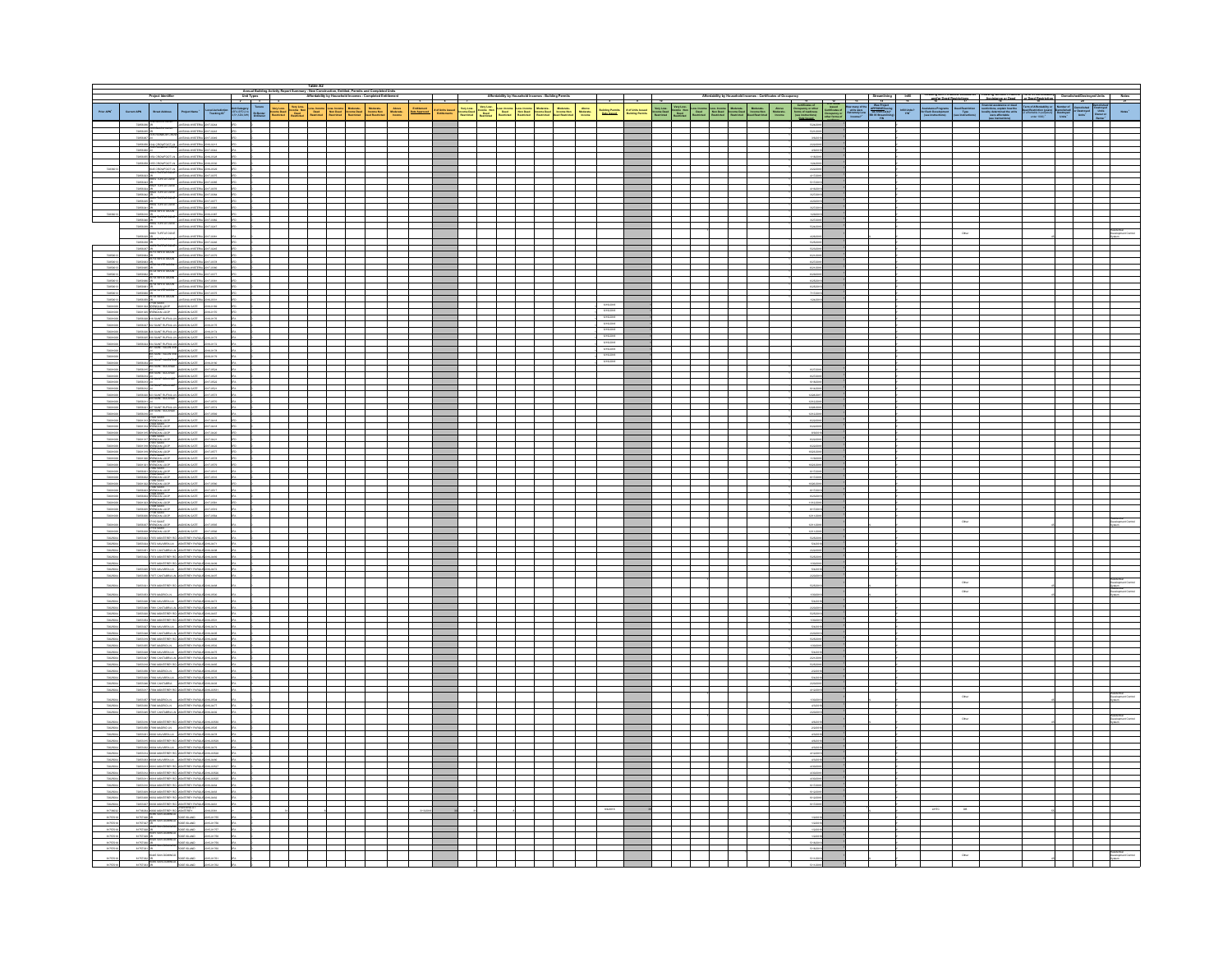|                                  |                         | .<br>Stoot Address                                                                                                                                                                                                                                                                                                                                                                  |                                                                                                                                                                                                                                                                                                                                                                                                                                    |  |  |  |  |  |  |                                                   |  |  |                   |  |                  |  | $\frac{1}{\text{max}^2}$ |
|----------------------------------|-------------------------|-------------------------------------------------------------------------------------------------------------------------------------------------------------------------------------------------------------------------------------------------------------------------------------------------------------------------------------------------------------------------------------|------------------------------------------------------------------------------------------------------------------------------------------------------------------------------------------------------------------------------------------------------------------------------------------------------------------------------------------------------------------------------------------------------------------------------------|--|--|--|--|--|--|---------------------------------------------------|--|--|-------------------|--|------------------|--|--------------------------|
|                                  |                         |                                                                                                                                                                                                                                                                                                                                                                                     |                                                                                                                                                                                                                                                                                                                                                                                                                                    |  |  |  |  |  |  |                                                   |  |  |                   |  |                  |  |                          |
|                                  |                         | THESE SAN GARRISE<br>16 CT - GO IS ISLAND<br>15 SENNANT AVE - SHADON PINES<br>11 IS TENNANT AVE - SHADON PINES                                                                                                                                                                                                                                                                      |                                                                                                                                                                                                                                                                                                                                                                                                                                    |  |  |  |  |  |  |                                                   |  |  |                   |  |                  |  |                          |
|                                  |                         |                                                                                                                                                                                                                                                                                                                                                                                     |                                                                                                                                                                                                                                                                                                                                                                                                                                    |  |  |  |  |  |  |                                                   |  |  |                   |  |                  |  |                          |
|                                  |                         |                                                                                                                                                                                                                                                                                                                                                                                     |                                                                                                                                                                                                                                                                                                                                                                                                                                    |  |  |  |  |  |  |                                                   |  |  |                   |  |                  |  |                          |
|                                  |                         |                                                                                                                                                                                                                                                                                                                                                                                     |                                                                                                                                                                                                                                                                                                                                                                                                                                    |  |  |  |  |  |  |                                                   |  |  |                   |  |                  |  |                          |
| N411003                          |                         |                                                                                                                                                                                                                                                                                                                                                                                     |                                                                                                                                                                                                                                                                                                                                                                                                                                    |  |  |  |  |  |  |                                                   |  |  | 326201            |  |                  |  |                          |
| N411003                          |                         |                                                                                                                                                                                                                                                                                                                                                                                     |                                                                                                                                                                                                                                                                                                                                                                                                                                    |  |  |  |  |  |  |                                                   |  |  | 3232              |  |                  |  |                          |
|                                  |                         | <b>BORD MONTEREY FOR</b>                                                                                                                                                                                                                                                                                                                                                            | .<br>Cike baserio                                                                                                                                                                                                                                                                                                                                                                                                                  |  |  |  |  |  |  |                                                   |  |  |                   |  | 00w              |  |                          |
| <b>76411003</b><br>76411003      |                         |                                                                                                                                                                                                                                                                                                                                                                                     | T666093 18089 MONTEREY RD SOLERA RANCH 2015-02226<br>T6664094 10065 MONTEREY RD SCLERA RANCH 2015-02227 265A                                                                                                                                                                                                                                                                                                                       |  |  |  |  |  |  |                                                   |  |  |                   |  |                  |  |                          |
|                                  |                         |                                                                                                                                                                                                                                                                                                                                                                                     | TERRITA SITE MONTEREY RD BOLERA RANCH 2015-0222                                                                                                                                                                                                                                                                                                                                                                                    |  |  |  |  |  |  |                                                   |  |  |                   |  |                  |  |                          |
| 76411003                         |                         | Inter MONTEREY RD                                                                                                                                                                                                                                                                                                                                                                   | <b>ERA RANCH</b><br>case -                                                                                                                                                                                                                                                                                                                                                                                                         |  |  |  |  |  |  |                                                   |  |  |                   |  | $0$ ther         |  |                          |
| 76411003                         |                         |                                                                                                                                                                                                                                                                                                                                                                                     |                                                                                                                                                                                                                                                                                                                                                                                                                                    |  |  |  |  |  |  |                                                   |  |  |                   |  |                  |  |                          |
| 76411003                         |                         |                                                                                                                                                                                                                                                                                                                                                                                     |                                                                                                                                                                                                                                                                                                                                                                                                                                    |  |  |  |  |  |  |                                                   |  |  |                   |  |                  |  |                          |
| 11701001<br>11701001<br>11701001 |                         |                                                                                                                                                                                                                                                                                                                                                                                     |                                                                                                                                                                                                                                                                                                                                                                                                                                    |  |  |  |  |  |  |                                                   |  |  | <b>ASSISTENCE</b> |  |                  |  |                          |
|                                  |                         |                                                                                                                                                                                                                                                                                                                                                                                     |                                                                                                                                                                                                                                                                                                                                                                                                                                    |  |  |  |  |  |  |                                                   |  |  |                   |  |                  |  |                          |
|                                  |                         |                                                                                                                                                                                                                                                                                                                                                                                     |                                                                                                                                                                                                                                                                                                                                                                                                                                    |  |  |  |  |  |  |                                                   |  |  |                   |  |                  |  |                          |
|                                  |                         |                                                                                                                                                                                                                                                                                                                                                                                     | $\begin{tabular}{c c c c c} \hline $17390933721 & $20449111 & $106 & $058949508 & $20444403 & $404444 & $4044444 & $106 & $058949508 & $20444403 & $404444 & $4044444 & $4044444 & $4044444 & $4044444 & $4044444 & $4044444 & $4044444 & $4044444 & $4044444 & $4044444 & $4044444 & $4$                                                                                                                                          |  |  |  |  |  |  |                                                   |  |  |                   |  | $_{\text{OBeV}}$ |  |                          |
|                                  |                         |                                                                                                                                                                                                                                                                                                                                                                                     |                                                                                                                                                                                                                                                                                                                                                                                                                                    |  |  |  |  |  |  |                                                   |  |  |                   |  |                  |  |                          |
|                                  |                         | PARTY 2 235 CALLE DEL REY VA                                                                                                                                                                                                                                                                                                                                                        | 72657013 225 CALLS DEL REY VALENCIA 2010 0081                                                                                                                                                                                                                                                                                                                                                                                      |  |  |  |  |  |  | \$11201<br>8112018                                |  |  |                   |  |                  |  |                          |
|                                  |                         | CALLE DEL REY                                                                                                                                                                                                                                                                                                                                                                       | DOM:<br>etap anti                                                                                                                                                                                                                                                                                                                                                                                                                  |  |  |  |  |  |  | 8/152018<br>8/152018                              |  |  |                   |  |                  |  |                          |
|                                  |                         | 72657009 265 CALLE DEL REY VALENCIA                                                                                                                                                                                                                                                                                                                                                 | 7267010265 CALLS DEL REY MALENCIA 2018-0478 BFA<br>stracery.                                                                                                                                                                                                                                                                                                                                                                       |  |  |  |  |  |  | 6/112018                                          |  |  |                   |  |                  |  |                          |
| 72525094                         |                         |                                                                                                                                                                                                                                                                                                                                                                                     | 72670082% CALLEDGLARY MALENCA 2018-04% 24A                                                                                                                                                                                                                                                                                                                                                                                         |  |  |  |  |  |  | 8/10018<br>6/110018                               |  |  |                   |  |                  |  |                          |
|                                  |                         | 7267007285 OLLE DEL REY MALENCA<br>72657006 265 CALLS DEL REY VALENCIA                                                                                                                                                                                                                                                                                                              | property<br>poss parts                                                                                                                                                                                                                                                                                                                                                                                                             |  |  |  |  |  |  | $\begin{array}{r} 6712018 \\ 6712018 \end{array}$ |  |  |                   |  |                  |  |                          |
|                                  | rasro                   | <b>DIS CALLE DEL REY </b><br>15 CALLS DEL BEY 10                                                                                                                                                                                                                                                                                                                                    | LENCH.<br>cracers                                                                                                                                                                                                                                                                                                                                                                                                                  |  |  |  |  |  |  |                                                   |  |  |                   |  |                  |  |                          |
|                                  |                         | TORTOOT DIS CALLE DEL REY TALENCIA                                                                                                                                                                                                                                                                                                                                                  | manager                                                                                                                                                                                                                                                                                                                                                                                                                            |  |  |  |  |  |  | 8/152018<br>8/152018<br>6110018                   |  |  |                   |  |                  |  |                          |
|                                  |                         | 02115 CALLE DEL SEY 10                                                                                                                                                                                                                                                                                                                                                              | craces:<br>HOM<br>72657001345 CALLE DEL REY VALENCIA 2018-0409 SFA                                                                                                                                                                                                                                                                                                                                                                 |  |  |  |  |  |  | 6112018                                           |  |  |                   |  |                  |  |                          |
|                                  |                         | 726700 St VERDALARIZ VALDICA                                                                                                                                                                                                                                                                                                                                                        | araces                                                                                                                                                                                                                                                                                                                                                                                                                             |  |  |  |  |  |  | serogona<br>8110018                               |  |  |                   |  |                  |  |                          |
|                                  |                         | <b><i>VEREIN</i></b> LA PA<br>011050241A9A                                                                                                                                                                                                                                                                                                                                          |                                                                                                                                                                                                                                                                                                                                                                                                                                    |  |  |  |  |  |  | 6110019                                           |  |  |                   |  |                  |  |                          |
|                                  |                         |                                                                                                                                                                                                                                                                                                                                                                                     | 7265707161VEREDALA PAZ VALENCIA 2016 005 3EA                                                                                                                                                                                                                                                                                                                                                                                       |  |  |  |  |  |  | 6112018<br>6110018                                |  |  |                   |  |                  |  |                          |
|                                  |                         | TARTER DE VERDALA PAZ ANEROJA<br>72657015-211 VEREDA LA PAZ VALENCIA                                                                                                                                                                                                                                                                                                                | <b>Britishers</b>                                                                                                                                                                                                                                                                                                                                                                                                                  |  |  |  |  |  |  |                                                   |  |  |                   |  |                  |  |                          |
|                                  |                         | TARTEN DE VERDA LA PAZ MAJDICIA<br>72657031230 CALLS DEL REY VALENCIA                                                                                                                                                                                                                                                                                                               | 2018-0064                                                                                                                                                                                                                                                                                                                                                                                                                          |  |  |  |  |  |  |                                                   |  |  |                   |  |                  |  |                          |
|                                  |                         | 7265700 240 CALLE DEL REY 10N ENOW                                                                                                                                                                                                                                                                                                                                                  | 2019-0083                                                                                                                                                                                                                                                                                                                                                                                                                          |  |  |  |  |  |  | 11090219<br>11090219                              |  |  |                   |  |                  |  |                          |
|                                  |                         | <b>MONUS DEL REY HALENCA</b>                                                                                                                                                                                                                                                                                                                                                        | 2010-0000                                                                                                                                                                                                                                                                                                                                                                                                                          |  |  |  |  |  |  | 11080218                                          |  |  |                   |  |                  |  |                          |
|                                  |                         | 7265709-280 CALLE DEL REY 104                                                                                                                                                                                                                                                                                                                                                       | 2018-0609                                                                                                                                                                                                                                                                                                                                                                                                                          |  |  |  |  |  |  |                                                   |  |  |                   |  |                  |  |                          |
|                                  |                         |                                                                                                                                                                                                                                                                                                                                                                                     |                                                                                                                                                                                                                                                                                                                                                                                                                                    |  |  |  |  |  |  | 11282018<br>11282018                              |  |  |                   |  |                  |  |                          |
|                                  |                         |                                                                                                                                                                                                                                                                                                                                                                                     |                                                                                                                                                                                                                                                                                                                                                                                                                                    |  |  |  |  |  |  | 11282018                                          |  |  |                   |  |                  |  |                          |
|                                  |                         |                                                                                                                                                                                                                                                                                                                                                                                     |                                                                                                                                                                                                                                                                                                                                                                                                                                    |  |  |  |  |  |  | 1109/2018<br>1109/2018                            |  |  |                   |  |                  |  |                          |
|                                  |                         | 1284<br>120 VEREDA DEL                                                                                                                                                                                                                                                                                                                                                              |                                                                                                                                                                                                                                                                                                                                                                                                                                    |  |  |  |  |  |  |                                                   |  |  |                   |  | $_{\rm one}$     |  |                          |
|                                  |                         |                                                                                                                                                                                                                                                                                                                                                                                     | <b>ACAL</b><br>$\begin{tabular}{l c c c c c} \hline \textbf{PDEGPE} & \textbf{PDEG} & \textbf{PDEGPE} & \textbf{PDEGPE} \\ \hline \textbf{PDEGPE} & \textbf{DDEGPE} & \textbf{DDEGPE} & \textbf{PDEGDE} & \textbf{DDEGDE} \\ \hline \textbf{PDEGPE} & \textbf{DDEGPE} & \textbf{DDEGPE} & \textbf{PDEGDE} & \textbf{DDEGDE} & \textbf{DDEGDE} \\ \hline \textbf{PDEGPE} & \textbf{PDEGPE} & \textbf{PDEGDE} & \textbf{PDEGDE} & \$ |  |  |  |  |  |  |                                                   |  |  |                   |  |                  |  |                          |
|                                  |                         |                                                                                                                                                                                                                                                                                                                                                                                     |                                                                                                                                                                                                                                                                                                                                                                                                                                    |  |  |  |  |  |  |                                                   |  |  | 8292              |  |                  |  |                          |
| 7262605                          |                         |                                                                                                                                                                                                                                                                                                                                                                                     |                                                                                                                                                                                                                                                                                                                                                                                                                                    |  |  |  |  |  |  |                                                   |  |  | 122120            |  |                  |  |                          |
| 7262605                          |                         |                                                                                                                                                                                                                                                                                                                                                                                     |                                                                                                                                                                                                                                                                                                                                                                                                                                    |  |  |  |  |  |  |                                                   |  |  | anson             |  |                  |  |                          |
| 7262605<br>72626005              |                         |                                                                                                                                                                                                                                                                                                                                                                                     |                                                                                                                                                                                                                                                                                                                                                                                                                                    |  |  |  |  |  |  |                                                   |  |  | 81420<br>82020    |  |                  |  |                          |
| 7240006                          |                         |                                                                                                                                                                                                                                                                                                                                                                                     |                                                                                                                                                                                                                                                                                                                                                                                                                                    |  |  |  |  |  |  |                                                   |  |  | 71620             |  |                  |  |                          |
| 72525005                         |                         |                                                                                                                                                                                                                                                                                                                                                                                     |                                                                                                                                                                                                                                                                                                                                                                                                                                    |  |  |  |  |  |  |                                                   |  |  | 1212001           |  |                  |  |                          |
|                                  |                         |                                                                                                                                                                                                                                                                                                                                                                                     |                                                                                                                                                                                                                                                                                                                                                                                                                                    |  |  |  |  |  |  |                                                   |  |  | 12152             |  |                  |  |                          |
| 72626005                         |                         |                                                                                                                                                                                                                                                                                                                                                                                     |                                                                                                                                                                                                                                                                                                                                                                                                                                    |  |  |  |  |  |  |                                                   |  |  | $-1220$<br>sasaon |  |                  |  |                          |
| 7262600                          |                         | Francesco TURIA<br>726 VERSION DEL -<br>72626063 TURIA                                                                                                                                                                                                                                                                                                                              | <b>ACREA</b><br>ans cans                                                                                                                                                                                                                                                                                                                                                                                                           |  |  |  |  |  |  |                                                   |  |  | 42320             |  |                  |  |                          |
| 72626005                         |                         | 240 VEREDA DEL - VALENCIA<br>- 72636060 TURKA<br>- 72636061 TURKA - - VALENCIA<br>- 72636061 TURKA                                                                                                                                                                                                                                                                                  | ansams.                                                                                                                                                                                                                                                                                                                                                                                                                            |  |  |  |  |  |  |                                                   |  |  | 6212              |  | Other            |  |                          |
| 72828005                         |                         |                                                                                                                                                                                                                                                                                                                                                                                     | <b>creases</b><br>726260931365 ECENTRAL AVE VALENCIA 2016-0005 5FD                                                                                                                                                                                                                                                                                                                                                                 |  |  |  |  |  |  |                                                   |  |  | 41920<br>\$31201  |  |                  |  |                          |
| 7262600                          |                         | $\begin{tabular}{ c c c c} \hline \texttt{P2030002 205 E CEMTEAL ANE} & \texttt{PNELDICIA} \\ \hline \texttt{P20300F19 59730 ONLIS} & & & & & & & & \\ \hline \texttt{P20300F19 59730 ONLIS} & & & & & & & \\ \hline \texttt{P2030056 59730 ONLIS} & & & & & & & \\ \hline \texttt{P2030065 59730 ONLIS} & & & & & & & \\ \hline \texttt{P2030061 59730 ONLIS} & & & & & & & \\ \h$ | 2016-0204<br>UNLENCIA 2016-0201                                                                                                                                                                                                                                                                                                                                                                                                    |  |  |  |  |  |  |                                                   |  |  | \$2500<br>1023201 |  |                  |  |                          |
| 72626005                         |                         |                                                                                                                                                                                                                                                                                                                                                                                     |                                                                                                                                                                                                                                                                                                                                                                                                                                    |  |  |  |  |  |  |                                                   |  |  |                   |  |                  |  |                          |
|                                  |                         | 7263000 (RANGA                                                                                                                                                                                                                                                                                                                                                                      | <b>PERMIT</b><br>tore cost<br><b>INGRESO</b><br>process.                                                                                                                                                                                                                                                                                                                                                                           |  |  |  |  |  |  |                                                   |  |  | 19132<br>12020    |  |                  |  |                          |
|                                  | <b>72626064 ERANGER</b> |                                                                                                                                                                                                                                                                                                                                                                                     | WALENCH 2016-0208 RFD                                                                                                                                                                                                                                                                                                                                                                                                              |  |  |  |  |  |  |                                                   |  |  | 1010201           |  |                  |  |                          |
|                                  |                         |                                                                                                                                                                                                                                                                                                                                                                                     | process.                                                                                                                                                                                                                                                                                                                                                                                                                           |  |  |  |  |  |  |                                                   |  |  | \$1320            |  |                  |  |                          |
|                                  |                         | THORNE DANNER                                                                                                                                                                                                                                                                                                                                                                       | <b>INDICA</b><br>sensions.<br>aspars                                                                                                                                                                                                                                                                                                                                                                                               |  |  |  |  |  |  |                                                   |  |  |                   |  |                  |  |                          |
|                                  |                         | 7262653 GRANDA                                                                                                                                                                                                                                                                                                                                                                      | <b>IN ENCH.</b><br>2016-0205<br><b>MARANTEE</b>                                                                                                                                                                                                                                                                                                                                                                                    |  |  |  |  |  |  |                                                   |  |  |                   |  |                  |  |                          |
|                                  |                         |                                                                                                                                                                                                                                                                                                                                                                                     | <b>IN ENCHA</b><br>ALENCIA                                                                                                                                                                                                                                                                                                                                                                                                         |  |  |  |  |  |  |                                                   |  |  |                   |  |                  |  |                          |
|                                  |                         | <b>UCCA AVE</b><br>UCCA AVE                                                                                                                                                                                                                                                                                                                                                         | post-cont<br>HLNY<br>UNG PROP / THE                                                                                                                                                                                                                                                                                                                                                                                                |  |  |  |  |  |  | 1102018                                           |  |  |                   |  |                  |  |                          |
|                                  |                         |                                                                                                                                                                                                                                                                                                                                                                                     |                                                                                                                                                                                                                                                                                                                                                                                                                                    |  |  |  |  |  |  | 1102018                                           |  |  |                   |  | $0$ ther         |  |                          |
|                                  |                         |                                                                                                                                                                                                                                                                                                                                                                                     |                                                                                                                                                                                                                                                                                                                                                                                                                                    |  |  |  |  |  |  | 1002018<br>1002018                                |  |  |                   |  |                  |  |                          |
|                                  |                         | COAME<br>UCCA AVE                                                                                                                                                                                                                                                                                                                                                                   | seas 1                                                                                                                                                                                                                                                                                                                                                                                                                             |  |  |  |  |  |  | 1102018                                           |  |  |                   |  |                  |  |                          |
|                                  |                         | <b>RELUCCA AVE</b><br>CAANE                                                                                                                                                                                                                                                                                                                                                         | 2017-0623                                                                                                                                                                                                                                                                                                                                                                                                                          |  |  |  |  |  |  | 1/02018<br>1/102018                               |  |  |                   |  |                  |  |                          |
|                                  |                         | COAANE                                                                                                                                                                                                                                                                                                                                                                              |                                                                                                                                                                                                                                                                                                                                                                                                                                    |  |  |  |  |  |  | 1/102018<br>1/102018                              |  |  |                   |  |                  |  |                          |
|                                  |                         | 249-ADOLLI 001                                                                                                                                                                                                                                                                                                                                                                      |                                                                                                                                                                                                                                                                                                                                                                                                                                    |  |  |  |  |  |  | <b>ANTIQUIE</b>                                   |  |  |                   |  |                  |  |                          |
|                                  |                         |                                                                                                                                                                                                                                                                                                                                                                                     |                                                                                                                                                                                                                                                                                                                                                                                                                                    |  |  |  |  |  |  | 6772018<br>1102018                                |  |  |                   |  |                  |  |                          |
|                                  |                         | 637 MONTEREY RD                                                                                                                                                                                                                                                                                                                                                                     |                                                                                                                                                                                                                                                                                                                                                                                                                                    |  |  |  |  |  |  | 1102018<br>8/172018                               |  |  |                   |  |                  |  |                          |
|                                  |                         | KI ORRIAL DIRE<br>WJ ORREAL 1988                                                                                                                                                                                                                                                                                                                                                    | \$790.550                                                                                                                                                                                                                                                                                                                                                                                                                          |  |  |  |  |  |  | 8/12023<br>8/12023                                |  |  |                   |  |                  |  |                          |
|                                  |                         | <b>WJ ORRESTS ITE</b><br><b>SALERNO LI</b>                                                                                                                                                                                                                                                                                                                                          | masne                                                                                                                                                                                                                                                                                                                                                                                                                              |  |  |  |  |  |  | 9/19/2018                                         |  |  |                   |  |                  |  |                          |
|                                  |                         | <b>NESSAU</b>                                                                                                                                                                                                                                                                                                                                                                       |                                                                                                                                                                                                                                                                                                                                                                                                                                    |  |  |  |  |  |  | \$192018                                          |  |  |                   |  |                  |  |                          |
|                                  |                         | <b>SST SALERNO LN</b>                                                                                                                                                                                                                                                                                                                                                               | MILES<br>XJNG PROP / THE                                                                                                                                                                                                                                                                                                                                                                                                           |  |  |  |  |  |  | 1702018<br>1702018<br>1702018<br>ATTOOTS          |  |  |                   |  |                  |  |                          |
|                                  |                         | THE VIOLENCE REEL                                                                                                                                                                                                                                                                                                                                                                   | trao tras                                                                                                                                                                                                                                                                                                                                                                                                                          |  |  |  |  |  |  |                                                   |  |  |                   |  |                  |  |                          |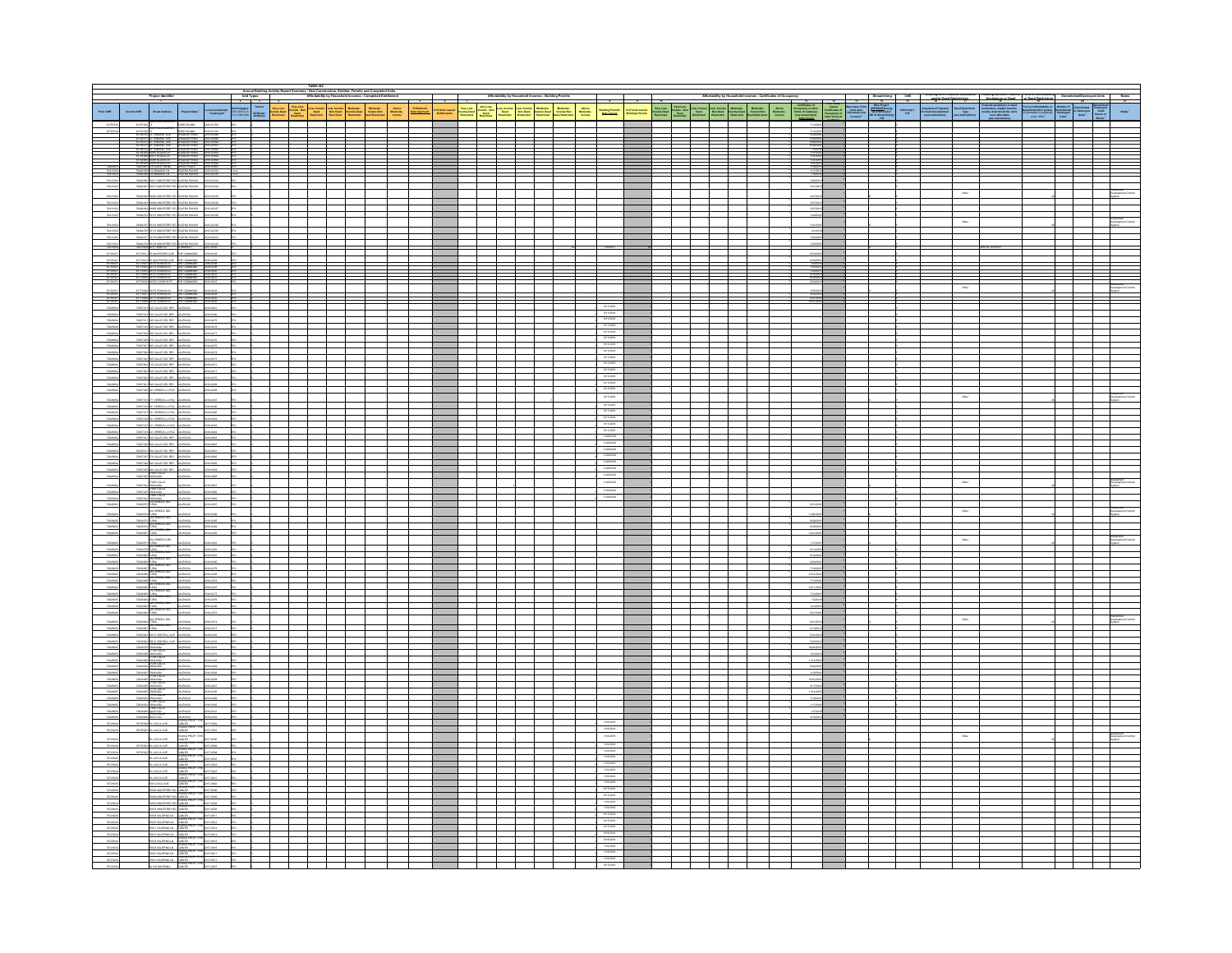|                  |                   |                                                                |                                  |                               |            | Annual Building Activity Report Summary - New Construction, Entitled, Permits and Completed Units | Table AZ |  |                                                            |                                                                                                                                                                                                                                                                                                                                                                                                                                  |                             |                                                           |                                                                                                                                                              |                                                       |  |                                                                               |                                 |                                                                                                         |  |  |                                                                |                  |               |              |                                  |                       |       |                                                                                                                                                                                                                                                                                           |                                                                                                                                                                                                                                                                                                                                                                                                                                                     |                                   |           |                     |
|------------------|-------------------|----------------------------------------------------------------|----------------------------------|-------------------------------|------------|---------------------------------------------------------------------------------------------------|----------|--|------------------------------------------------------------|----------------------------------------------------------------------------------------------------------------------------------------------------------------------------------------------------------------------------------------------------------------------------------------------------------------------------------------------------------------------------------------------------------------------------------|-----------------------------|-----------------------------------------------------------|--------------------------------------------------------------------------------------------------------------------------------------------------------------|-------------------------------------------------------|--|-------------------------------------------------------------------------------|---------------------------------|---------------------------------------------------------------------------------------------------------|--|--|----------------------------------------------------------------|------------------|---------------|--------------|----------------------------------|-----------------------|-------|-------------------------------------------------------------------------------------------------------------------------------------------------------------------------------------------------------------------------------------------------------------------------------------------|-----------------------------------------------------------------------------------------------------------------------------------------------------------------------------------------------------------------------------------------------------------------------------------------------------------------------------------------------------------------------------------------------------------------------------------------------------|-----------------------------------|-----------|---------------------|
|                  |                   | Project Identifier                                             |                                  |                               | Unit Types |                                                                                                   |          |  | Affordability by Household Incomes - Completed Entitlement |                                                                                                                                                                                                                                                                                                                                                                                                                                  |                             |                                                           |                                                                                                                                                              | Affordability by Household Incomes - Building Permits |  |                                                                               |                                 |                                                                                                         |  |  | Affordability by Household Incomes - Certificates of Occupancy |                  |               | Streamlining | <b>Infill</b>                    |                       |       | MERINE WIEN PERSONAL PASSESSING TROUBLES WEINGER PERSONAL<br>Angletence or Dead                                                                                                                                                                                                           | <b>Court Bookstate</b>                                                                                                                                                                                                                                                                                                                                                                                                                              | <b>Demolished Destroyed Units</b> |           | <b>Notes</b>        |
|                  |                   |                                                                |                                  |                               | $\cdots$   |                                                                                                   |          |  |                                                            |                                                                                                                                                                                                                                                                                                                                                                                                                                  |                             |                                                           |                                                                                                                                                              |                                                       |  |                                                                               | $\mathbf{r}$                    | $\sim$                                                                                                  |  |  |                                                                |                  | $-\mathbf{u}$ | 14           |                                  | angles Dans Pentrimps |       |                                                                                                                                                                                                                                                                                           |                                                                                                                                                                                                                                                                                                                                                                                                                                                     |                                   |           |                     |
| Prior APN        | Current APN       | Street Address                                                 | Project Name <sup>1</sup>        |                               |            |                                                                                                   |          |  |                                                            | $\begin{tabular}{ c c } \hline Alice & \textit{M} & \textit{M} & \textit{M} & \textit{M} & \textit{M} & \textit{M} & \textit{M} & \textit{M} & \textit{M} & \textit{M} & \textit{M} & \textit{M} & \textit{M} & \textit{M} & \textit{M} & \textit{M} & \textit{M} & \textit{M} & \textit{M} & \textit{M} & \textit{M} & \textit{M} & \textit{M} & \textit{M} & \textit{M} & \textit{M} & \textit{M} & \textit{M} & \textit{M} &$ | Enthiament<br>Data Approved | Particular issued May Law<br>Excitements  .<br>Restricted | , Very Law Score Score Law Income Moderate Moderate<br>  Deed Deed Non-Deed Nocome Deed Noceme Non<br>  Deed Restricted Newthined Restricted Deed-Restricted |                                                       |  | $\begin{array}{c} \text{Alcou}\\ \text{Modular} \end{array}$<br><b>Income</b> |                                 | <b>Building Permits # of Units Issued<br/>Date Issued # Building Permits</b><br><b>Building Pormits</b> |  |  |                                                                |                  |               |              | <b>INSE Units?</b><br><b>YN'</b> |                       |       | financial assistance or deed<br>Assistance Programs Deed Regnization regnidations, explain how the Tax Racch Development The units of the Internet The units (terms) and the internet of the Internet County of the Internet County of the Internet county of<br><b>Bee instructions!</b> | $\begin{tabular}{l c c c} \hline \textbf{Even of } \textbf{A}\textbf{Nochability or}\\ \hline \textbf{Dees Section (paseq)}\\ \hline (of a function (paseq) & \textbf{Oneorem} \\ \hline (of a function (paseq) & \textbf{Oneorem} \\ \hline \end{tabular} \begin{tabular}{l c c c} \hline \textbf{Oneorem} & \textbf{Oneorem} \\ \hline \textbf{Oneorem} & \textbf{Oneorem} \\ \hline \textbf{Oneorem} & \textbf{Oneorem} \\ \hline \end{tabular}$ |                                   | Destroyed | Notes <sup>*</sup>  |
|                  |                   | <b>VA GENERA</b>                                               | CLING PROP / THE                 |                               |            |                                                                                                   |          |  |                                                            |                                                                                                                                                                                                                                                                                                                                                                                                                                  |                             |                                                           |                                                                                                                                                              |                                                       |  |                                                                               | awgon?                          |                                                                                                         |  |  |                                                                |                  |               |              |                                  |                       |       |                                                                                                                                                                                                                                                                                           |                                                                                                                                                                                                                                                                                                                                                                                                                                                     |                                   |           |                     |
| <b>Britannia</b> |                   | <b>IN GENERAL</b>                                              | CUNG PROP / THE                  |                               |            |                                                                                                   |          |  |                                                            |                                                                                                                                                                                                                                                                                                                                                                                                                                  |                             |                                                           |                                                                                                                                                              |                                                       |  |                                                                               | BITTIOTH                        |                                                                                                         |  |  |                                                                |                  |               |              |                                  |                       |       |                                                                                                                                                                                                                                                                                           |                                                                                                                                                                                                                                                                                                                                                                                                                                                     |                                   |           |                     |
| 7072203          |                   | AMERICANS                                                      | CUNG PROP / TH<br><b>ACCORD</b>  | <b>HELAM</b>                  |            |                                                                                                   |          |  |                                                            |                                                                                                                                                                                                                                                                                                                                                                                                                                  |                             |                                                           |                                                                                                                                                              |                                                       |  |                                                                               | awoone                          |                                                                                                         |  |  |                                                                |                  |               |              |                                  |                       |       |                                                                                                                                                                                                                                                                                           |                                                                                                                                                                                                                                                                                                                                                                                                                                                     |                                   |           |                     |
|                  |                   |                                                                | YOUNG PROP / TH                  |                               |            |                                                                                                   |          |  |                                                            |                                                                                                                                                                                                                                                                                                                                                                                                                                  |                             |                                                           |                                                                                                                                                              |                                                       |  |                                                                               | BITTIOTH                        |                                                                                                         |  |  |                                                                |                  |               |              |                                  |                       | Other |                                                                                                                                                                                                                                                                                           |                                                                                                                                                                                                                                                                                                                                                                                                                                                     |                                   |           | Development Control |
|                  |                   | <b>MA GAVERNA</b>                                              | CUNG PROP / TH                   |                               |            |                                                                                                   |          |  |                                                            |                                                                                                                                                                                                                                                                                                                                                                                                                                  |                             |                                                           |                                                                                                                                                              |                                                       |  |                                                                               |                                 |                                                                                                         |  |  |                                                                |                  |               |              |                                  |                       |       |                                                                                                                                                                                                                                                                                           |                                                                                                                                                                                                                                                                                                                                                                                                                                                     |                                   |           |                     |
| <b>BERNHAM</b>   |                   | <b>IN GENERAL</b>                                              | CLING PROP / 1                   |                               |            |                                                                                                   |          |  |                                                            |                                                                                                                                                                                                                                                                                                                                                                                                                                  |                             |                                                           |                                                                                                                                                              |                                                       |  |                                                                               | awoone                          |                                                                                                         |  |  |                                                                |                  |               |              |                                  |                       |       |                                                                                                                                                                                                                                                                                           |                                                                                                                                                                                                                                                                                                                                                                                                                                                     |                                   |           |                     |
| 707220           |                   | <b>NATIONAL VIV</b>                                            | AGE CO.<br>CLING PROP / TH       |                               |            |                                                                                                   |          |  |                                                            |                                                                                                                                                                                                                                                                                                                                                                                                                                  |                             |                                                           |                                                                                                                                                              |                                                       |  |                                                                               | BITTIOTH                        |                                                                                                         |  |  |                                                                |                  |               |              |                                  |                       |       |                                                                                                                                                                                                                                                                                           |                                                                                                                                                                                                                                                                                                                                                                                                                                                     |                                   |           |                     |
| <b>Nichols</b>   |                   | AMERICANS                                                      | <b>DO MAG</b><br>CUNG PROP / THE | <b>UNITARY AT ANY ART</b>     |            |                                                                                                   |          |  |                                                            |                                                                                                                                                                                                                                                                                                                                                                                                                                  |                             |                                                           |                                                                                                                                                              |                                                       |  |                                                                               | aragona                         |                                                                                                         |  |  |                                                                |                  |               |              |                                  |                       |       |                                                                                                                                                                                                                                                                                           |                                                                                                                                                                                                                                                                                                                                                                                                                                                     |                                   |           |                     |
| <b>BEFFERE</b>   |                   | <b>AMERICANS</b>                                               |                                  | <b>ANAN, KINA</b>             |            |                                                                                                   |          |  |                                                            |                                                                                                                                                                                                                                                                                                                                                                                                                                  |                             |                                                           |                                                                                                                                                              |                                                       |  |                                                                               | awagona                         |                                                                                                         |  |  |                                                                |                  |               |              |                                  |                       |       |                                                                                                                                                                                                                                                                                           |                                                                                                                                                                                                                                                                                                                                                                                                                                                     |                                   |           |                     |
|                  | <b>TEAM</b>       | THE CASTLE LAKE                                                |                                  | 17:0612                       |            |                                                                                                   |          |  |                                                            |                                                                                                                                                                                                                                                                                                                                                                                                                                  |                             |                                                           |                                                                                                                                                              |                                                       |  |                                                                               | 3/6/2018                        |                                                                                                         |  |  |                                                                |                  |               |              |                                  |                       |       |                                                                                                                                                                                                                                                                                           |                                                                                                                                                                                                                                                                                                                                                                                                                                                     |                                   |           |                     |
|                  |                   | Telementary and Ch. Adolban Will Per<br><b><i>EDMANDED</i></b> |                                  | 100011                        |            |                                                                                                   |          |  |                                                            |                                                                                                                                                                                                                                                                                                                                                                                                                                  |                             |                                                           |                                                                                                                                                              |                                                       |  |                                                                               | 192018                          |                                                                                                         |  |  |                                                                |                  |               |              |                                  |                       |       |                                                                                                                                                                                                                                                                                           |                                                                                                                                                                                                                                                                                                                                                                                                                                                     |                                   |           |                     |
|                  | <b>ATTGATE</b>    |                                                                |                                  | <b>ANGLICA</b>                |            |                                                                                                   |          |  |                                                            |                                                                                                                                                                                                                                                                                                                                                                                                                                  |                             |                                                           |                                                                                                                                                              |                                                       |  |                                                                               | <b>TRIMADES</b>                 |                                                                                                         |  |  |                                                                |                  |               |              |                                  |                       |       |                                                                                                                                                                                                                                                                                           |                                                                                                                                                                                                                                                                                                                                                                                                                                                     |                                   |           |                     |
|                  |                   | POPOSAL LANCE MAIN AVE<br>72820014 17330 Rhozes, DR            |                                  | <b>MARAGEMENT</b><br>Margaret |            |                                                                                                   |          |  |                                                            |                                                                                                                                                                                                                                                                                                                                                                                                                                  |                             |                                                           |                                                                                                                                                              |                                                       |  |                                                                               | <b>District St</b><br>6/27/2018 |                                                                                                         |  |  |                                                                | <b>BOARDING</b>  |               |              |                                  |                       |       | <b>KENTAL SURVEY</b><br><b>GATAL SURVEY</b>                                                                                                                                                                                                                                               |                                                                                                                                                                                                                                                                                                                                                                                                                                                     |                                   |           |                     |
|                  |                   | TEASARTH VIS SANTUCE                                           |                                  | 017-0219                      |            |                                                                                                   |          |  |                                                            |                                                                                                                                                                                                                                                                                                                                                                                                                                  |                             |                                                           |                                                                                                                                                              |                                                       |  |                                                                               | <b>Afformed</b>                 |                                                                                                         |  |  |                                                                |                  |               |              |                                  |                       |       | <b>WASHINGTON</b>                                                                                                                                                                                                                                                                         |                                                                                                                                                                                                                                                                                                                                                                                                                                                     |                                   |           |                     |
|                  | <b>Television</b> | 200 SCOTTS BLUFF                                               |                                  | <b>CONTRACTOR</b>             |            |                                                                                                   |          |  |                                                            |                                                                                                                                                                                                                                                                                                                                                                                                                                  |                             |                                                           |                                                                                                                                                              |                                                       |  |                                                                               | <b>TENSON</b>                   |                                                                                                         |  |  |                                                                |                  |               |              |                                  |                       |       | <b>CATAL GIRLEY</b>                                                                                                                                                                                                                                                                       |                                                                                                                                                                                                                                                                                                                                                                                                                                                     |                                   |           |                     |
|                  |                   | 5 O' ARGAINST IN                                               |                                  | <b>CALLED</b>                 |            |                                                                                                   |          |  |                                                            |                                                                                                                                                                                                                                                                                                                                                                                                                                  |                             |                                                           |                                                                                                                                                              |                                                       |  |                                                                               |                                 |                                                                                                         |  |  |                                                                | <b>Britisher</b> |               |              |                                  |                       |       |                                                                                                                                                                                                                                                                                           |                                                                                                                                                                                                                                                                                                                                                                                                                                                     |                                   |           |                     |
|                  |                   | 76527065-875 W MAIN AVE                                        |                                  | 3017-0529                     |            |                                                                                                   |          |  |                                                            |                                                                                                                                                                                                                                                                                                                                                                                                                                  |                             |                                                           |                                                                                                                                                              |                                                       |  |                                                                               |                                 |                                                                                                         |  |  |                                                                | 5162018          |               |              |                                  |                       |       | <b>KINTAL SURVEY</b>                                                                                                                                                                                                                                                                      |                                                                                                                                                                                                                                                                                                                                                                                                                                                     |                                   |           |                     |
|                  | <b>Michael</b>    | <b>UGS ALTAUND</b><br><b>Advised Arts</b>                      |                                  |                               |            |                                                                                                   |          |  |                                                            |                                                                                                                                                                                                                                                                                                                                                                                                                                  |                             |                                                           |                                                                                                                                                              |                                                       |  |                                                                               |                                 |                                                                                                         |  |  |                                                                | <b>ALCOHOL:</b>  |               |              |                                  |                       |       |                                                                                                                                                                                                                                                                                           |                                                                                                                                                                                                                                                                                                                                                                                                                                                     |                                   |           |                     |
|                  |                   | 72054035 1490 DANN AVE 82                                      |                                  | 2017-0204                     |            |                                                                                                   |          |  |                                                            |                                                                                                                                                                                                                                                                                                                                                                                                                                  |                             |                                                           |                                                                                                                                                              |                                                       |  |                                                                               |                                 |                                                                                                         |  |  |                                                                | 3232018          |               |              |                                  |                       |       | <b>GATAL SURVEY</b>                                                                                                                                                                                                                                                                       |                                                                                                                                                                                                                                                                                                                                                                                                                                                     |                                   |           |                     |
|                  |                   | u wasi wakati                                                  |                                  |                               |            |                                                                                                   |          |  |                                                            |                                                                                                                                                                                                                                                                                                                                                                                                                                  |                             |                                                           |                                                                                                                                                              |                                                       |  |                                                                               |                                 |                                                                                                         |  |  |                                                                |                  |               |              |                                  |                       |       |                                                                                                                                                                                                                                                                                           |                                                                                                                                                                                                                                                                                                                                                                                                                                                     |                                   |           |                     |
|                  |                   | 50 CALLE DEL RE                                                |                                  |                               |            |                                                                                                   |          |  |                                                            |                                                                                                                                                                                                                                                                                                                                                                                                                                  |                             |                                                           |                                                                                                                                                              |                                                       |  |                                                                               |                                 |                                                                                                         |  |  |                                                                |                  |               |              |                                  |                       |       |                                                                                                                                                                                                                                                                                           |                                                                                                                                                                                                                                                                                                                                                                                                                                                     |                                   |           |                     |
|                  |                   | <b>DOM ANYWHOLE</b>                                            | CLING PROP / THE                 |                               |            |                                                                                                   |          |  |                                                            |                                                                                                                                                                                                                                                                                                                                                                                                                                  |                             |                                                           |                                                                                                                                                              |                                                       |  |                                                                               | <b>A MARINE</b>                 |                                                                                                         |  |  |                                                                |                  |               |              |                                  |                       |       |                                                                                                                                                                                                                                                                                           |                                                                                                                                                                                                                                                                                                                                                                                                                                                     |                                   |           |                     |
|                  |                   | To an Islamited<br>THE TORREST SEPTEMBER                       |                                  | <b>FERN ANN</b>               |            |                                                                                                   |          |  |                                                            |                                                                                                                                                                                                                                                                                                                                                                                                                                  |                             |                                                           |                                                                                                                                                              |                                                       |  |                                                                               |                                 |                                                                                                         |  |  |                                                                |                  |               |              |                                  |                       |       |                                                                                                                                                                                                                                                                                           |                                                                                                                                                                                                                                                                                                                                                                                                                                                     | <b>MONEY</b>                      |           |                     |
|                  | <b>PEPPER</b>     | ow silones<br><b>NERVY ST</b>                                  |                                  | <b>HEARING</b>                |            |                                                                                                   |          |  |                                                            |                                                                                                                                                                                                                                                                                                                                                                                                                                  |                             |                                                           |                                                                                                                                                              |                                                       |  |                                                                               |                                 |                                                                                                         |  |  |                                                                |                  |               |              |                                  |                       |       |                                                                                                                                                                                                                                                                                           |                                                                                                                                                                                                                                                                                                                                                                                                                                                     |                                   |           |                     |
|                  |                   | Telroscop 35-59 W DUNNE AVE                                    | <b>CARD MEN CAR</b>              | FFOR ANN                      |            |                                                                                                   |          |  |                                                            |                                                                                                                                                                                                                                                                                                                                                                                                                                  |                             |                                                           |                                                                                                                                                              |                                                       |  |                                                                               |                                 |                                                                                                         |  |  |                                                                |                  |               |              |                                  |                       |       |                                                                                                                                                                                                                                                                                           |                                                                                                                                                                                                                                                                                                                                                                                                                                                     | www.com                           |           |                     |
|                  |                   | 06030-16840<br>extremely selectionary pro-                     | A DARKER<br>VWTEREY              | <b>MAGLANIC</b>               |            |                                                                                                   |          |  |                                                            |                                                                                                                                                                                                                                                                                                                                                                                                                                  |                             |                                                           |                                                                                                                                                              |                                                       |  |                                                                               |                                 |                                                                                                         |  |  |                                                                |                  |               |              |                                  |                       |       |                                                                                                                                                                                                                                                                                           |                                                                                                                                                                                                                                                                                                                                                                                                                                                     | Permittenet                       |           |                     |
|                  |                   |                                                                |                                  |                               |            |                                                                                                   |          |  |                                                            |                                                                                                                                                                                                                                                                                                                                                                                                                                  |                             |                                                           |                                                                                                                                                              |                                                       |  |                                                                               |                                 |                                                                                                         |  |  |                                                                |                  |               |              |                                  |                       |       |                                                                                                                                                                                                                                                                                           |                                                                                                                                                                                                                                                                                                                                                                                                                                                     |                                   |           |                     |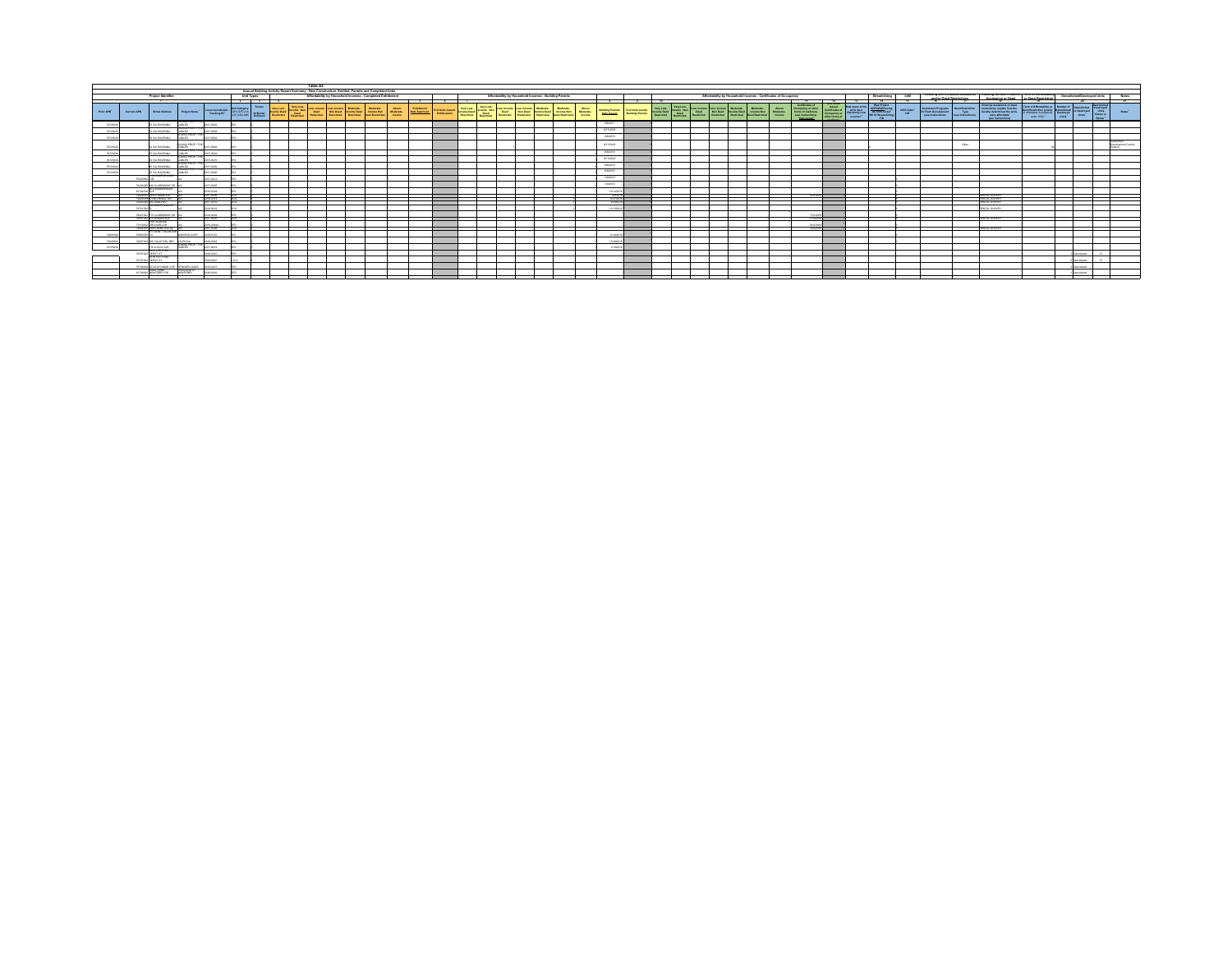#### **ANNUAL ELEMENT PROGRESS REPORT***Housing Element Implementation*

(CCR Title 25 §6202)

**Jurisdiction** Morgan Hill **Reporting Year** 2018 (Jan. 1 - Dec. 31) This table is auto-populated once you enter your jurisdiction name and current year data. Past year information comes from previous APRs.

Please contact HCD if your data is different than the material supplied here

|                   |                     |                                           |      |          |      | <b>Table B</b>                                    |      |      |      |      |      |                                           |                                                          |
|-------------------|---------------------|-------------------------------------------|------|----------|------|---------------------------------------------------|------|------|------|------|------|-------------------------------------------|----------------------------------------------------------|
|                   |                     |                                           |      |          |      | <b>Regional Housing Needs Allocation Progress</b> |      |      |      |      |      |                                           |                                                          |
|                   |                     |                                           |      |          |      | <b>Permitted Units Issued by Affordability</b>    |      |      |      |      |      |                                           |                                                          |
|                   |                     |                                           |      |          |      |                                                   |      |      |      |      |      |                                           |                                                          |
|                   | <b>Income Level</b> | <b>RHNA Allocation</b><br>by Income Level | 2015 | 2016     | 2017 | 2018                                              | 2019 | 2020 | 2021 | 2022 | 2023 | <b>Total Units to</b><br>Date (all years) | <b>Total Remaining</b><br><b>RHNA by Income</b><br>Level |
|                   | Deed Restricted     | 273                                       | 12   | 29       |      | 31                                                |      |      |      |      |      | 72                                        | 201                                                      |
| Very Low          | Non-Deed Restricted |                                           |      |          |      |                                                   |      |      |      |      |      |                                           |                                                          |
|                   | Deed Restricted     | 154                                       | 118  | 23       | 13   | 25                                                |      |      |      |      |      | 179                                       |                                                          |
| Low               | Non-Deed Restricted |                                           |      |          |      |                                                   |      |      |      |      |      |                                           |                                                          |
|                   | Deed Restricted     | 185                                       |      |          |      |                                                   |      |      |      |      |      | 393                                       |                                                          |
| Moderate          | Non-Deed Restricted |                                           | 98   |          |      | 270                                               |      |      |      |      |      |                                           |                                                          |
| Above Moderate    |                     | 316                                       | 647  | 219      | 192  | 192                                               |      |      |      |      |      | 1250                                      |                                                          |
| <b>Total RHNA</b> |                     | 928                                       |      |          |      |                                                   |      |      |      |      |      |                                           |                                                          |
| Total Units 44    | .                   | .<br>.                                    | 884  | 277<br>. | 214  | 519                                               |      |      |      |      |      | 1894                                      | 201                                                      |

Note: units serving extremely low-income households are included in the very low-income permitted units totals

Cells in grey contain auto-calculation formulas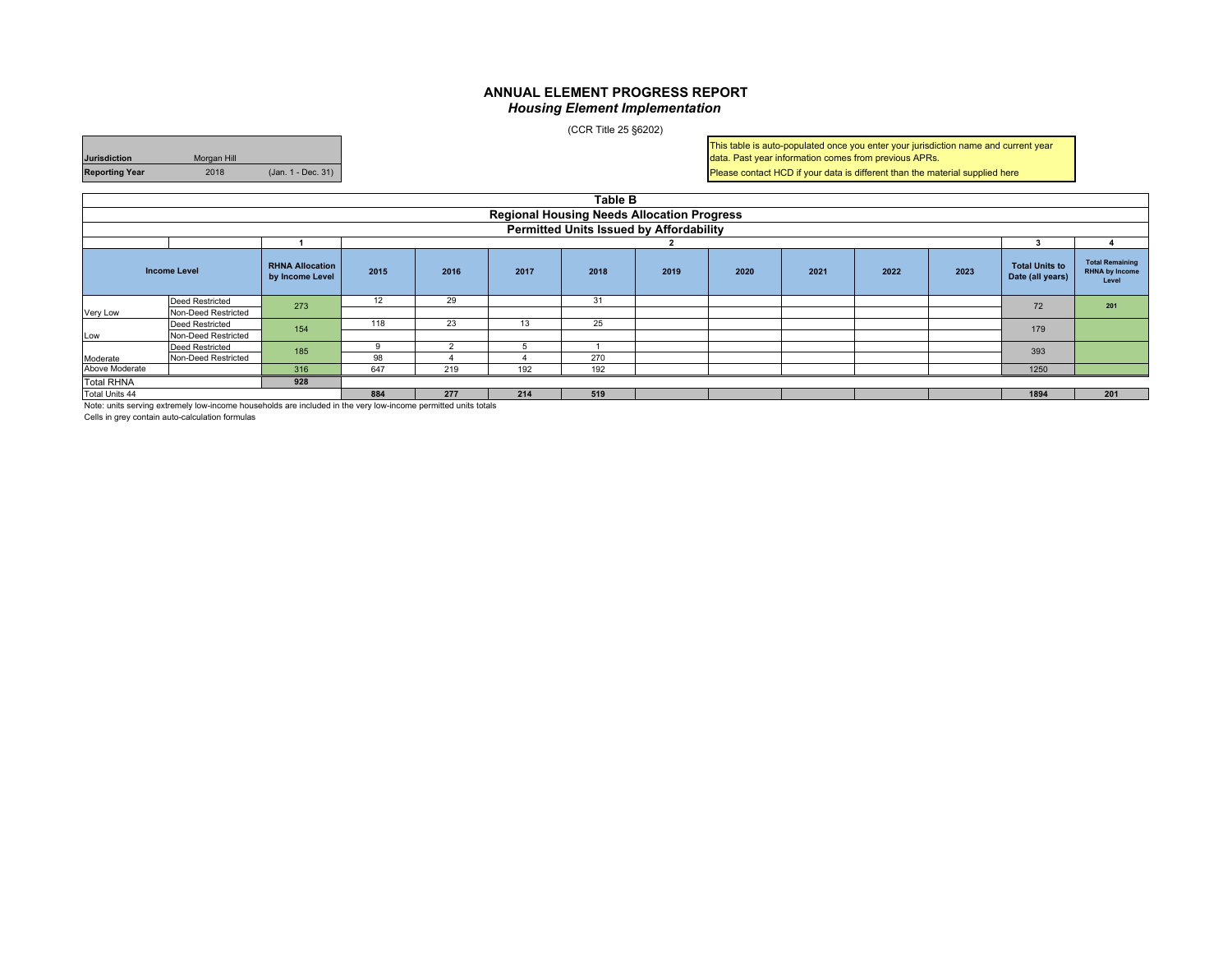#### **ANNUAL ELEMENT PROGRESS REPORT**

*Housing Element Implementation* (CCR Title 25 §6202)

| <b>Jurisdiction</b>   | Morgan Hill |                    |
|-----------------------|-------------|--------------------|
| <b>Reporting Year</b> | 2018        | (Jan. 1 - Dec. 31) |

Note: + Optional field

Cells in grey contain auto-calculation formulas

|                                            |                           |               |                                                   |                |                                |            |                                                                   |        | Table C                          |                               |                                           |        |         |                                            |                       |                  |                                               |
|--------------------------------------------|---------------------------|---------------|---------------------------------------------------|----------------|--------------------------------|------------|-------------------------------------------------------------------|--------|----------------------------------|-------------------------------|-------------------------------------------|--------|---------|--------------------------------------------|-----------------------|------------------|-----------------------------------------------|
|                                            |                           |               |                                                   |                |                                |            | Sites Identified or Rezoned to Accommodate Shortfall Housing Need |        |                                  |                               |                                           |        |         |                                            |                       |                  |                                               |
|                                            | <b>Project Identifier</b> |               |                                                   | Date of Rezone |                                |            | Affordability by Household Income                                 |        | <b>Type of Shortfall</b>         |                               |                                           |        |         | <b>Sites Description</b>                   |                       |                  |                                               |
|                                            |                           |               |                                                   |                |                                |            |                                                                   |        |                                  |                               |                                           |        |         |                                            |                       |                  |                                               |
| <b>APN</b>                                 | <b>Street Address</b>     | Project Name* | Local<br>Jurisdiction<br>Tracking ID <sup>+</sup> |                | Date of Rezone Very-Low Income | Low-Income | Moderate Income                                                   | Income | Above Moderate Type of Shortfall | <b>Parcel Size</b><br>(Acres) | <b>General Plan</b><br><b>Designation</b> | Zoning | Minimum | Maximum<br>Density Allowed Density Allowed | Realistic<br>Capacity | Vacant/Nonvacant | <b>Description of Existing</b><br><b>Uses</b> |
| <b>Summary Row: Start Data Entry Below</b> |                           |               |                                                   |                |                                |            |                                                                   |        |                                  |                               |                                           |        |         |                                            |                       |                  |                                               |
| None to report                             |                           |               |                                                   |                |                                |            |                                                                   |        |                                  |                               |                                           |        |         |                                            |                       |                  |                                               |
|                                            |                           |               |                                                   |                |                                |            |                                                                   |        |                                  |                               |                                           |        |         |                                            |                       |                  |                                               |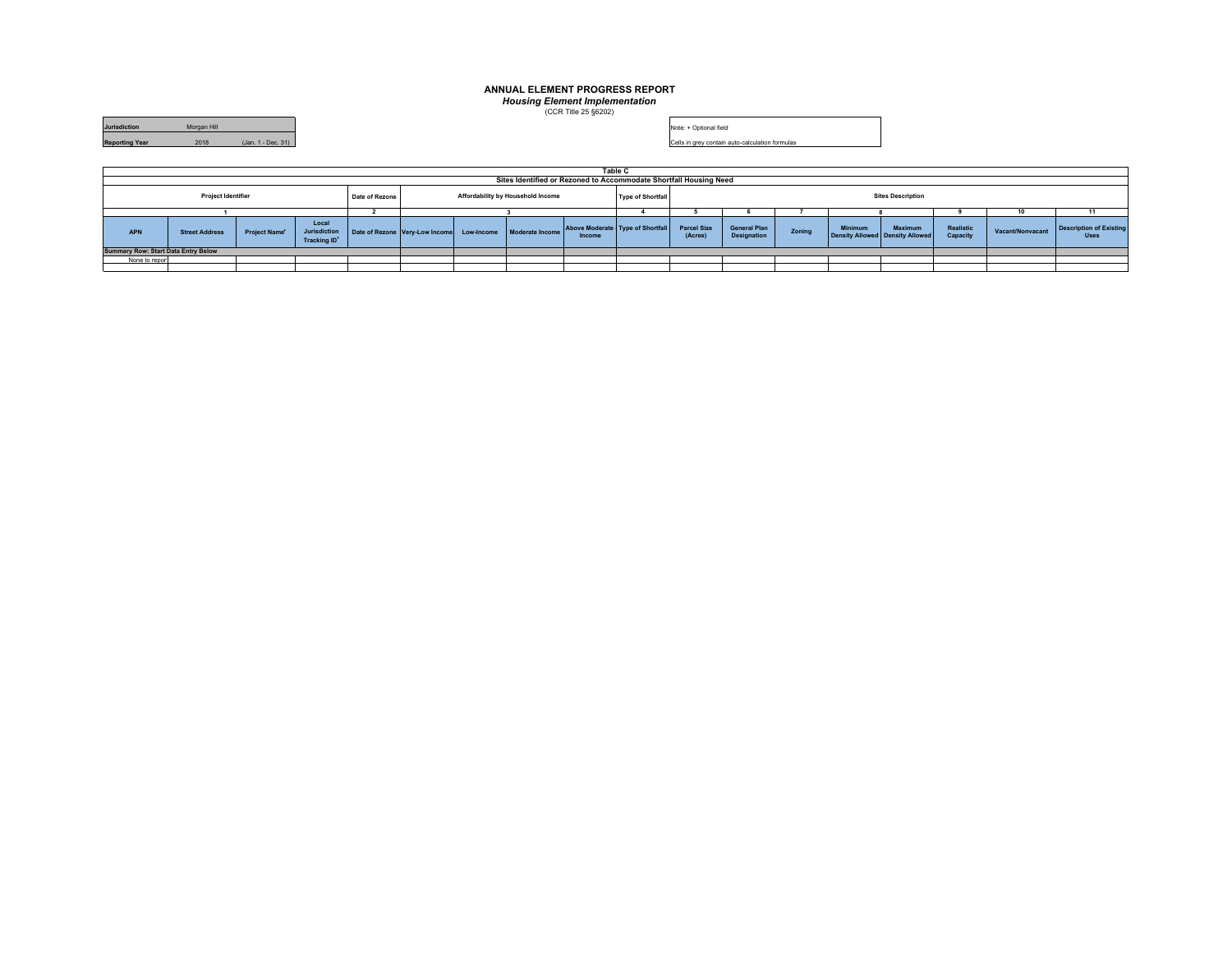### **ANNUAL ELEMENT PROGRESS REPORT**

*Housing Element Implementation*

(CCR Title 25 §6202)

| <b>Jurisdiction</b><br><b>Reporting Year</b>                                                                                                                                                 | <b>Morgan Hill</b><br>2018                                                                                                                                                                                                  | (CCR THE 20 $\frac{30}{20}$<br>(Jan. 1 - Dec. 31)   |                                                                                                                                                                                                                                                                                                                                                                                                                                                                                                                                                                                                                                                                                                                                                                                                                                                                                                                                                                                                                                                                                                                                                                                                                                                                                                                                                                                                               |
|----------------------------------------------------------------------------------------------------------------------------------------------------------------------------------------------|-----------------------------------------------------------------------------------------------------------------------------------------------------------------------------------------------------------------------------|-----------------------------------------------------|---------------------------------------------------------------------------------------------------------------------------------------------------------------------------------------------------------------------------------------------------------------------------------------------------------------------------------------------------------------------------------------------------------------------------------------------------------------------------------------------------------------------------------------------------------------------------------------------------------------------------------------------------------------------------------------------------------------------------------------------------------------------------------------------------------------------------------------------------------------------------------------------------------------------------------------------------------------------------------------------------------------------------------------------------------------------------------------------------------------------------------------------------------------------------------------------------------------------------------------------------------------------------------------------------------------------------------------------------------------------------------------------------------------|
|                                                                                                                                                                                              |                                                                                                                                                                                                                             |                                                     |                                                                                                                                                                                                                                                                                                                                                                                                                                                                                                                                                                                                                                                                                                                                                                                                                                                                                                                                                                                                                                                                                                                                                                                                                                                                                                                                                                                                               |
|                                                                                                                                                                                              |                                                                                                                                                                                                                             | <b>Table D</b>                                      | Program Implementation Status pursuant to GC Section 65583                                                                                                                                                                                                                                                                                                                                                                                                                                                                                                                                                                                                                                                                                                                                                                                                                                                                                                                                                                                                                                                                                                                                                                                                                                                                                                                                                    |
|                                                                                                                                                                                              |                                                                                                                                                                                                                             | <b>Housing Programs Progress Report</b><br>element. | Describe progress of all programs including local efforts to remove governmental constraints to the maintenance, improvement, and development of housing as identified in the housing                                                                                                                                                                                                                                                                                                                                                                                                                                                                                                                                                                                                                                                                                                                                                                                                                                                                                                                                                                                                                                                                                                                                                                                                                         |
| $\mathbf{1}$                                                                                                                                                                                 | $\overline{\mathbf{2}}$                                                                                                                                                                                                     | 3                                                   | 4                                                                                                                                                                                                                                                                                                                                                                                                                                                                                                                                                                                                                                                                                                                                                                                                                                                                                                                                                                                                                                                                                                                                                                                                                                                                                                                                                                                                             |
| <b>Name of Program</b>                                                                                                                                                                       | <b>Objective</b>                                                                                                                                                                                                            | Timeframe in H.E                                    | <b>Status of Program Implementation</b>                                                                                                                                                                                                                                                                                                                                                                                                                                                                                                                                                                                                                                                                                                                                                                                                                                                                                                                                                                                                                                                                                                                                                                                                                                                                                                                                                                       |
| <b>INCLUSIONARY HOUSING</b><br>ORDNANCE NO. 2278                                                                                                                                             | REQUIRE EACH NEW DEVELOPMENT<br>TO PROVIDE AT LEAST 15%<br>AFFORDABLE HOUSING AND<br>10%DOWNTOWN                                                                                                                            | 2018-2023                                           | EFFECTIVE 07/25/18                                                                                                                                                                                                                                                                                                                                                                                                                                                                                                                                                                                                                                                                                                                                                                                                                                                                                                                                                                                                                                                                                                                                                                                                                                                                                                                                                                                            |
| City of Morgan Hill Below                                                                                                                                                                    | Facilitate the construction of BMR's for low<br>Market Rate (BMR) Program to mod income eligible households,<br>recorded 45 year affordability deed<br>restrictions                                                         | 2015-2023                                           | 18 BMR's constructed in 2018, 1 MOD and 17 Low-income. To date Morgan Hill's BMR<br>program consist of over 500 BMR's as a result of the City's RDCS system (Residential<br>Development Control System)                                                                                                                                                                                                                                                                                                                                                                                                                                                                                                                                                                                                                                                                                                                                                                                                                                                                                                                                                                                                                                                                                                                                                                                                       |
| City of Morgan Hill Housing<br>Rehab Program, Minor<br>Home Repair                                                                                                                           | Facilitate the rehabilitation of affordable<br>housing units                                                                                                                                                                | 2015-2023                                           | The City rehabbed 48 senior low income mobile and single family residence home units<br>in 2018, through a grant program administered by Rebuilding Together. Repairs are<br>funded by City funds and County Community Development Block Grant Funds                                                                                                                                                                                                                                                                                                                                                                                                                                                                                                                                                                                                                                                                                                                                                                                                                                                                                                                                                                                                                                                                                                                                                          |
| City of Morgan Hill/Gilroy<br>Case Manager                                                                                                                                                   | Intensive connection with homeless<br>individuals to try to provide case<br>management and direct to programs and<br>housina                                                                                                | 2015-2023                                           | FY 18/19 - City of Morgan Hill has allocated \$50,000. to create 1 full time South County<br>"Navigator". This position is dependent upon receiving \$50,000 each from the City of<br>Gilroy and the County of Santa Clara, collaboration in process.                                                                                                                                                                                                                                                                                                                                                                                                                                                                                                                                                                                                                                                                                                                                                                                                                                                                                                                                                                                                                                                                                                                                                         |
| Rehabilitation and<br>Preservation of existing<br>affordable units                                                                                                                           | Preserve existing affordable housing stock                                                                                                                                                                                  | 2015-2023                                           | EAH Park Place Village Avante is currently undergoing a major rehab to preserve 101<br>units completed construction in 2018, 30-60% AMI, older large project from 1970 - 412<br>residents. Project is located at 16840 Del Monte Ave                                                                                                                                                                                                                                                                                                                                                                                                                                                                                                                                                                                                                                                                                                                                                                                                                                                                                                                                                                                                                                                                                                                                                                          |
| Measure A Housing Bond,<br>County of Santa Clara                                                                                                                                             | Create new units at the ELI and VLI level.<br>\$3,400,000 in Measure A funds provided<br>tp a Very Low Income Project currently<br>under construction-39 units VLI "The<br>Crossings," expected completion October<br>2019. | 2015-2023                                           | In November of 2016 Santa Clara County voters approved a \$950 million bond<br>(Measure A) which will fund the development of 4,800 extremely low-income (ELI)<br>housing units throughout the County serving the homeless. It is expected that the<br>4,800 - unit goal will generate 10,000 new construction, affordable housing units<br>countywide, by leveraging resources. Additionally, \$150 million of Measure of Measure<br>A funds will be set aside for workforce housing and down payment assistance. The<br>County's goal is to create 4,800 affordable ELI units Countywide, of which 92 units hae<br>been designated as the Measure A affordable housing goal for the City of Morgan Hill,<br>over a ten-year period. 39 ELI/VLI UHC units will begin construction in September of<br>2018. The remaining balance is planned to be distributed throughout the County in the<br>other cities equivalently, based on Regional Housing Needs Allocation (RHNA)<br>methodology. The Housing team has actively participated in discussions regading<br>implementation of the bond program and provided program recommendations. Urban<br>Housing Communities applied for and was awarded \$5.5 Million for a 39 unit ELI and<br>VLI project located at Monterey and Biseglia in Morgan Hill. The City has committed<br>\$750,000.00 and the applicant will compete for tax credits March 16, 2018. |
| City an County Partnership<br>began July 1, 2017 and is<br>ongoing, funded annually,<br>two part-time homeless<br>outreach workers began<br>assessing Homeless<br>individuals and connecting | Connect with homeless individuals to<br>provide case management and direct to<br>programs and housing                                                                                                                       | 2015-2023                                           | City and County Partnership: July 1, 2017 through current- two part-time homeless<br>outreach workers began conducting interviews and assessments with homeless<br>individuals in South County. This is a critical first step as the City is beginning to see<br>homeless individuals assessed through a coordinated effort with the goal connecting<br>them to the appropriate case manager, program, service and housing opportunites.<br>The City contributed an additional \$25,000. in 2018/19 to the larger countywide<br>"outreach" effort for one year. Outreach workers are tasked with the goal of connecting                                                                                                                                                                                                                                                                                                                                                                                                                                                                                                                                                                                                                                                                                                                                                                                       |
| <b>Homeless Prevention</b>                                                                                                                                                                   | Prevent residents from experiencing<br>homelessness                                                                                                                                                                         | 2015-2023                                           | City and County Partnership: August 1, 2017 - current: Homeless Prevention and<br>Rapid Rehousing (rental assistance). Program for families, targeting families with<br>children in the school district at rish of homelessness. The City contributed an<br>ה 205 מחת 10 וה 2018/19 to this lar                                                                                                                                                                                                                                                                                                                                                                                                                                                                                                                                                                                                                                                                                                                                                                                                                                                                                                                                                                                                                                                                                                               |
| Homeless Safe Parking<br>Program                                                                                                                                                             | Provide respite and services, and attemps<br>to provide housing for South County<br>residents living in their vehicles                                                                                                      | 2015-2023                                           | Partnered with the MH Police Department, County Planning Department, and the faith<br>based community to create an (8) eight space, pet welcome, Safe Parking Proram<br>called "Focus". It was launched on July 8, 2017 at a local church for eight homeless<br>families living in their cars where they are receiving coordinated assessment, services,<br>meals, and support with the goal of providing some stability and getting them into<br>permanent housing. The Program typically serves eight families, (approx. 25 people<br>and 8 children.)                                                                                                                                                                                                                                                                                                                                                                                                                                                                                                                                                                                                                                                                                                                                                                                                                                                      |
| UHC - Crossings at<br>Monterey - 100% 39 unit<br>multi family housing                                                                                                                        | Provide housing for ELI, VLI, residents                                                                                                                                                                                     | 2015-2023                                           | \$14,000,000. in tax-exempt multi-family affordable housing bonds awarded by CA<br>statewide Communities Development Authority (CSCDA), \$3.4 million in funds awarded<br>by Santa Clara County, and an additional \$750,000. contributed by the City of Morgan<br>Hill                                                                                                                                                                                                                                                                                                                                                                                                                                                                                                                                                                                                                                                                                                                                                                                                                                                                                                                                                                                                                                                                                                                                       |
| development<br>Housing Authority of of the<br>County of Santa Clara<br>Section 8 Program                                                                                                     | Maintain full lease up of section 8<br>vouchers                                                                                                                                                                             | 2015-2023                                           | There are 319 total vouchers in Morgan Hill. This includes 40 PBVs for the newly<br>leased up scattered site Orchard Ranch projects.                                                                                                                                                                                                                                                                                                                                                                                                                                                                                                                                                                                                                                                                                                                                                                                                                                                                                                                                                                                                                                                                                                                                                                                                                                                                          |
|                                                                                                                                                                                              |                                                                                                                                                                                                                             |                                                     |                                                                                                                                                                                                                                                                                                                                                                                                                                                                                                                                                                                                                                                                                                                                                                                                                                                                                                                                                                                                                                                                                                                                                                                                                                                                                                                                                                                                               |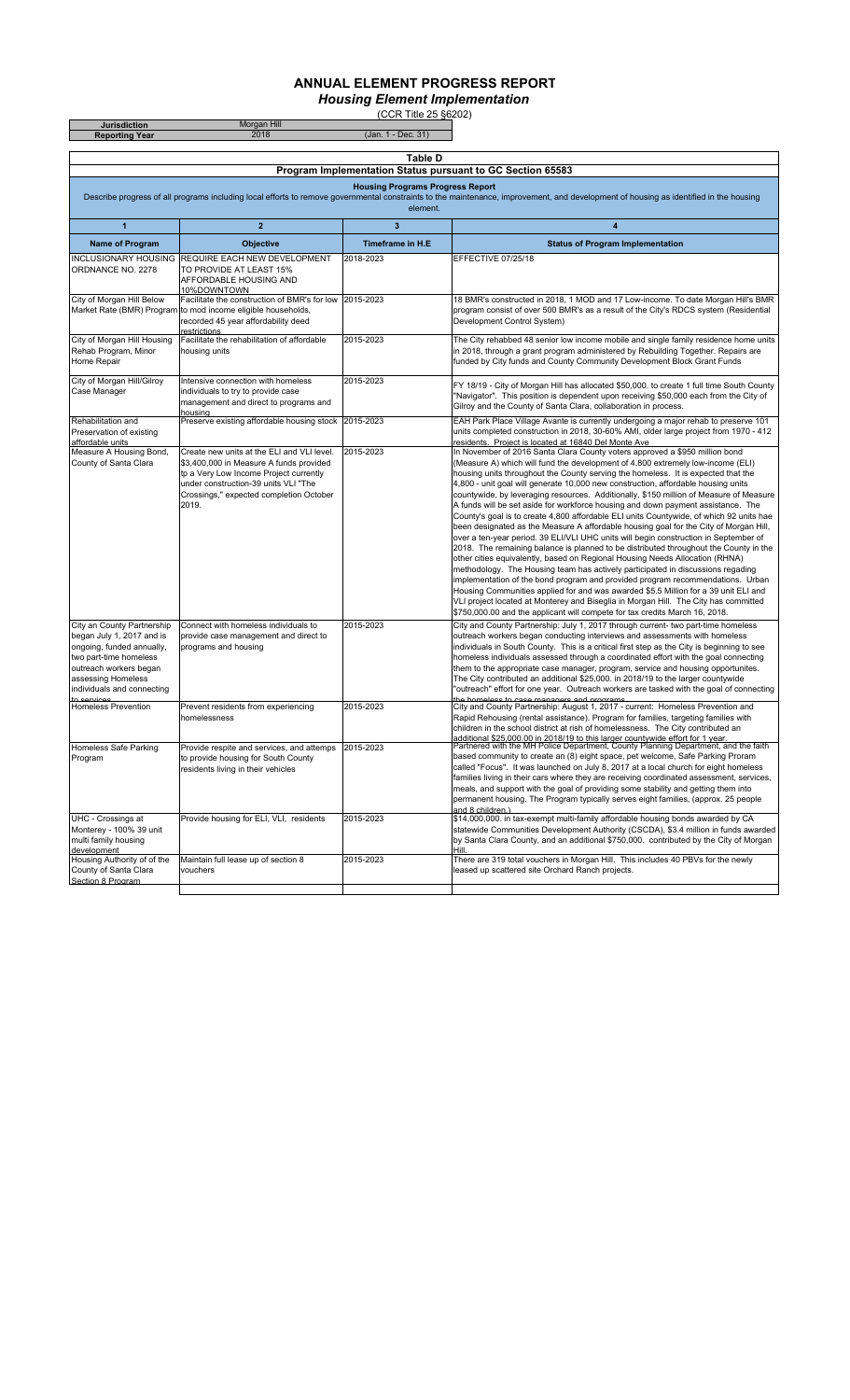| <b>Jurisdiction</b>     | Morgan Hill |                    |
|-------------------------|-------------|--------------------|
| <b>Reporting Period</b> | 2018        | (Jan. 1 - Dec. 31) |

|                                                                             | <b>Table E</b>        |                                 |                                                        |                                  |                      |                                                              |                                                             |                                                              |                                                             |
|-----------------------------------------------------------------------------|-----------------------|---------------------------------|--------------------------------------------------------|----------------------------------|----------------------|--------------------------------------------------------------|-------------------------------------------------------------|--------------------------------------------------------------|-------------------------------------------------------------|
| <b>Commercial Development Bonus Approved pursuant to GC Section 65915.7</b> |                       |                                 |                                                        |                                  |                      |                                                              |                                                             |                                                              |                                                             |
| <b>Project Identifier</b>                                                   |                       |                                 | Units Constructed as Part of Agreement                 |                                  |                      | <b>Description of Commercial</b><br><b>Development Bonus</b> | <b>Commercial Development Bonus</b><br><b>Date Approved</b> |                                                              |                                                             |
|                                                                             |                       |                                 |                                                        |                                  |                      |                                                              |                                                             |                                                              |                                                             |
| <b>APN</b>                                                                  | <b>Street Address</b> | <b>Project Name<sup>+</sup></b> | Local Jurisdiction  <br><b>Tracking ID<sup>+</sup></b> | <b>Very Low</b><br><b>Income</b> | Low<br><b>Income</b> | <b>Moderate</b><br><b>Income</b>                             | <b>Above Moderate</b><br><b>Income</b>                      | <b>Description of Commercial</b><br><b>Development Bonus</b> | <b>Commercial Development Bonus</b><br><b>Date Approved</b> |
| Summary Row: Start Data Entry Below                                         |                       |                                 |                                                        |                                  |                      |                                                              |                                                             |                                                              |                                                             |
|                                                                             |                       |                                 |                                                        |                                  |                      |                                                              |                                                             |                                                              |                                                             |
|                                                                             |                       |                                 |                                                        |                                  |                      |                                                              |                                                             |                                                              |                                                             |

## **ANNUAL ELEMENT PROGRESS REPORT** *Housing Element Implementation*

(CCR Title 25 §6202)

Note: + Optional field

**Cells in grey contain auto-calculation formula** 

|          | v                |
|----------|------------------|
| ×<br>. . | ٦<br>×<br>v<br>× |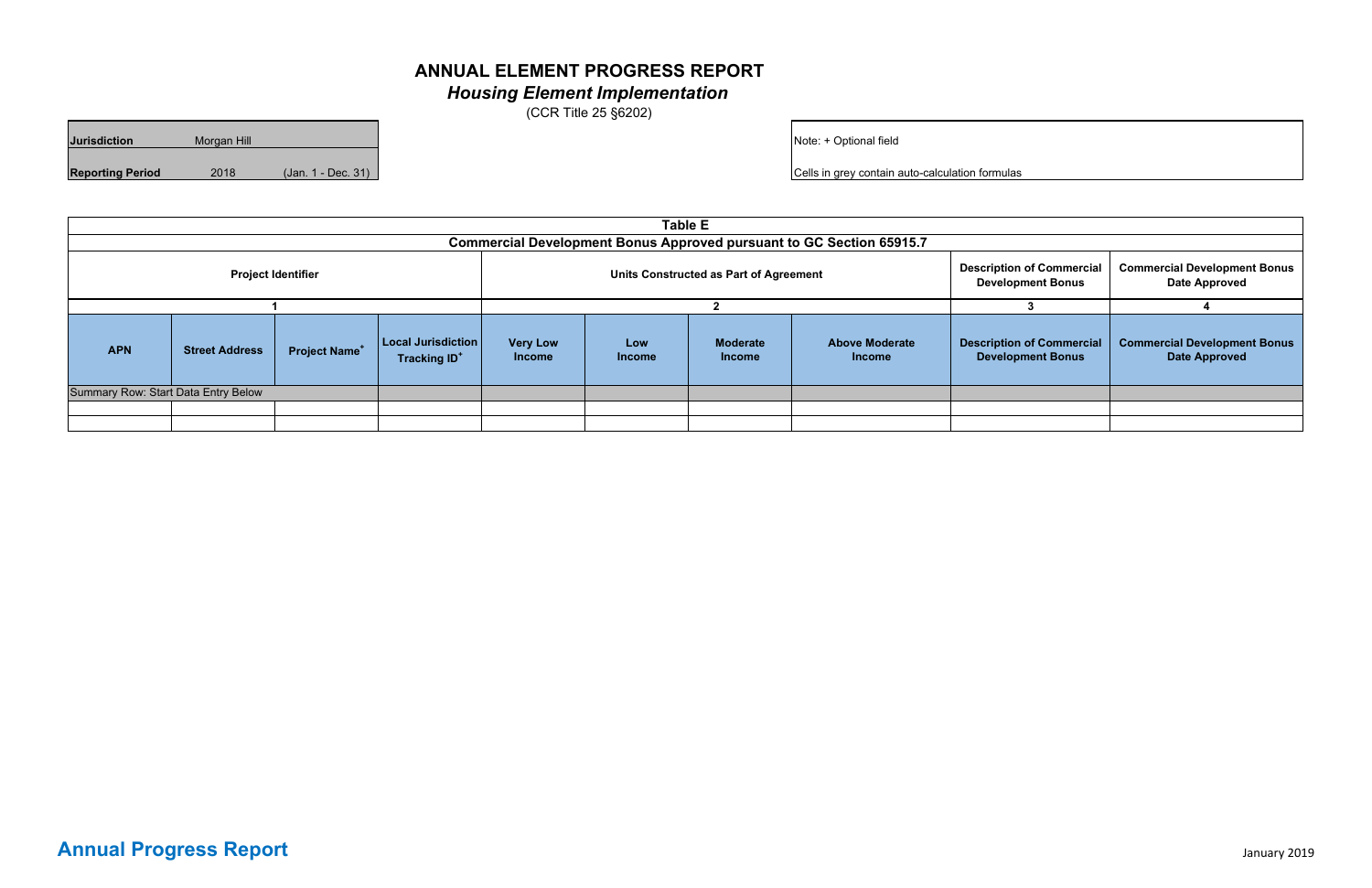#### **Units Rehabilitated, Preserved and Acquired for Alternative Adequate Sites pursuant to Government Code section 65583.1(c)(2)**

**Extremely Low-Income<sup>+</sup> Very Low-Income<sup>+</sup> Low-Income<sup>+</sup> TOTAL UNITS<sup>+</sup> Extremely Low- Income<sup>+</sup> Very Low- Income<sup>+</sup> Low-Income<sup>+</sup> TOTAL UNITS<sup>+</sup>** Rehabilitation Activity (2018 Extensive Rehab of 112 Units 10 79 23 112 Preservation of Units At-RiskAcquisition of Units Total Units by Income 10 10 10 23 23 23 This table is optional. Jurisdictions may list (for informational purposes only) units that do not count toward RHNA, but were substantially rehabilitated, acquired or preserved. To enter units in this table as progress to APR@hcd.ca.gov. HCD will provide a password to unlock the grey fields. Units may only be credited to the table below when a jurisdiction has included a program in its housing element to rehabilitate, preserve or acquire un its RHNA which meet the specific criteria as outlined in Government Code section 65583.1(c)(2). **Activity Type Units that Do Not Count Towards RHNA+** Listed for Informational Purposes Only **Units that Count Towards RHNA +** Note - Because the statutory requirements severly limit what can be counted, please contact HCD to receive the password that will enable you<br>to populate these fields. The description should adequately document how each unit complies with subsection (c)(7) of Government **Code Section 65583.1<sup>+</sup>**